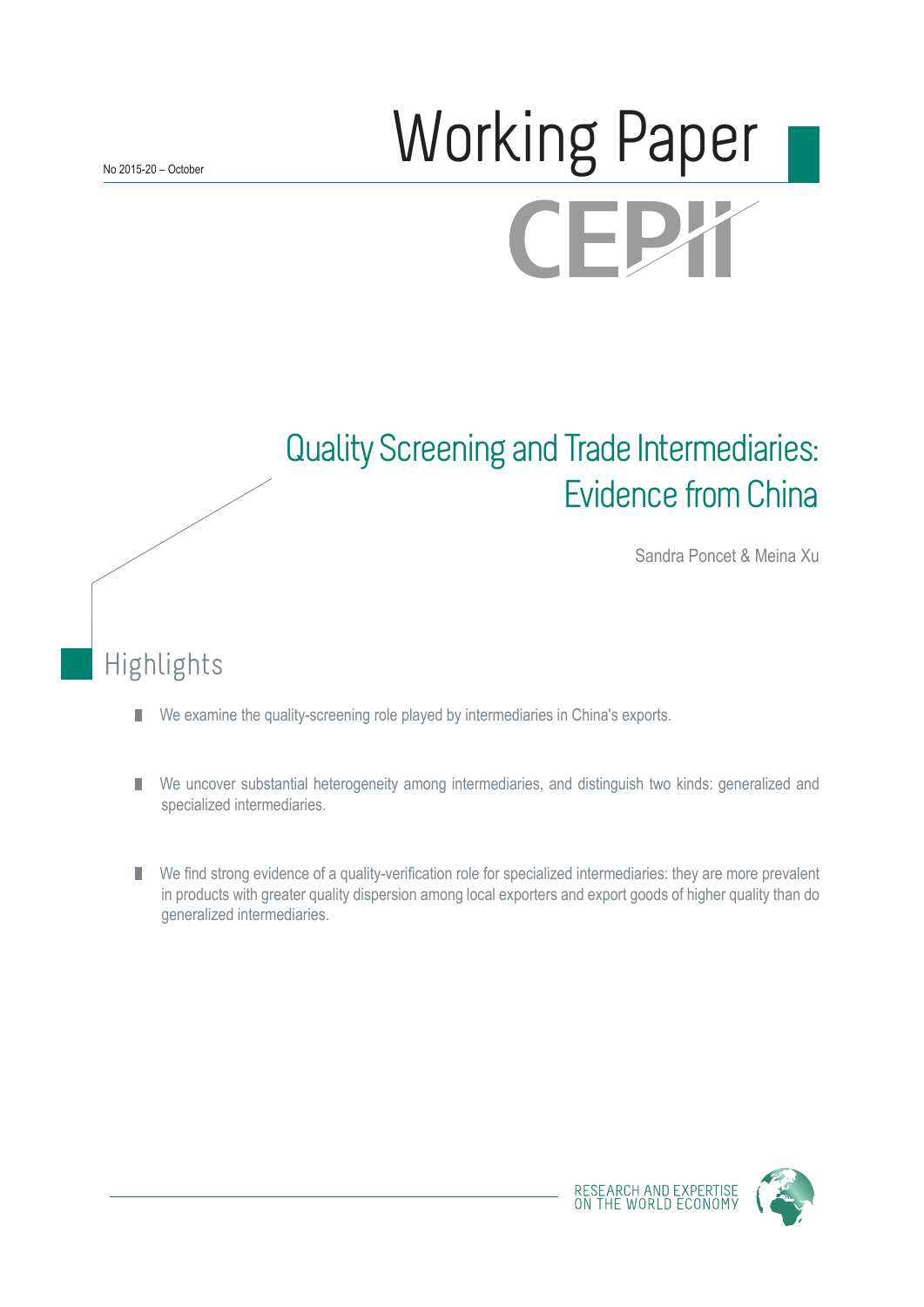## **Abstract**

We examine the quality-screening role played by intermediaries in international trade, exploiting export data at the product level for Chinese exporters. We uncover substantial heterogeneity among intermediaries, and distinguish two kinds: generalized and specialized intermediaries. We find strong evidence of a quality-verification role for specialized intermediaries: they are more prevalent in products with greater quality dispersion among local exporters and export goods of higher quality than do generalized intermediaries. Our results suggest that specialized intermediaries have the capacity to reduce the incidence of quality problems.

### **Keywords**

Intermediaries, International Trade, Quality screening, Product differentiation, China.

JEL

F13, F14, O25, R11.

#### Working Paper



CEPII (Centre d'Etudes Prospectives et d'Informations Internationales) is a French institute dedicated to producing independent, policyoriented economic research helpful to understand the international economic environment and challenges in the areas of trade policy, competitiveness, macroeconomics, international finance and growth.

CEPII Working Paper Contributing to research in international economics

© CEPII, PARIS, 2015

All rights reserved. Opinions expressed in this publication are those of the author(s) alone.

Editorial Director: Sébastien Jean

Production: Laure Boivin

No ISSN: 1293-2574

CEPII 113, rue de Grenelle 75007 Paris +33 1 53 68 55 00

www.cepii.fr Press contact: presse@cepii.fr

RESEARCH AND EXPERTISE<br>ON THE WORLD ECONOMY

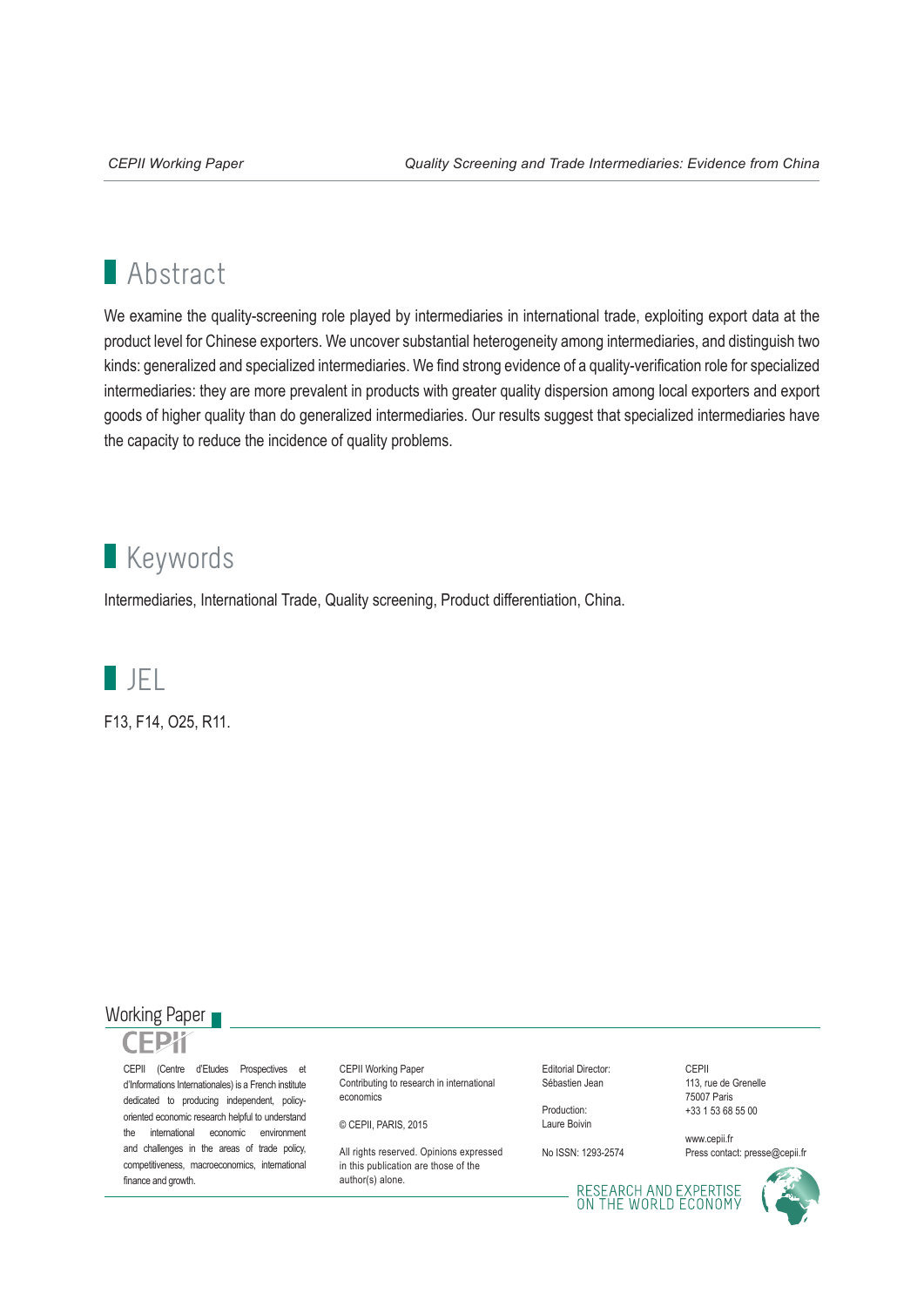#### <span id="page-2-0"></span>Quality Screening and Trade Intermediaries: Evidence from China

Sandra Poncet<sup>\*</sup> and Meina Xu<sup>†</sup>

#### 1. Introduction

A considerable proportion of international trade is handled by so-called intermediaries. Intermediaries such as wholesalers, trading companies and import-export companies account for 22% of the exports from the world's largest trading nation, China (Ahn et al.,  $2011$ ).<sup>1</sup> Understanding the factors that give rise to intermediaries in exporting is thus key. An extensive theoretical literature rationalizes the role of intermediaries in the economy,<sup>2</sup> and in particular in international trade. Three main roles are put forward to explain the prevalence of intermediaries in international trade: (1) helping to match between sellers/exporters and foreign buyers;<sup>3</sup> (2) reducing trade costs;<sup>4</sup> and (3) mitigating adverse selection by checking quality.<sup>5</sup> There is now well-accepted empirical evidence that intermediaries alleviate difficulties in reaching less-accessible markets through the first two channels. However, there is much less consensus on the hypothesis of quality screening.

In this paper we use export data at the product level for Chinese exporters to investigate

<sup>∗</sup>Paris School of Economics (University of Paris 1) and CEPII, E-mail: sandra.poncet@univ-paris1.fr.

<sup>†</sup>Corresponding author: Shanghai University of International Business and Economics, E-mail: xumeinax@163.com.

<sup>&</sup>lt;sup>1</sup>This share is 10% of total exports in the US (Bernard et al., 2010a), 11% in Italy (Bernard et al., 2015), 20% in France (Crozet et al., 2013), and 35% in Chile (Blum et al., 2010).

<sup>&</sup>lt;sup>2</sup>See Spulber (1996) for a review of the roles of middlemen in general.

<sup>&</sup>lt;sup>3</sup>The initial models viewed intermediaries as agents who reduce the search costs of finding international buyers and sellers (Rauch and Watson, 2004; Petropoulou, 2008; Antras and Costinot, 2011).

<sup>4</sup>Various recent models extend Melitz (2003) to account for intermediary activity. These typically assume an intermediation technology, which allows intermediaries to exploit some kind of export advantage (such as economies of scope or better knowledge) over small exporting producers (Ahn et al., 2011; Akerman, 2010; Blum et al., 2011; Bernard et al., 2010a; Crozet et al., 2013; Felbermayr and Jung, 2011).

<sup>&</sup>lt;sup>5</sup>See Biglaiser (1993), Biglaiser and Friedman (1994), and Li (1998).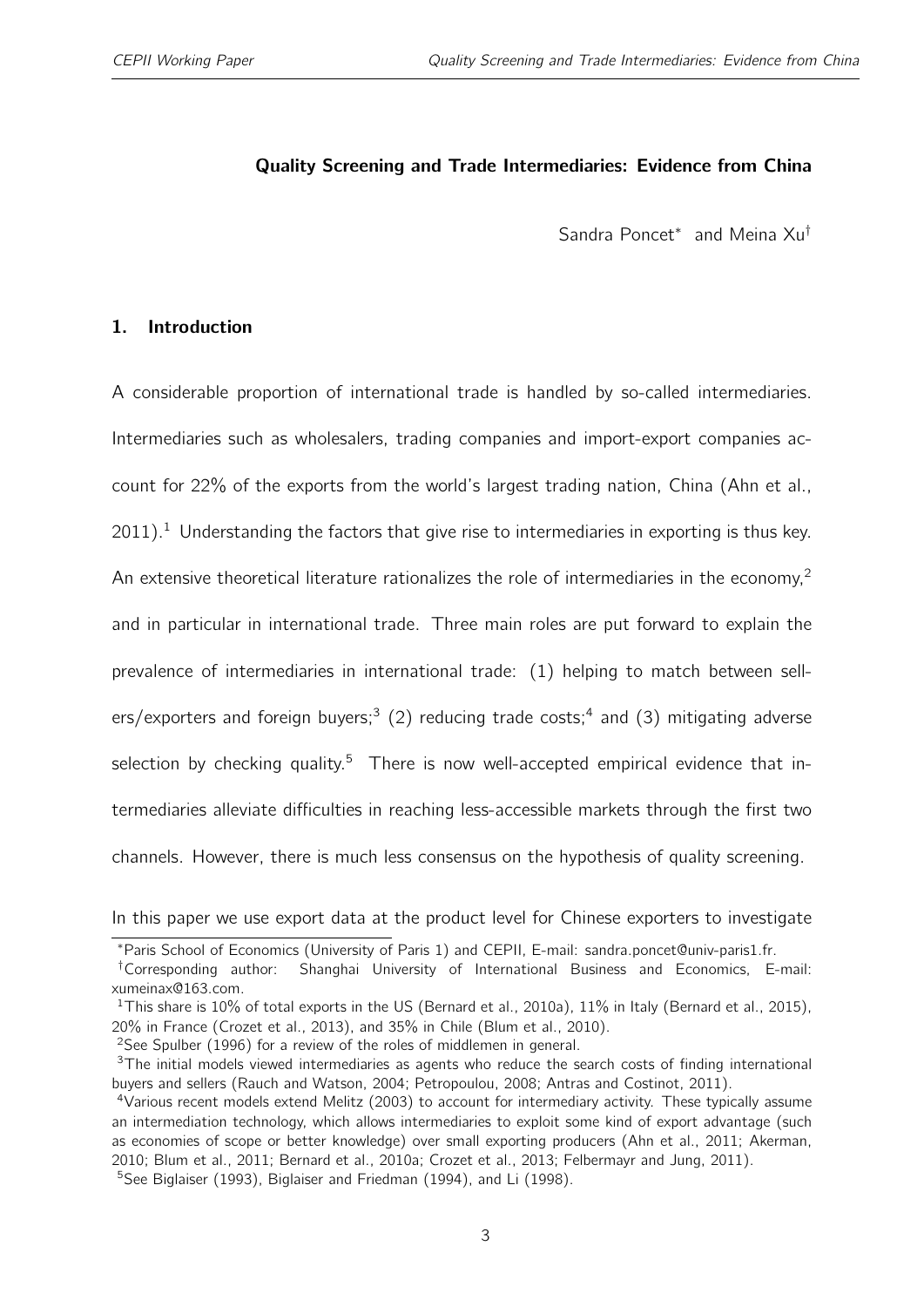the quality-screening role played by intermediaries. In theory, an intermediary is in a good position to alleviate quality problems due to prior investment in inspection technology or incentives to protect their reputation as a quality seller (Biglaiser and Friedman, 1994). In the context of international trade where information asymmetry is greater, intermediaries could be used to screen the quality of products and then reveal this quality to consumers (Dasgupta and Mondria, 2013). This quality-verification hypothesis suggests a greater prevalence of trade intermediation in differentiated-good exports. However, when complete contracts are not possible, trade intermediation is prone to hold-up. Intermediaries may shirk from the costly investments in specialized physical and human capital required for quality inspection, and hence underinvest in quality signaling from the perspective of their clients (Tang and Zhang, 2012). These two opposing views mirror the contrasting empirical results on the relationship between vertical product differentiation and the prevalence of trade intermediation (Feentra and Hanson, 2004; Tang and Zhang, 2012; Bernard et al., 2015; Ahn et al., 2011). On the one hand, the quality-sorting role of intermediary firms has clearly been established for traders in Hong Kong (Feenstra and Hanson, 2004). Their role in intermediating trade between China and the rest of the world has been shown to be greater for differentiated products, which Feenstra and Hanson (2004) interpret as evidence that they are able to select Chinese producers that meet foreign quality standards. On the other hand, a negative relationship has been observed between the share of intermediaries in exports and the degree of product differentiation in two different countries: China (Tang and Zhang, 2012)<sup>[6](#page-2-0)</sup> and Italy (Bernard et al., 2015).

Using Chinese firm-level export data we uncover substantial heterogeneity between in-

 $6$ Ahn et al. (2011) find that the relative price of intermediaries compared to that of direct exporters does not vary significantly with the product's scope for quality differentiation, suggesting little quality-sorting by intermediary firms.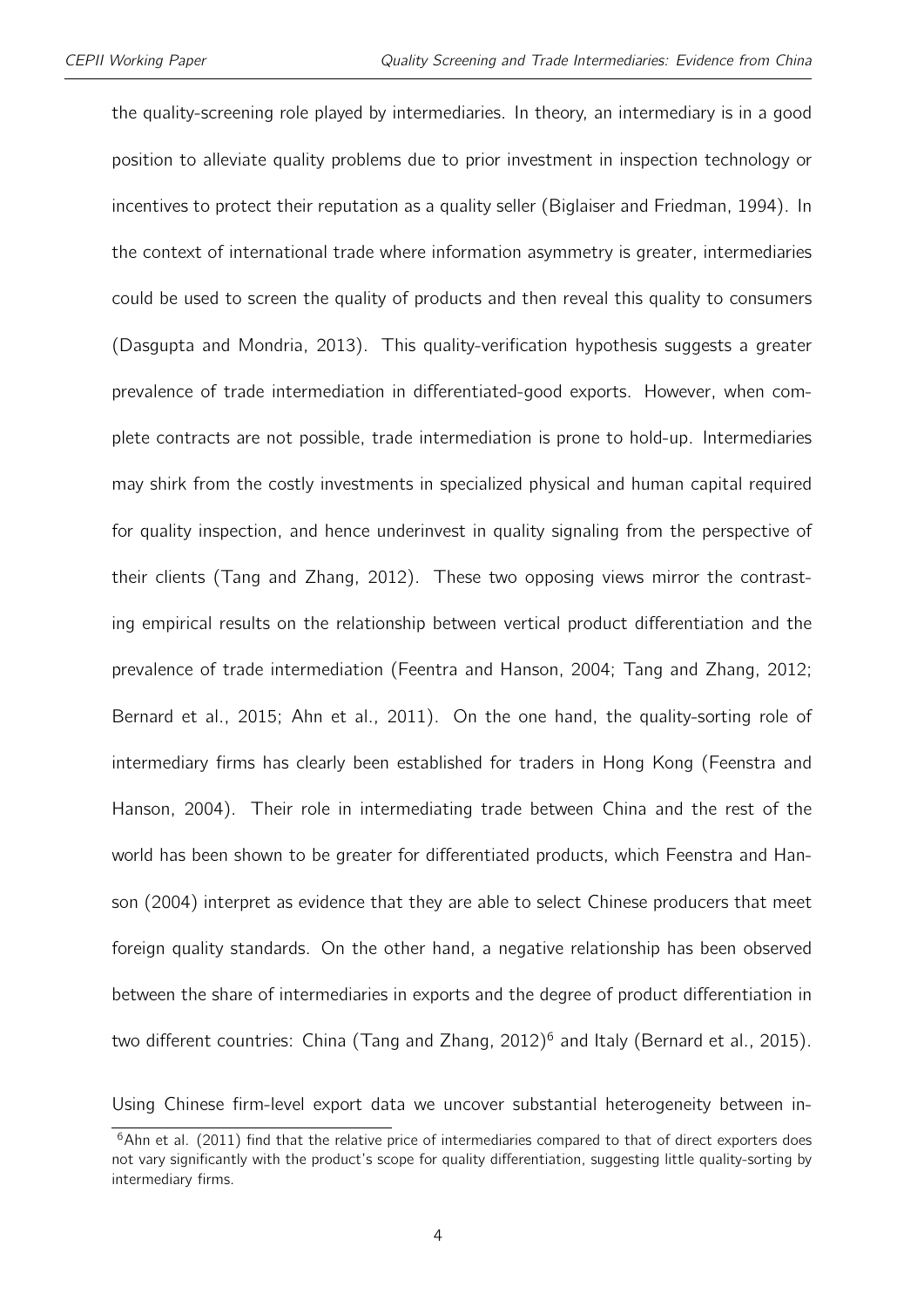termediaries, and distinguish two types based on the product range: generalized and specialized intermediaries. We propose two empirical results that emphasize the qualityverification role of specialized intermediaries. First, specialized intermediaries are more likely to be found in quality-differentiated products, and, second, they export products of much higher quality than do generalized intermediaries.

Our first set of results refers back to the empirical findings in Tang and Zhang (2012). We use the same data set of Chinese exports in 2005, $^7$  $^7$  and follow their approach of looking at the product-level relationship between the prevalence of trade intermediation and the dispersion in export quality. $8$  Our approach differs in that we account for two existing types of intermediaries: generalized and specialized.<sup>[9](#page-2-0)</sup> We argue that the latter group is characterized by enhanced quality-verification and a strong product focus. Shanghai Silk International Trade Company (SSTC) is a good illustration. This is an affiliate of Shanghai Silk Group Co. Ltd., whose business line is limited to garments. SSTC claims that the products it delivers are tested extensively in a certified textile-testing laboratory.<sup>[10](#page-2-0)</sup> Their website announces that SSTC has established long-term stable trade relations with over a thousand customers around the world, such as Wal-Mart and ZARA, who chose SSTC for its excellence in the whole process from fashion design and product management to product testing and quality control.<sup>[11](#page-2-0)</sup> We hence expect specialized intermediaries to more

<sup>7</sup>We follow Ahn et al. (2011) and Tang and Zhang (2012) and define intermediaries as firms with certain Chinese characters suggesting a trading role in their name.

<sup>&</sup>lt;sup>8</sup>We use the structural-based measure of quality proposed by Khandelwal et al. (2013). We hence do not use the dispersion in export prices to proxy for vertical differentiation (Feenstra and Hanson, 2004; Bernard et al., 2015; Ahn et al., 2011) as a result of the well-known drawbacks in using unit values to proxy for quality (Hallak and Schott, 2010).

<sup>9</sup>Our work also differs in that we exploit city-level data and calculate vertical differentiation at the cityproduct level, which allows us to include product fixed effects to address the issue of confounding factors in the link between product-level quality heterogeneity and intermediation.

 $10$ The certification is granted by the China National Accreditation Board for Laboratories (CNAL).

 $11$ The website (http://www.shsilk.com.cn/about/subcmp1.aspx) also claims that the price of each process is lower than that of third-party service suppliers.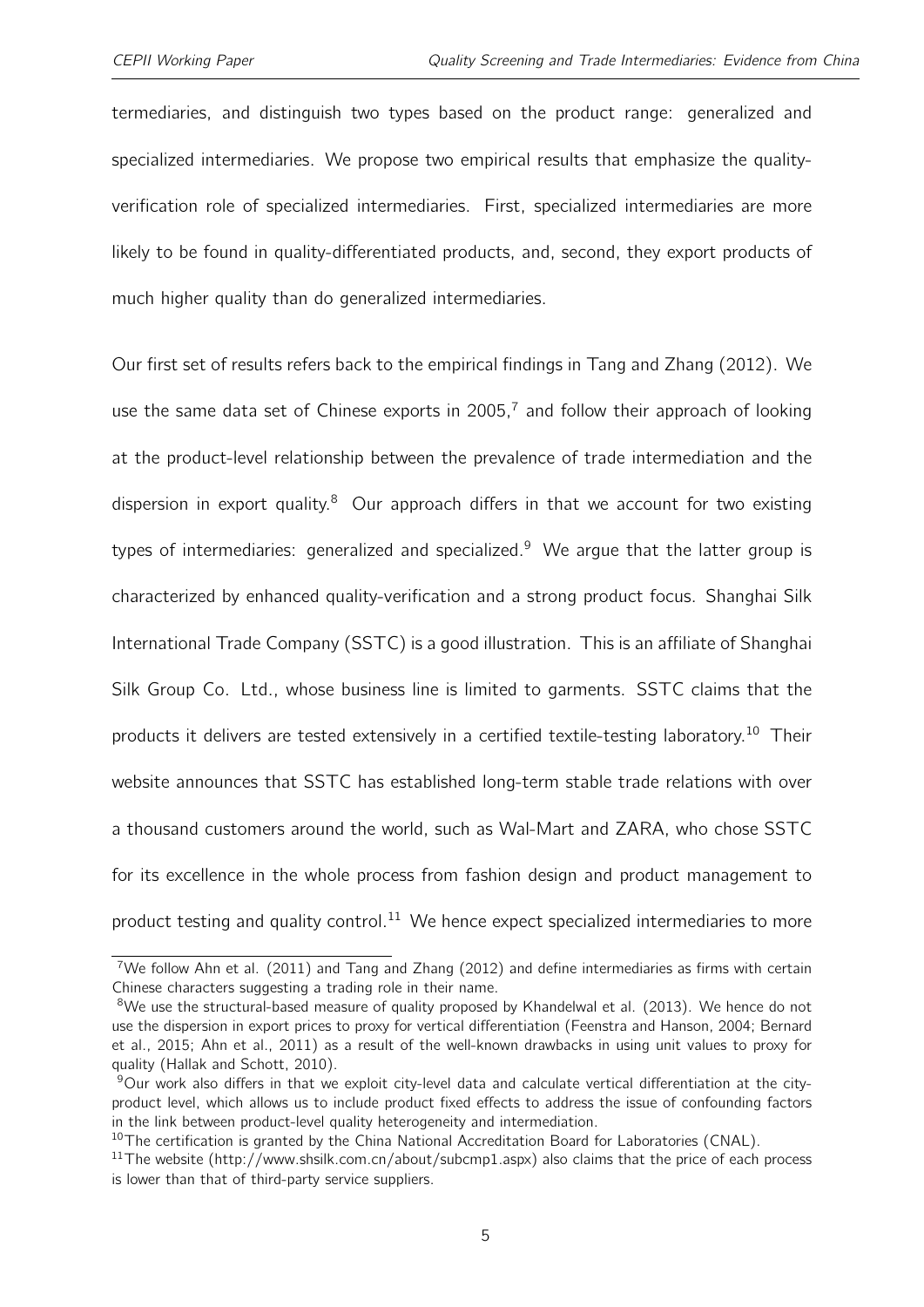likely play a quality-assurance role compared to generalized intermediaries. Misaligned incentives are less likely for two reasons: first, specialized intermediaries are more prone to invest in quality-verification technologies that are specific to their product line, and, second, as niche players they have greater incentives to protect their reputation as reliable suppliers of quality goods. Our results show that accounting for the heterogeneity of intermediaries substantially changes the findings in Tang and Zhang (2012). While we confirm that intermediaries overall focus on products that are less differentiated, we show that specialized and generalized intermediaries differ in that the former are associated with the degree of quality differentiation, attesting to their quality-verification role.

Our second set of results relates to the difference between intermediaries' and direct exporters' quality levels. Exports by generalized intermediaries are shown to be of lower quality than those of specialized intermediaries, with the latter's quality being close to, but less than, that of direct exporters. This is consistent with the price results in the growing literature on trade intermediation, suggesting that intermediaries help relatively less efficient firms to export (Akerman, 2012; Bernard et al., 2010a; Ahn et al., 2011).

Our work here contributes to the literature in a number of dimensions. First, we build on the literature on firm heterogeneity in international trade considering multi-product firms, and on the smaller but emerging body of research on the role of intermediaries in foreign markets. Our main findings stress the heterogeneity of intermediaries regarding their role in mitigating quality problems.<sup>[12](#page-2-0)</sup> We propose to differentiate specialized and generalized intermediaries according to the concentration of their export bundles. We calculate the

 $12$ Intermediary heterogeneity also appears in some theoretical work: intermediaries vary in terms of their ability to screen product quality (Dasgupta and Mondria, 2011) or the size of their networks (Rauch and Watson, 2004).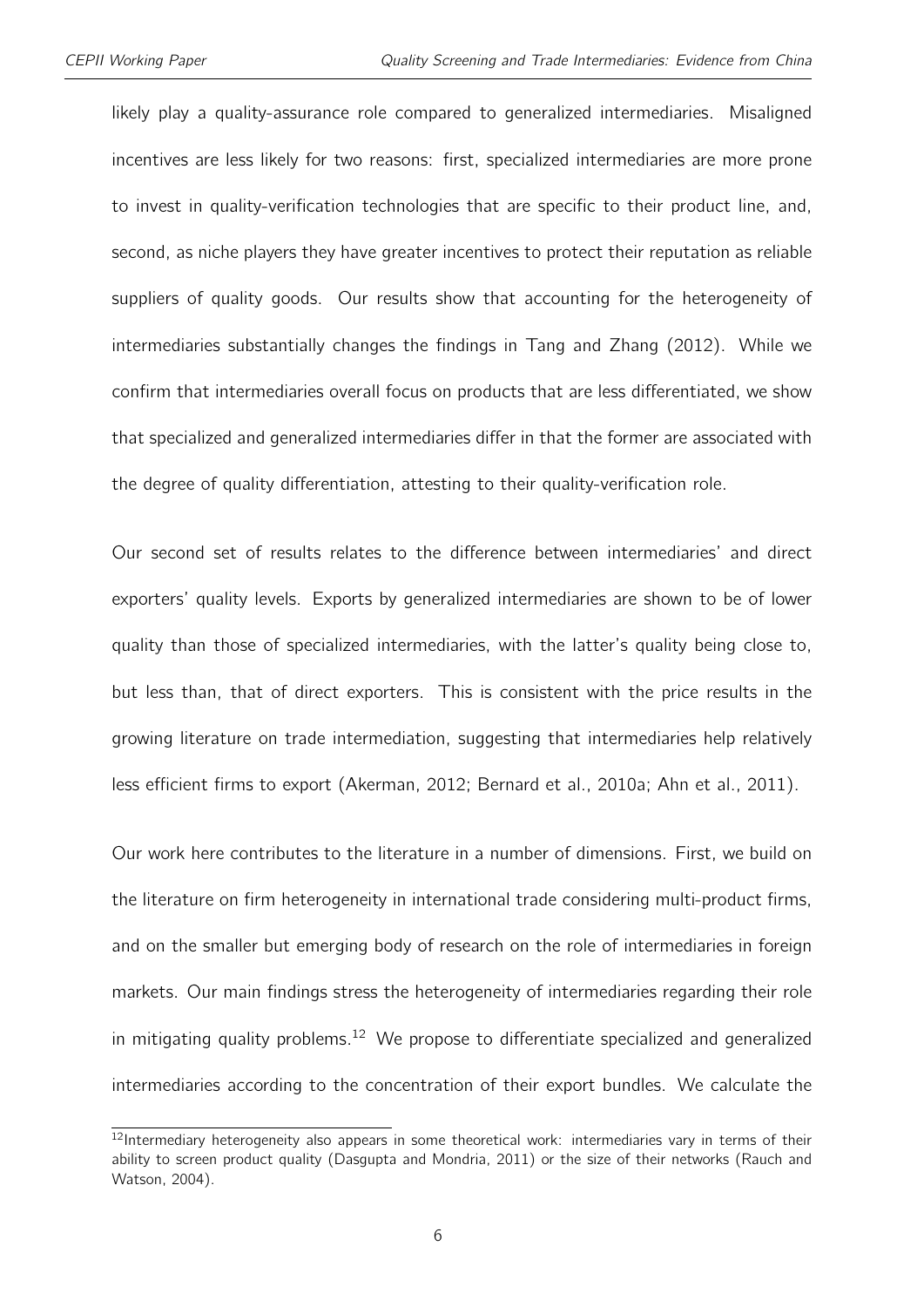Herfindahl index of the firm-level distribution of export sales over products conditional on the effect of ownership and size in a regression framework. Our benchmark approach distinguishes specialized and generalized intermediaries according to the median of this conditional concentration index. Our results are robust to the use of alternative cut-offs and a number of sensitivity checks.

Our second contribution relates to the way in which we tackle endogeneity. Average price and quality, as well as the scope for vertical differentiation at the product level, are likely to be correlated with many other unobserved characteristics of our HS6 products, which may in turn determine the relative importance of intermediaries in exports. We depart from the traditional use of cross-sectional data across products to address endogeneity, and instead exploit the spatial heterogeneity in quality dispersion. In our robustness checks we also use panel data and show that our results on the relationship between quality differentiation and intermediaries prevalence in the exports of a given city-product pair continue to hold. Adding the city dimension to the analysis allows us to control for unobserved product-specific characteristics via product-level fixed effects. We reveal a systematic correlation between the dispersion of exported qualities across exporters for a given product in a city and the relative role of intermediaries in exports in that cityproduct pair. Our results here reconcile the contrasting existing results on the qualityverification role of intermediaries. As specialized intermediaries account for only a minority of intermediated trade, it is unsurprising that their quality-verification role cannot be found in aggregate data. The opposing finding of quality-screening among Hong Kong traders exporting Chinese products is consistent with many of these intermediaries being specialized (Feenstra and Hanson, 2004).

7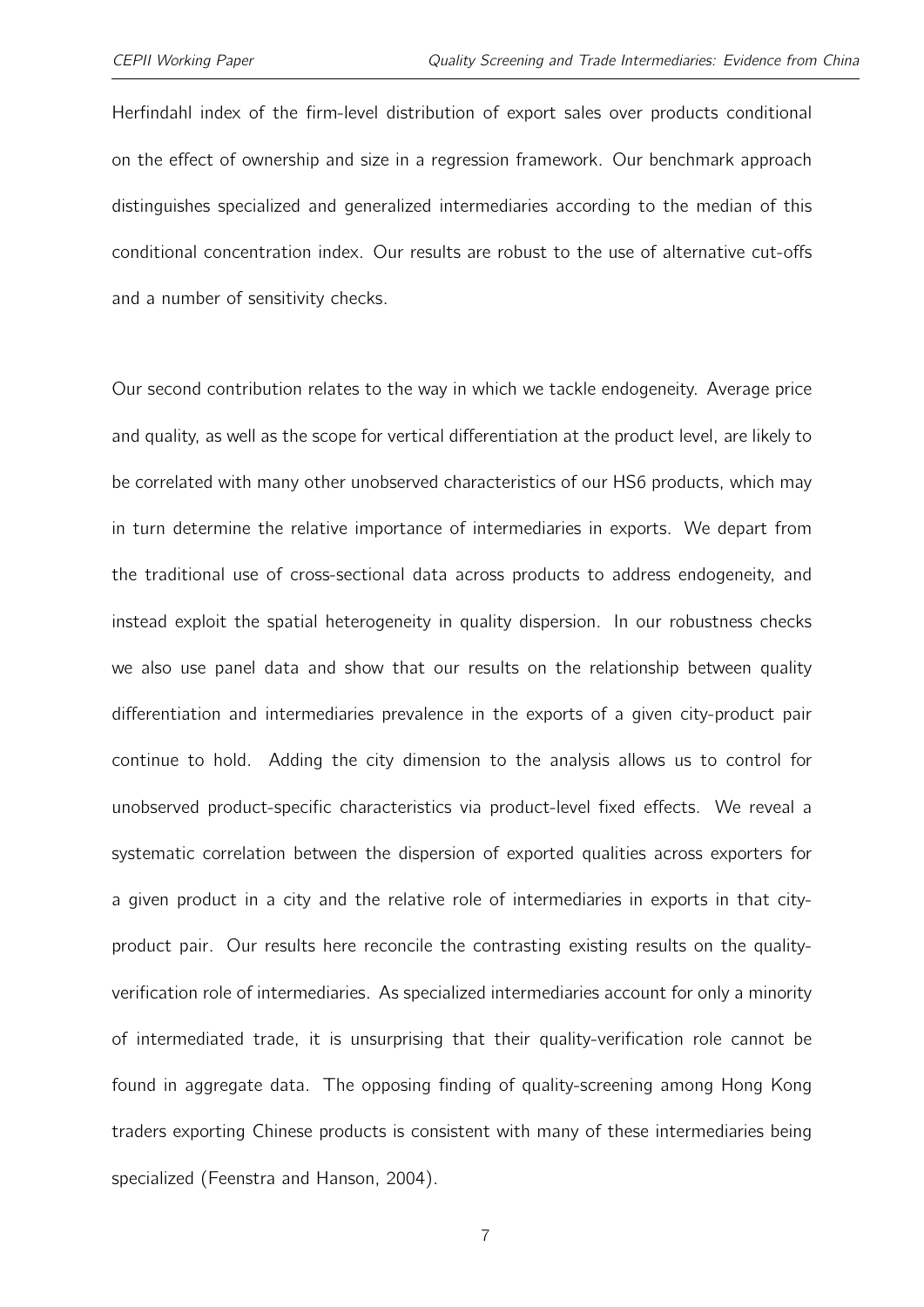Our third contribution relates to the specific issue of the quality of Chinese goods. There are frequent headlines regarding recalls of Chinese goods, which represent two-thirds of global recalls.<sup>[13](#page-2-0)</sup> Our work thus contributes to the relatively scarce literature on product recalls (Candelaria and Hale, 2008; Freedman et al., 2012), and suggests that trade intermediaries, or at least a particular subset of them, can reduce the incidence of quality problems. These findings are of considerable potential interest for both producers and consumers.

The remainder of the paper is structured as follows. Section 2 describes the data and the construction of the variables used in the empirical analysis. It also discusses intermediary heterogeneity and describes how we distinguish specialized from generalized intermediaries. Section 3 presents the results of the regression linking trade intermediation to vertical differentiation. Section 4 then considers the difference in quality levels between our two types of intermediaries. Last, Section 5 concludes.

#### 2. Data and indicators

Our main data set is the Chinese Customs Trade Statistics (CCTS) database, as used by Ahn et al. (2011) and Tang and Zhang (2012). This is compiled by the General Administration of Customs of China, and includes firm-level export values and quantities at the 8-digit HS product-level by country of destination. For each individual export flow, we have both the quantity exported and the corresponding free on board (f.o.b.) value in US Dollars. We can then calculate the unit value of exports for each firm, product and destination. The database also records the destination of exports and contains firm-

<sup>13</sup>These statistics come from http://www.recallowl.com/index.php.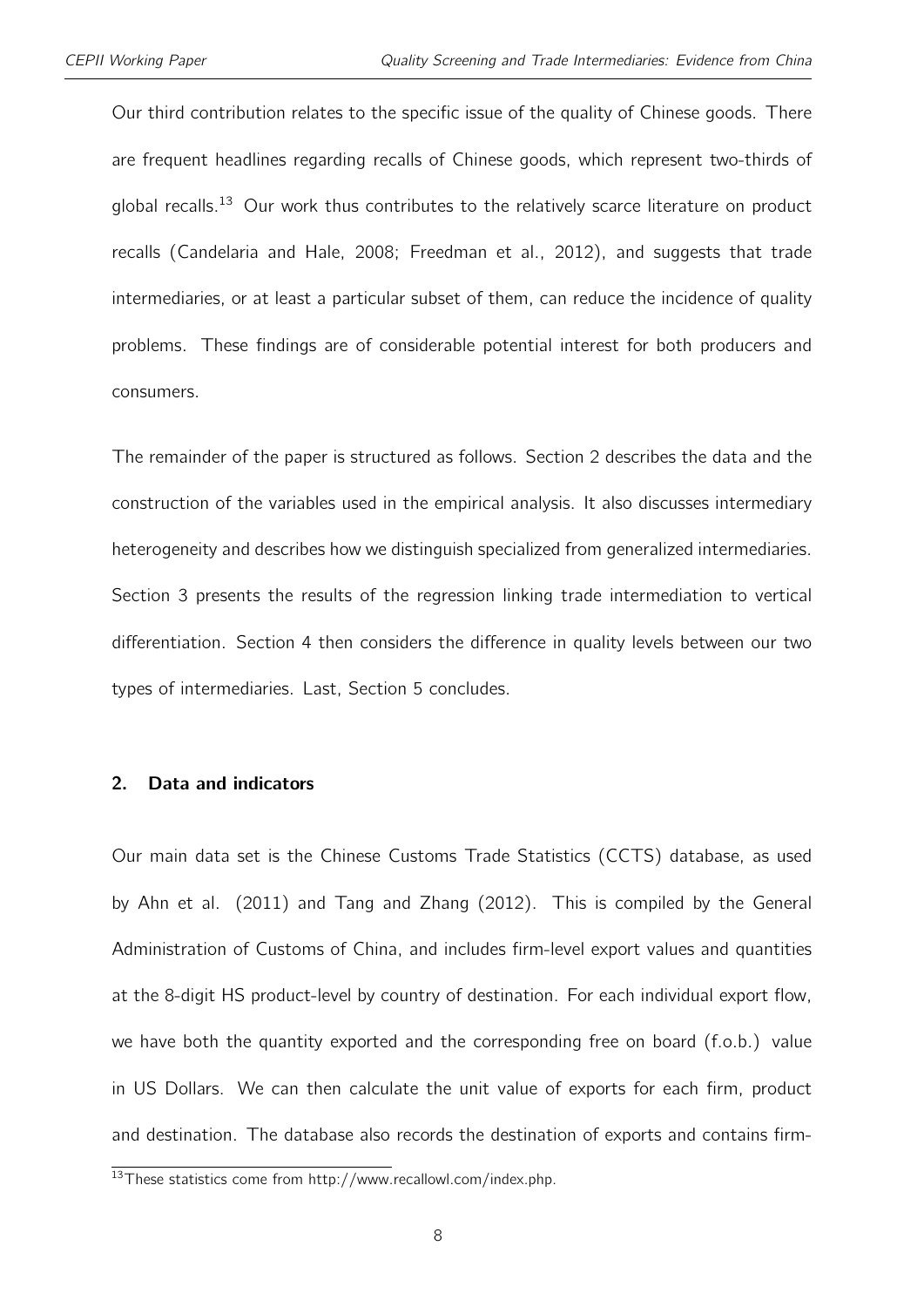specific information such as ownership (foreign, state or private), name and address. We collapse the data to the annual level and aggregate product data to the 6-digit HS level.

We adopt the common practice in the literature of identifying intermediary firms based on the Chinese characters that have the English-equivalent meaning of "importer", "exporter", and/or "trading" in the firm's name (Ahn et al., 2011; Tang and Zhang, 2012). In particular, we follow the approach in Tang and Zhang (2012) and search for the following pinyin (Romanized Chinese) phrases: "jin4chu1kou3", "jing1mao4", "mao4yi4", "ke1mao4", "wai4jing1", "wai4mao4" and "gong1mao4".[14](#page-2-0)

Our benchmark regression applies to the share of intermediary exports in city-HS6 observa-tions<sup>[15](#page-2-0)</sup> in 2005.<sup>[16](#page-2-0)</sup> which is correlated with a proxy for the scope of vertical differentiation.

#### <span id="page-8-0"></span>2.1. Heterogeneity among intermediaries in China

We would like to differentiate between intermediaries exporting a variety of products spanning unrelated sectors and those with a core competency in a single line of business. The former category corresponds to the type of traders that appear in the recent empirical literature, where intermediaries have consistently been found to export more products to more destination markets and more varieties per country than direct firms (Ahn et al., 2011; Bernard et al., 2010a; Crozet et al., 2013). This relative country focus of trading firms suggests that intermediaries arise to help firms send products to destination markets.

<sup>&</sup>lt;sup>14</sup>These last two terms, which mean "foreign trade" and "industry and trade" respectively, were not considered by Ahn et al. (2011). In robustness tests available in Table [7](#page-38-0) we check that our results continue to hold when using this more conservative measure.

<sup>&</sup>lt;sup>15</sup>China is divided into four municipalities (Beijing, Tianjin, Shanghai and Chongqing) and 27 provinces which are further divided into (4-digit) prefectures. As is common in the literature, we use the term city to refer to the whole prefecture, even though it includes both an urban and a rural part.

 $16By$  2005, export licenses had been removed, and any firm that wished to trade directly with foreign partners was free to do so (Ahn et al., 2011).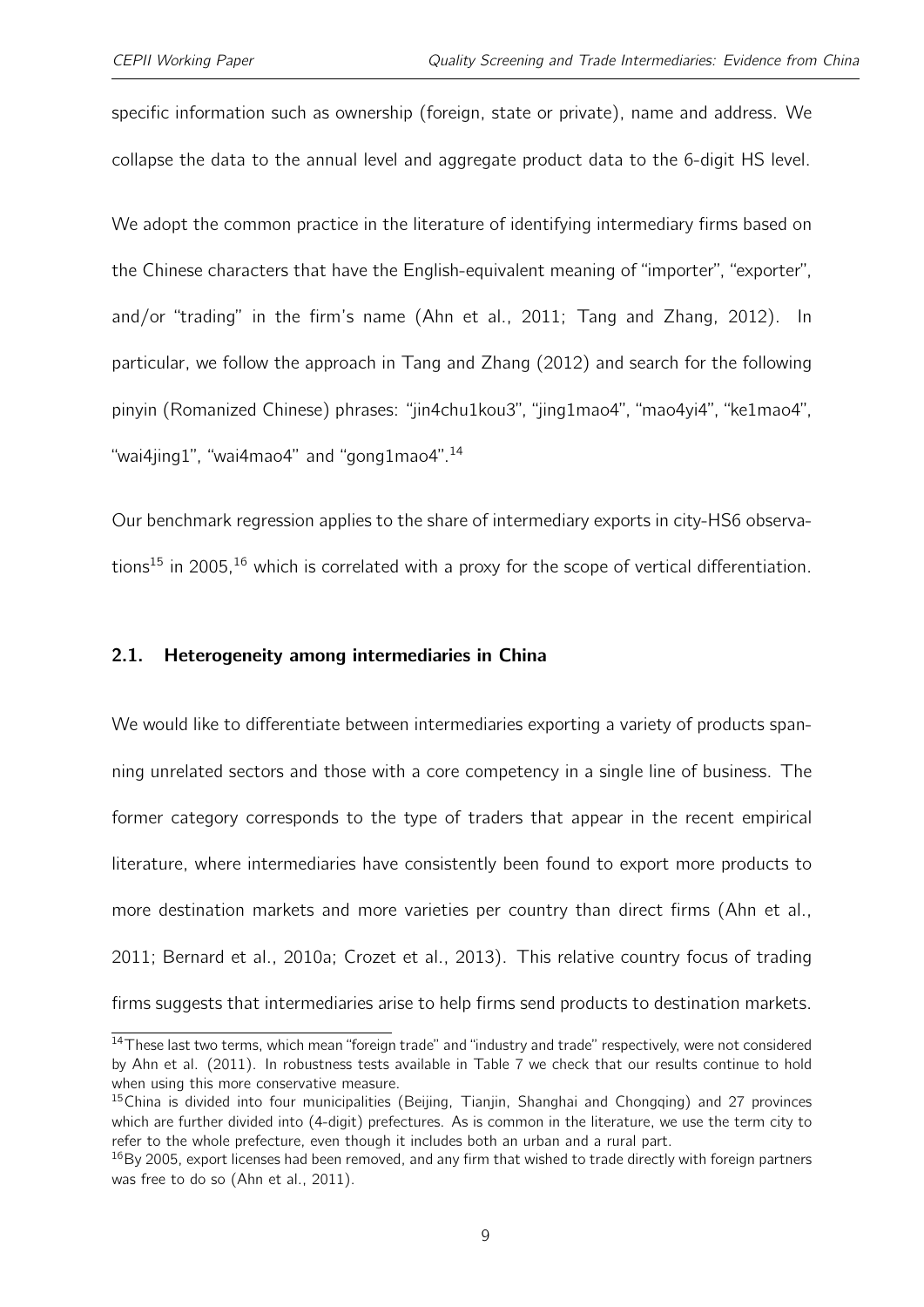On the contrary, intermediaries with a restricted core competency, which we will refer to as specialized traders, conform to the image of intermediaries in Dasgupta and Mondria (2011): they screen product quality then reveal this to consumers.

We will distinguish between the two types of intermediaries according to their distribution of export sales over products. For each intermediary firm  $f$ , we calculate the share of exports in each product p,  $s_f^p$  $\mathcal{F}^{\rho}_{f}$ . We then compute the firm's Herfindahl index by aggregating the squares of the shares of all the products exported by firm  $f$ :<sup>[17](#page-2-0)</sup>

<span id="page-9-0"></span>
$$
HI_f = \sum_{p \in S_f} (s_f^p)^2,\tag{1}
$$

where  $S_f$  is the set of  $(N_f)$  products that firm f exports, and  $s_f^E$  $\mathcal{E}_f^p$  the export value share of product p over the total export value of firm f. A higher value of  $HI_f$  means that the firm's export basket spans a narrower range of varieties. Firm-level product scope is expected to rise with firm size and productivity (Bernard et al., 2010a; Bernard et al., 2011). To control for those mechanical associations in our analysis of the heterogeneity of product concentration across intermediaries, we regress the HI measure on a quadratic polynomial in firm size (proxied by export value) with fixed effects for ownership,<sup>[18](#page-2-0)</sup> and then take the residual,  $\epsilon H I_f$ .

Figure [A-1](#page-41-0) shows the distribution of  $HI_f$  (right panel) and  $\epsilon HI_f$  (left panel) over our sample of intermediaries. The Herfindhal indices are calculated as the sums of product shares  $s_f^{\beta}$ f defining the different products  $p$  at the HS6, HS4 or HS2 level respectively. The twin

 $^{17}$ We do not normalize the Herfindahl (using  $1-\frac{1}{N_f}$  in the denominator) as this would mechanically eliminate mono-product exporters.

<sup>&</sup>lt;sup>18</sup>We use three ownership-type dummies (State-owned enterprises, private firms, and foreign-invested firms) to account for the well-documented productivity differences between firms according to their ownership (Bloningen and Ma, 2010).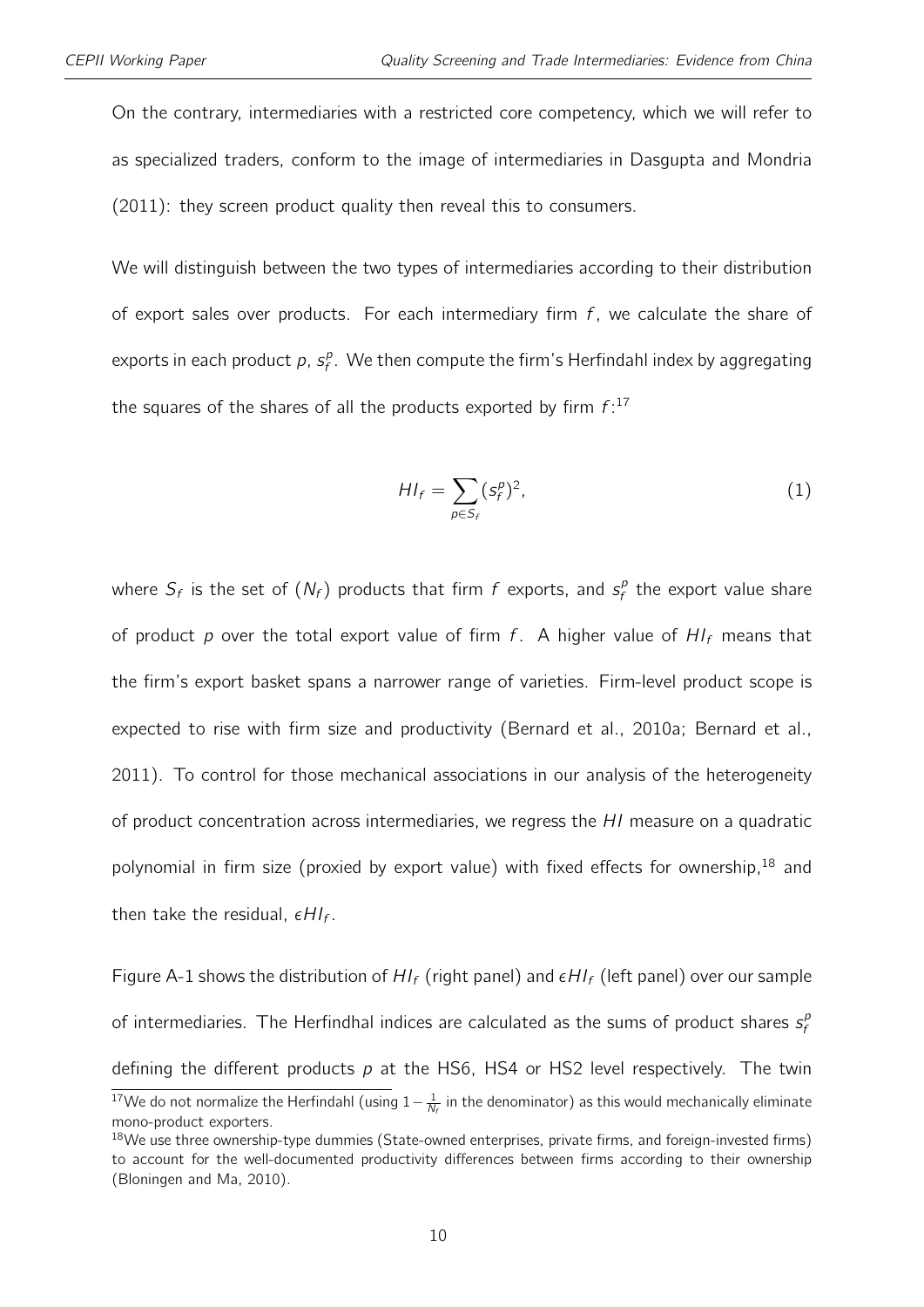peaks in the figure suggest a bimodal distribution. Two separate groups of intermediaries stand out: that to the right is characterized by a large range of products (i.e. generalized intermediaries) while that to the left concentrates on a narrow product range, which we refer to as specialized intermediaries. Figure [A-2](#page-42-0) checks that this bimodal distribution does not just reflect the difference between mono-product and multi-product exporters. The distribution is shown after excluding firms which export a single HS6 product. The twin-peak structure remains.

Our benchmark approach to differentiate between specialized and generalized intermediaries is based on the empirical evidence in Figure [A-1](#page-41-0) and in particular on the median value of  $\epsilon H I_f$ . Intermediaries with HS6-product concentration conditional on size and ownership above the median are defined as specialized; those below the median are generalized. We will later make sure that our results are robust to excluding mono-exporters, and defining the  $p$  products in Equation [1](#page-9-0) at a more aggregate level (HS4 or HS2).

Table [A-1](#page-43-0) shows the overall export values for direct exporters and the two types of intermediaries. In 2005, intermediaries accounted for 21.2% of total Chinese exports, and 8.7% of total exports are handled by specialized intermediaries. This proportion is the same regardless of the aggregation level used to define the  $p$  products in the firm-level concentration indices. While the share of exports accounted for by intermediaries has fallen over time, the share of specialized intermediaries has remained constant at one third.

Table [A-2](#page-43-1) lists firm-level summary statistics in 2005 according to firm type (direct exporters, generalized intermediaries and specialized intermediaries). As a small number of exceptionally large firms may dominate trade statistics, we show both means and medi-

11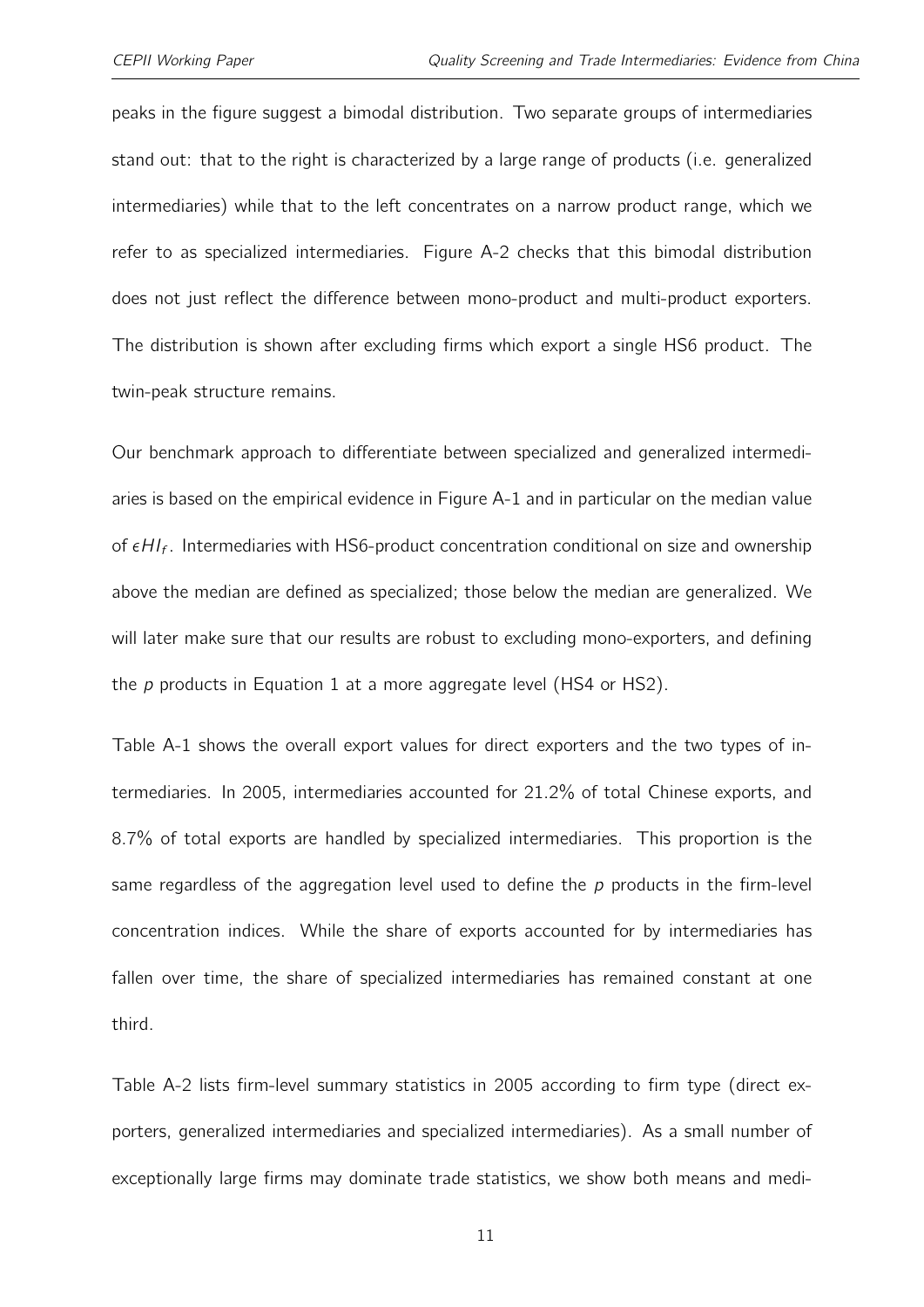ans. The two intermediary types differ in a number of dimensions. With our differentiation between specialized and generalized intermediaries being based on the median, the two types account by construction for the same share of exporters (9.4%). However, as can be seen in row 2, generalized intermediaries are larger (as measured by export sales) than specialized intermediaries. Median export values are 864,283 and 598,946 USD respectively for generalized and specialized traders. Reflecting our use of product concentration to define generalized and specialized intermediaries, the median value of the number of HS6-products exported by the former is 25, more than six times that for the latter (4) and that of the median direct exporter (3). Generalized intermediaries also export to many more markets (8), as compared to the other two firm types (3). Row 3 follows Ahn et al.  $(2011)$  and classifies HS codes into one of 15 unrelated sectors<sup>[19](#page-2-0)</sup> to identify the firm's core activity (e.g., animal products, wood products or textiles). The observation in Ahn et al. (2011) that intermediary firms (as a whole) handle products that span entirely unrelated sectors holds only for generalized intermediaries. The median generalized intermediary exports products in six sectors; on the contrary, the two other firm types, direct exporters and specialized intermediaries, only export products in one or two sectors. This is consistent with our description of specialized intermediaries as not only exporting fewer products, but also having a core competency.[20](#page-2-0)

<sup>&</sup>lt;sup>19</sup>HS 01-05 "Animal and Animal Products"; HS 06-15 "Vegetable Products"; HS 16-24 "Foodstuffs"; HS 25-27 "Mineral Products"; HS 28-38 "Plastics/Rubbers"; HS 41-43 "Raw Hides, Skins, Leathers & Furs"; HS 44-49 "Wood and Wood Products"; HS 50-63 "Textile"; HS 64-67 "Footwear/Headgear"; HS 68-71 "Stone/Glass"; HS 72-83 "Metals"; HS 84-5 "Machinery/Electrical"; HS 86-89 "Transportation"; HS 90-97 "Miscellaneous"; and HS 98-99 "Service".

<sup>&</sup>lt;sup>20</sup>This echoes the emerging theoretical work that introduces core competencies in models of multiple-product firms (Eckel and Neary, 2010; Bernard et al., 2010b).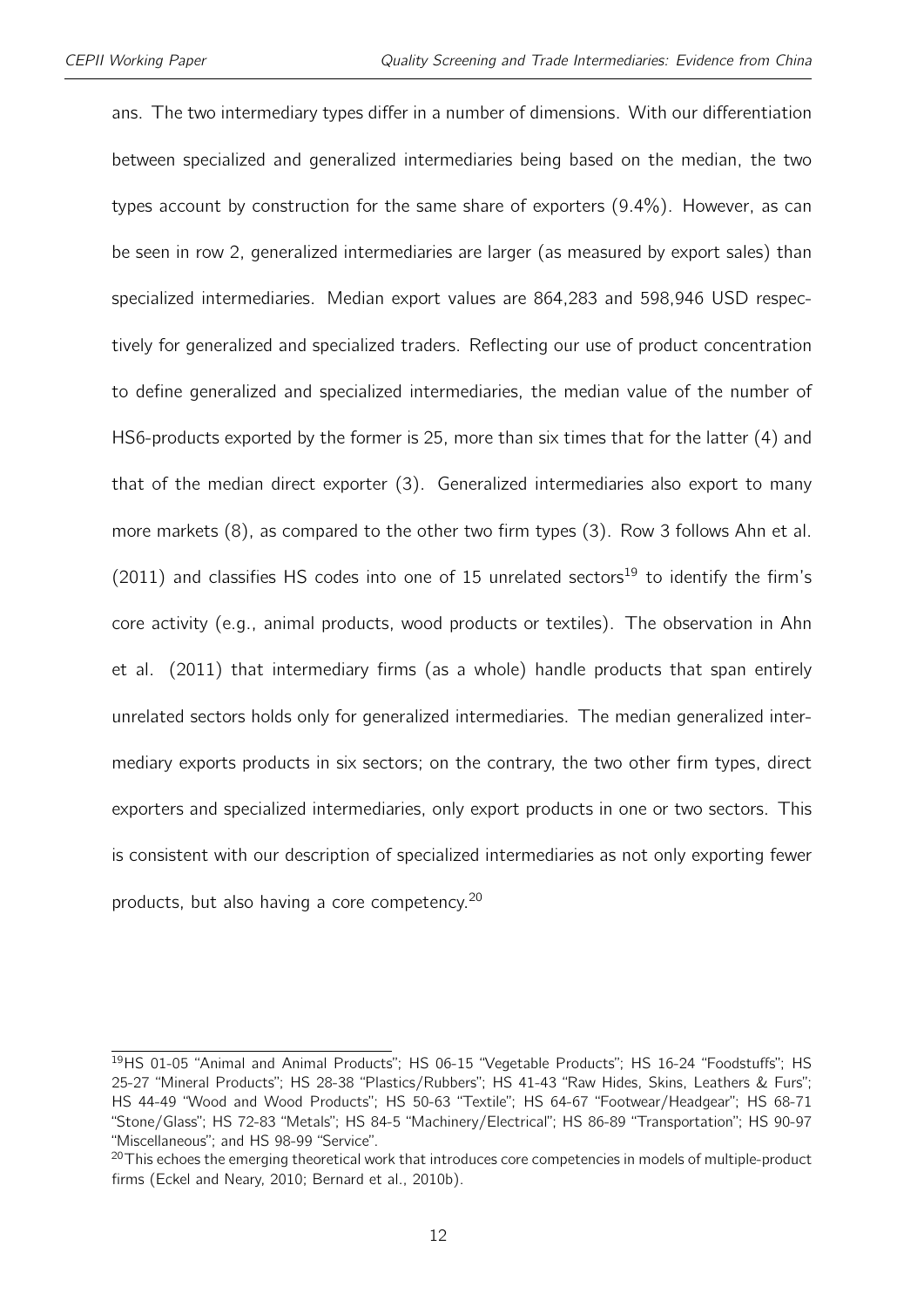#### 2.2. Quality differentiation

Our main strategy to see whether intermediaries, or a subset of them, mitigate adverseselection problems by guaranteeing product quality exploits the variation in the scope for quality differentiation across products and space. We will show that there is substantial heterogeneity for a given product across Chinese cities in terms of quality differentiation (i.e. their "quality ladders"). This heterogeneity determines the prevalence of intermediaries in exports and, more importantly, the importance of the role that specialized intermediaries play in overall intermediation.

We calculate quality dispersion among exporters for every city-product pair. Our approach is similar to that in Tang and Zhang (2012), and builds on the strategy of Khandelwal et al. (2013) to estimate the quality of a variety, which is defined as a specific good sold by a firm in a given destination. The two main elements are that (1) quality is assumed to play the role of a demand shifter, and (2) preferences are assumed to be CES across producers of imperfectly-substitutable varieties. Identification is based on the following demand equation:

$$
q_{fpc} = p^{-\sigma_p} \Lambda_{fpc}^{\sigma_p - 1} P_{fpc}^{\sigma_p - 1} Y_{pc}
$$
 (2)

<span id="page-12-0"></span>where  $\sigma_p$  is the elasticity of substitution between varieties. Equation [2](#page-12-0) shows the demand  $q_{fpc}$  addressed to each single producer f as a function of the price  $p_{fpc}$  relative to the price index  $P_{pct}$ , the quality of its variety  $\Lambda_{f pct}$  and the real demand expressed by the market c,  $Y_{pc}/P_{pc}$ .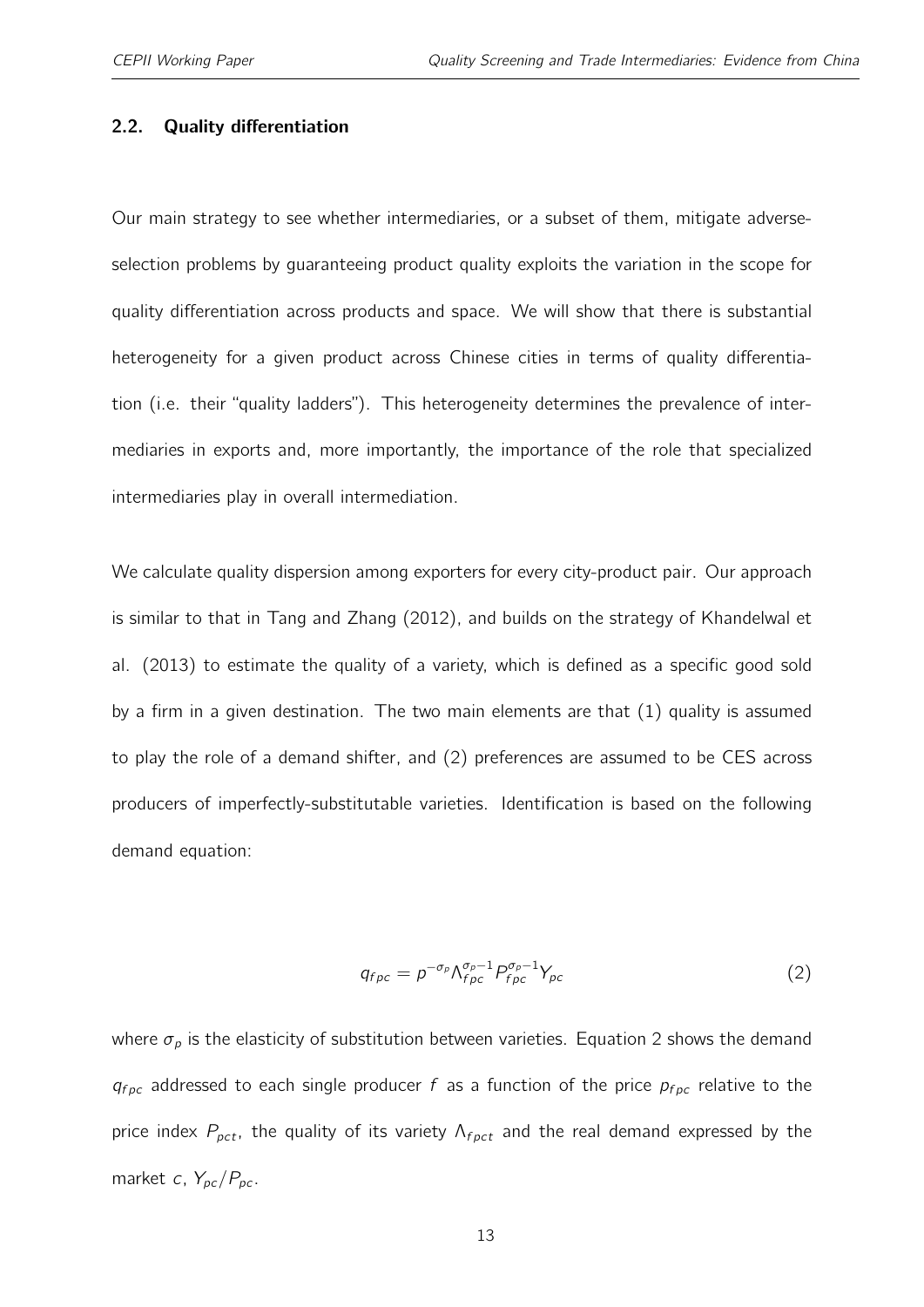After log-linearizing, the quality of each variety can be estimated as the residual from a demand equation, controlling for prices at the individual and aggregate level and the nominal demand expressed by the market:

<span id="page-13-0"></span>
$$
\ln q_{fpc} + \sigma_p \ p_{fpc} = \underbrace{(\sigma_p - 1) \ln P_{pc} + Y_{pc}}_{\text{Component specific to pc}} + \underbrace{(\sigma_p - 1) \ln \Lambda_{fpc}}_{\text{residual}}
$$
 (3)

Since price indices and demands are not observed at the product- and destination-level, the standard approach pioneered by Khandelwal et al. (2013) is to capture these variables by fixed effects. Hence our approach is to use the prices  $p$  and quantities  $q$  observed at the variety (p, c) level and a calibration of the elasticity of substitution  $\sigma_p$  to measure the left-hand side of Equation [3.](#page-13-0) Our data for  $\sigma_p$  are taken from Imbs and Méjean (2015).<sup>[21](#page-2-0)</sup> For each HS2 sector we then regress this variable on country- and product-level fixed effects. We rescale the estimated residual to reflect the heterogeneity in product-level elasticities of substitution to obtain an estimate of  $\ln \Lambda_{fpc}$ .

Table [A-3](#page-44-0) compares average product quality across different firm types (direct exporters and generalized and specialized intermediaries). Column 6 shows the weighted average quality level of exports when the weights are the shares of firm exports in the total exports of the firm type. Average quality for direct exporters is twice that of intermediaries, which is consistent with intermediaries helping relatively inefficient firms, those with low-quality products to export (Akerman, 2012; Bernard et al., 2010a; Ahn et al., 2011; Crozet et al., 2013). Nevertheless, export quality is higher for specialized than generalized intermediaries, with weighted average figures of 4.92 and 3.15 respectively. These statistics

<sup>&</sup>lt;sup>21</sup>In robustness checks we check that our results continue to hold when using alternative values for  $\sigma$ . We notably set  $\sigma = 6$ , which is the average estimate of  $\sigma$  for China in Broda and Weinstein (2006).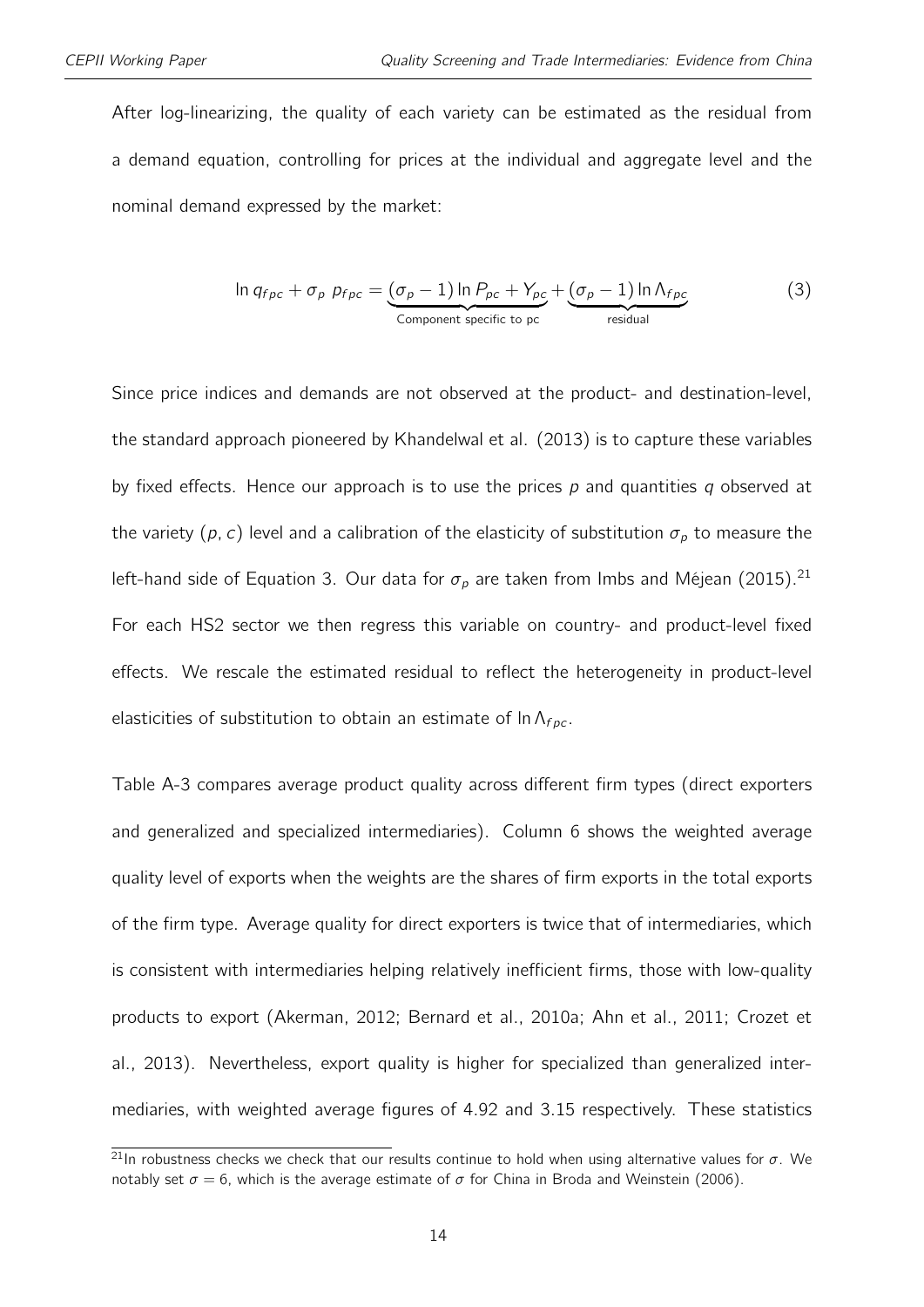clearly suggest that specialized intermediaries focus on higher-quality products.

Our measure of quality differentiation uses our estimates of the individual relative qualities. Specifically, we follow Khandelwal (2010) and calculate the quality ladder (the dispersion of quality) for each city-product pair as the standard deviation of the estimated ln  $\Lambda_{f \rho c}$  across all (firm-product-destination) flows.<sup>[22](#page-2-0)</sup> We use data for 2004, as our empirical strategy relates 2005 intermediary prevalence to the one-year lagged quality ladder at the cityproduct level. We retain city-product pairs with more than ten (firm-product-destination) export flows in order to ensure that there are enough observations for a reliable quality ladder to be calculated. Table [A-4](#page-44-1) reveals substantial variation in the quality ladder across Chinese cities, even for rather homogeneous goods (garlic and silicon).

#### <span id="page-14-1"></span>3. Empirical strategy for intermediation prevalence

#### 3.1. Empirical specification

<span id="page-14-0"></span>We now formally examine how the prevalence of trade intermediation for the two intermediary types is related to vertical differentiation. We use the following regression model:

Intermediary share<sub>cp</sub> = 
$$
\beta
$$
 Quality Ladder<sub>cp</sub> +  $\gamma Z_{cp}$  +  $\mu_c$  +  $\nu_p$  +  $\epsilon_{cp}$  (4)

where Intermediary share<sub>cp</sub> is the share of intermediary exports from Chinese city c in HS6 code  $p$  in 2005, and Quality Ladder is the quality heterogeneity across exports for that city-product pair. To mitigate potential endogeneity problems, we lag our proxy for quality differentiation by one year. The Intermediary share will be further decomposed into that

 $^{22}$ In Section [3.2](#page-17-0) we show that the results are robust to defining the ladder using the trimmed or untrimmed standard deviation, the full range (maximum minus minimum) and the inter-quartile range of qualities.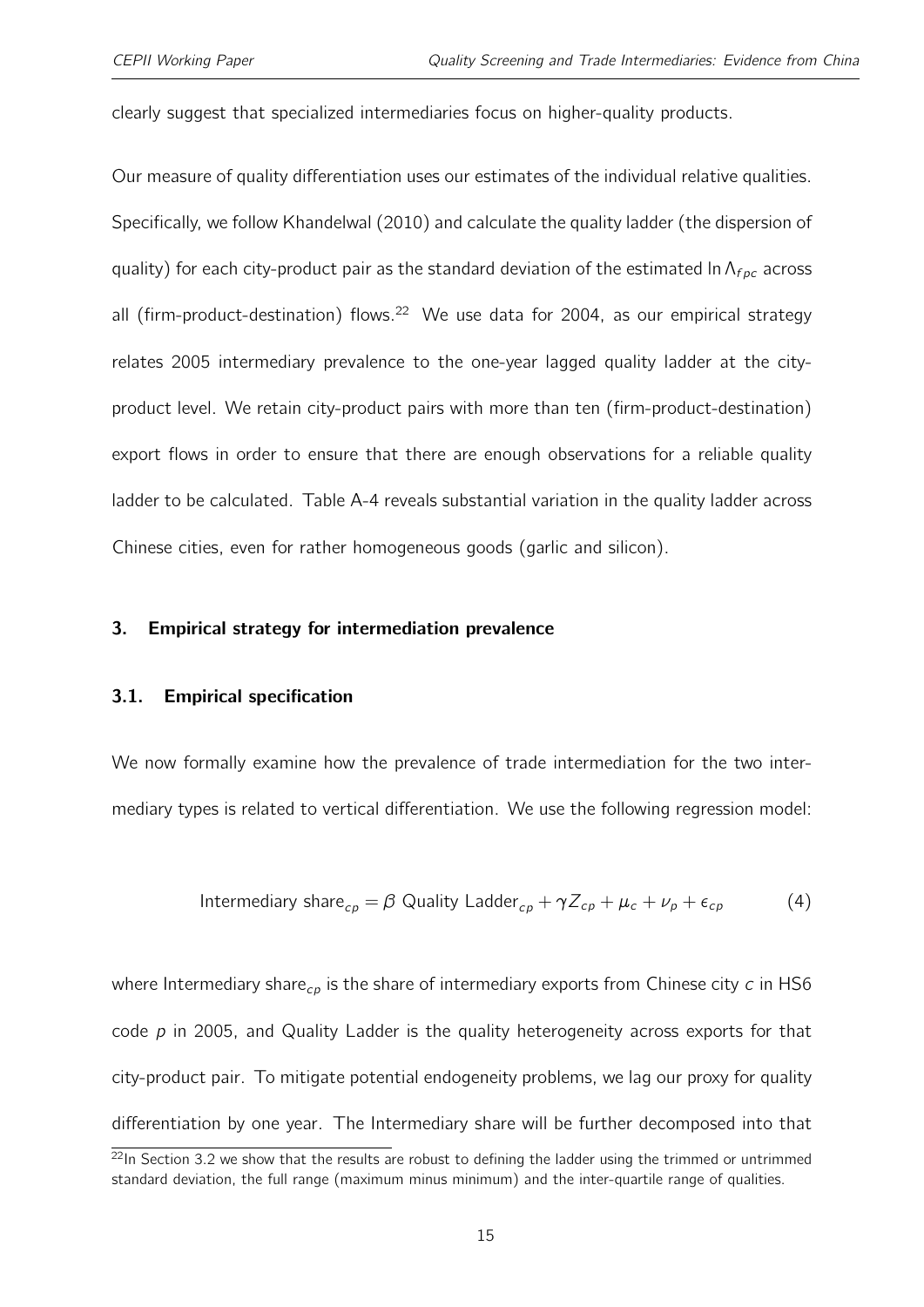emanating from specialized and generalized intermediaries.

The regressions include both city fixed effects,  $\mu_c$ , and HS6 fixed effects,  $\nu_p$ . Product fixed effects capture inherent differences in the amount of intermediation products require. These fixed effects also account for all the intrinsic product factors, common to all Chinese locations, that may be correlated with both the scope for quality differences between firms and the prevalence of intermediaries. These include repercussions from national-level trade protection of imports and exports, the degree of horizontal differentiation and the degree of contract dependence.<sup>[23](#page-2-0)</sup>

City fixed effects control for location-specific characteristics that shape overall supply capacity, such as infrastructure, the technological level and factor endowments. Our empirical strategy hence exploits both within-city variation across products and withinproduct variation across cities. For a given product we compare the prevalence of trade intermediation between cities where there is a relatively large heterogeneity of qualities among exporters to that in cities where it is lower (after controlling for the city average via city fixed effects).

We further control for city-product characteristics. Chinese export performance varies considerably by firm ownership (Amiti and Freund, 2010). The inclusion of the share of exports by foreign firms and the share of State-owned firms defined at the city-product level is crucial to account for the ability of different cities to export different products without requiring intermediation, as a result of differences in firm-level productivity and

<sup>&</sup>lt;sup>23</sup>Intermediaries have been shown to be less prevalent for freely-traded products, contract-dependent products and complex products (Ahn et al., 2011; Crozet et al., 2013; Tang and Zhang, 2012). The proxies used in these contributions such as the well-known Rauch (1999) classification for simple and complex goods or the Nunn (2007) measure of contract dependence are measured at the product level and will be reflected in the product fixed effects in our empirical model.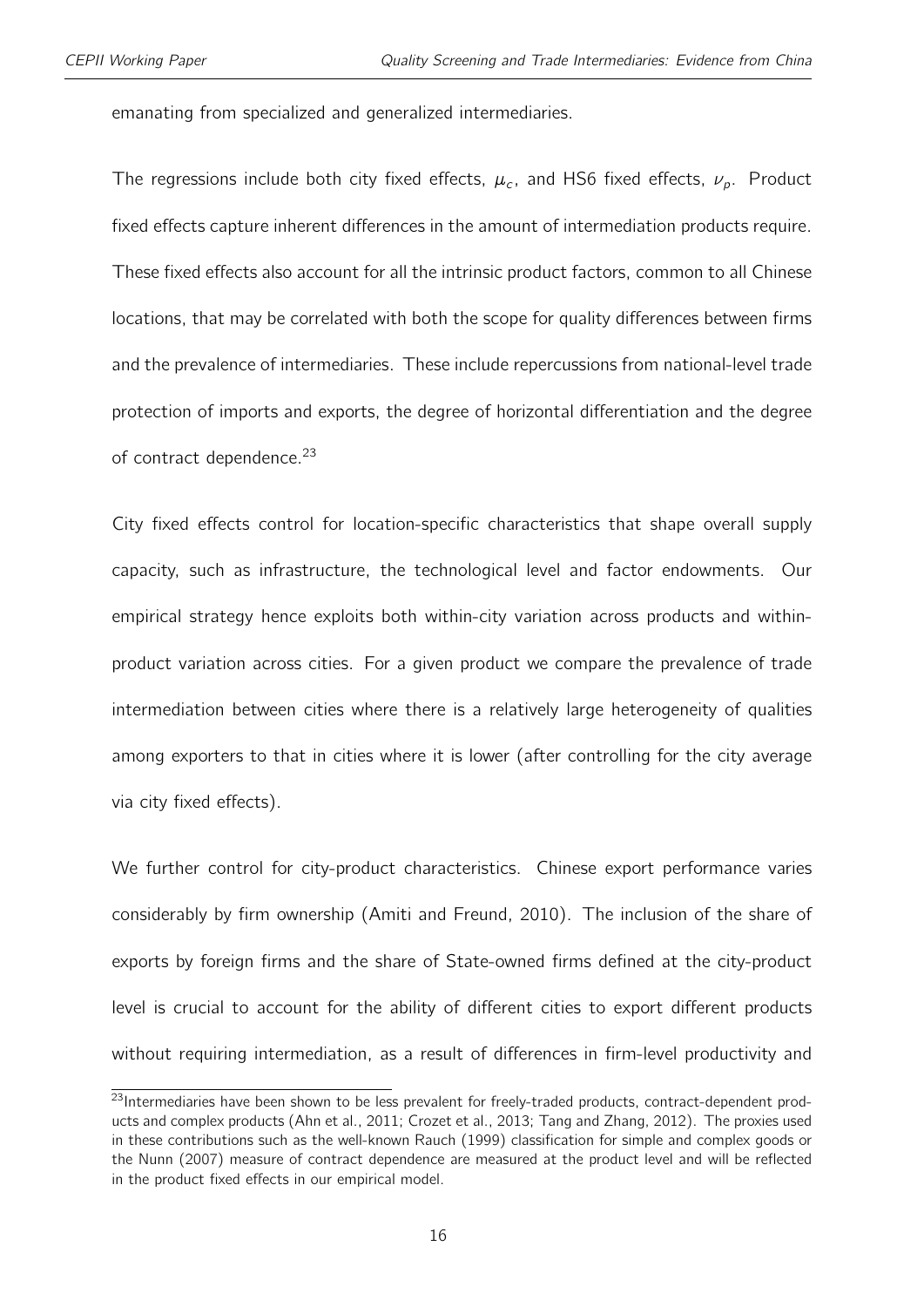quality pertaining to different ownership structures.<sup>[24](#page-2-0)</sup> Moreover the ownership structure of exporters is likely to have direct repercussions on the relative role of intermediaries and their specific type (specialized versus generalized). State firms are generally less restricted in exporting directly than are private firms, since most of them have their own affiliated State-owned intermediaries to help them export. Foreign firms may also rely less on intermediaries, as they have better knowledge of export markets and may benefit from distribution networks abroad from their parent company. Meanwhile, foreign-invested enterprises do not need intermediaries working to guarantee quality for them, as they primarily export for their parent companies in the destination countries.

Following Tang and Zhang (2012), our set of controls  $Z_{cp}$  accounts for the cost of using intermediaries and search costs for buyers. We include the Herfindahl index of intermediaries to control for inherent differences in the local monopoly power of intermediaries for a given product. This may relate to intangible assets such as an established reputation prior to trading-rights liberalization. Following a similar logic we also include the Herfindahl index of direct exporters. We furthermore include the number of direct exporters and the number of intermediaries (in logs) to proxy for the cost for buyers of searching for a producer and an intermediary respectively.

All regressions have standard errors that are clustered at the product level to account for the serial correlation in the error terms across China for a given product (Moulton, 1990).[25](#page-2-0)

Our final sample consists of 46,461 observations spanning 2,887 HS6 products and 354

<sup>&</sup>lt;sup>24</sup> Foreign firms have higher productivity and product quality than do domestic firms in China (Ge et al., 2015). The superior performance of foreign affiliates typically derives from international technology spillovers (Keller and Yeaple, 2009) and fewer financial constraints (Arnold and Javorcik, 2009; Manova et al., 2015).  $25$ Clustering standard errors at the city level does not change coefficient significance.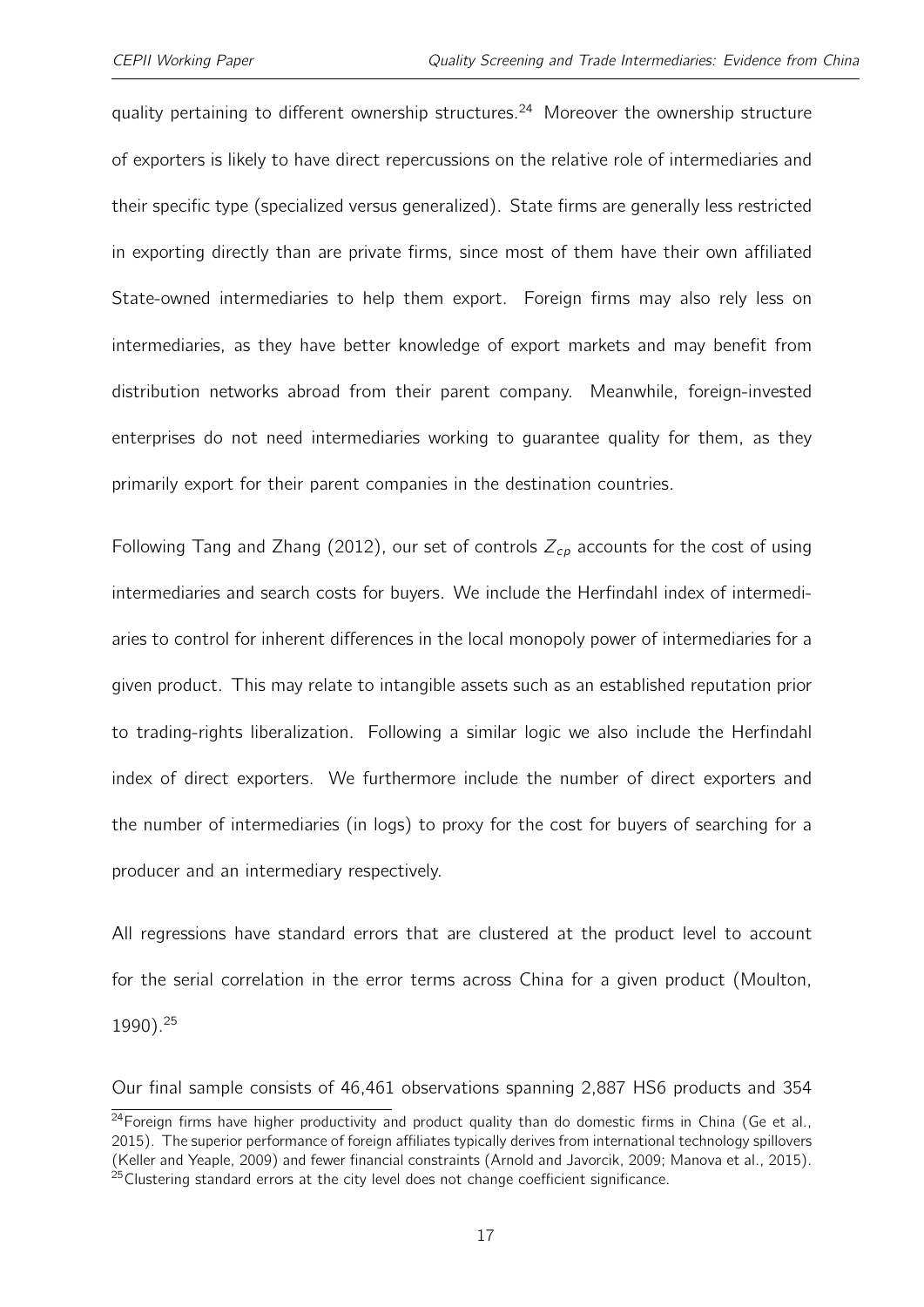<span id="page-17-0"></span>cities.[26](#page-2-0)

#### 3.2. Results: intermediation and vertical differentiation

Table [1](#page-32-0) shows the estimates of Equation [4.](#page-14-0) In columns 1 and 2 the dependent variable is the share of intermediary exports. The coefficient on the quality ladder is negative and significant, and is robust to the inclusion of the control variables discussed in Section [3.1.](#page-14-1) The results are hence in line with those in Tang and Zhang (2012), suggesting that products with longer quality ladders in China are less likely to use intermediaries for their exports. Columns 3 and 4 reproduce column 2 with the dependent variable being respectively the share of specialized and generalized intermediaries in the exports of a city-product pair. Specialized and generalized intermediaries are distinguished using the method described in Section [2.1](#page-8-0) based on the median export Herfindahl (HS6-product concentration) indices.

The estimated coefficients on the share of specialized and generalized intermediaries are positive significant and negative significant respectively. The overall negative association between prevalence and the heterogeneity of export qualities is thus driven by generalized intermediaries. The positive coefficient for specialized intermediaries suggests that their role is the exact reverse: the greater the heterogeneity of varieties produced, the more specialized intermediaries are used. This is consistent with the latter playing a quality-screening role, as product quality verification becomes more important as supplier heterogeneity rises.

Columns 5 and 6 check that the negative association between specialized intermediation

 $26$ We address the issue of outliers by excluding the top and bottom one percent of city-product pairs in terms of quality differentiation.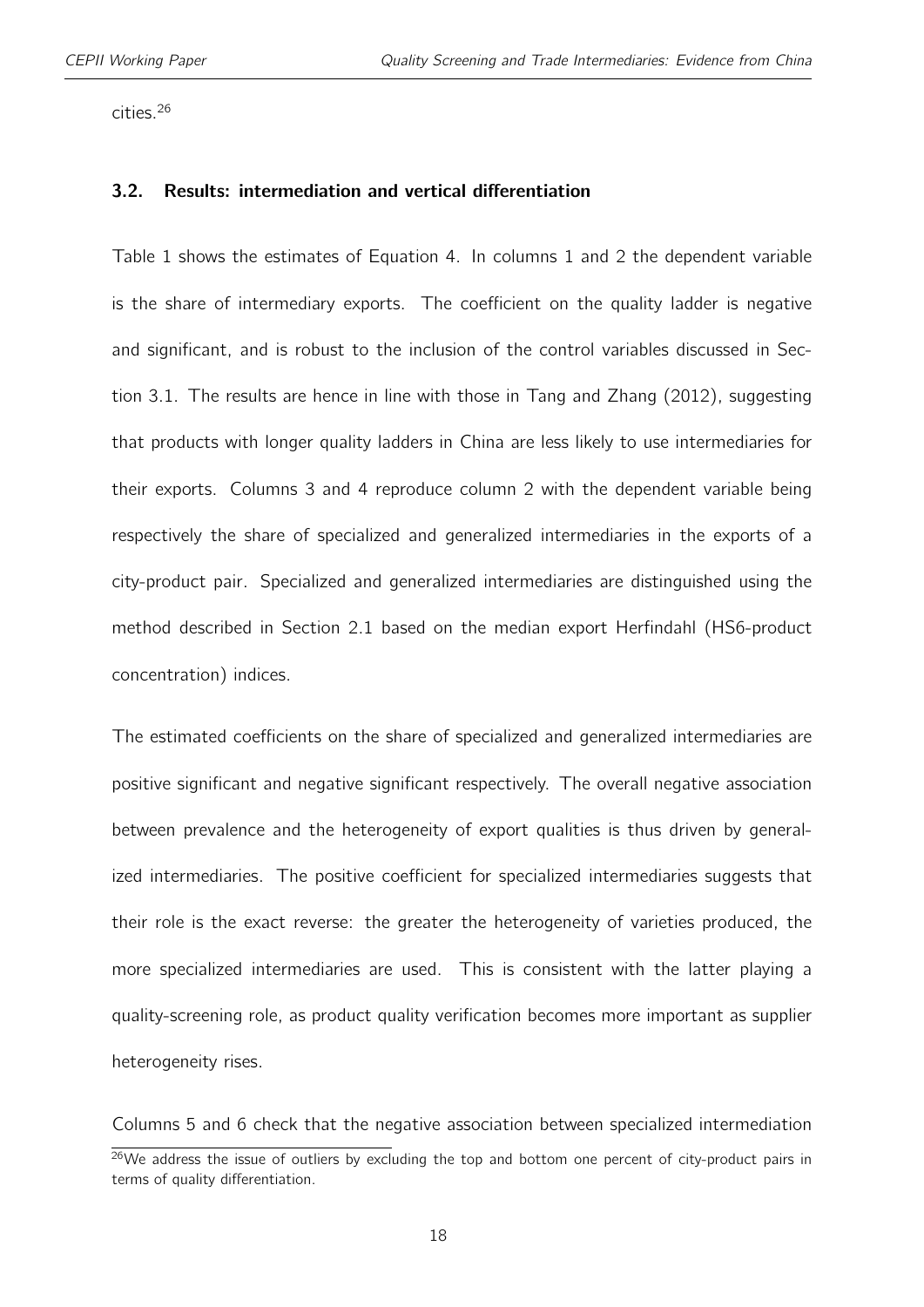and the quality ladder is robust to controlling for other potential confounders. Column 5 adds three additional controls related to size and quality. We include the total export value as well as the number of countries to which these exports are sent in order to account for outward orientation. It is unclear a priori whether this would reduce the relative attraction of or need for specialized intermediaries. The positive coefficients on export value and the number of destinations suggest that the cost of specialized intermediaries falls with outward orientation. We also add the average quality of exports at the city-product level to control for any correlation between the quality dispersion of local producers and its mean. Our hypothesis (which will be confirmed in Section [4\)](#page-22-0) is that specialized intermediaries export higher quality products than do generalized intermediaries. We should thus control for the quality of product-p exports in the city<sup>[27](#page-2-0)</sup> when looking at the relationship between specialized intermediaries and local quality heterogeneity. As expected, the quality level attracts a positive coefficient, suggesting that specialized intermediaries focus on higherquality products. Nevertheless, the estimated effect of quality differentiation on the use of specialized intermediaries is unchanged.

In column 6 we check that our results continue to hold with city-HS1 fixed effects, so that we identify off of HS6-product variation within a given (HS1) industry within a city.

Table [A-5](#page-45-0) in the Appendix reproduces the specifications of columns 5 and 6 in Table [1](#page-32-0) with the dependent variable now being the overall export share of intermediaries and the share of generalized intermediaries in turn. Both overall and generalized intermediary use falls with vertical differentiation (Tang and Zhang, 2012).

 $27$ This is calculated as the weighted average of variety (firm-product-country) quality estimated in Equation [3](#page-13-0) using the export share of the corresponding variety (firm-country) in city-product-level exports to calculate a weighted average quality figure for a city-product pair.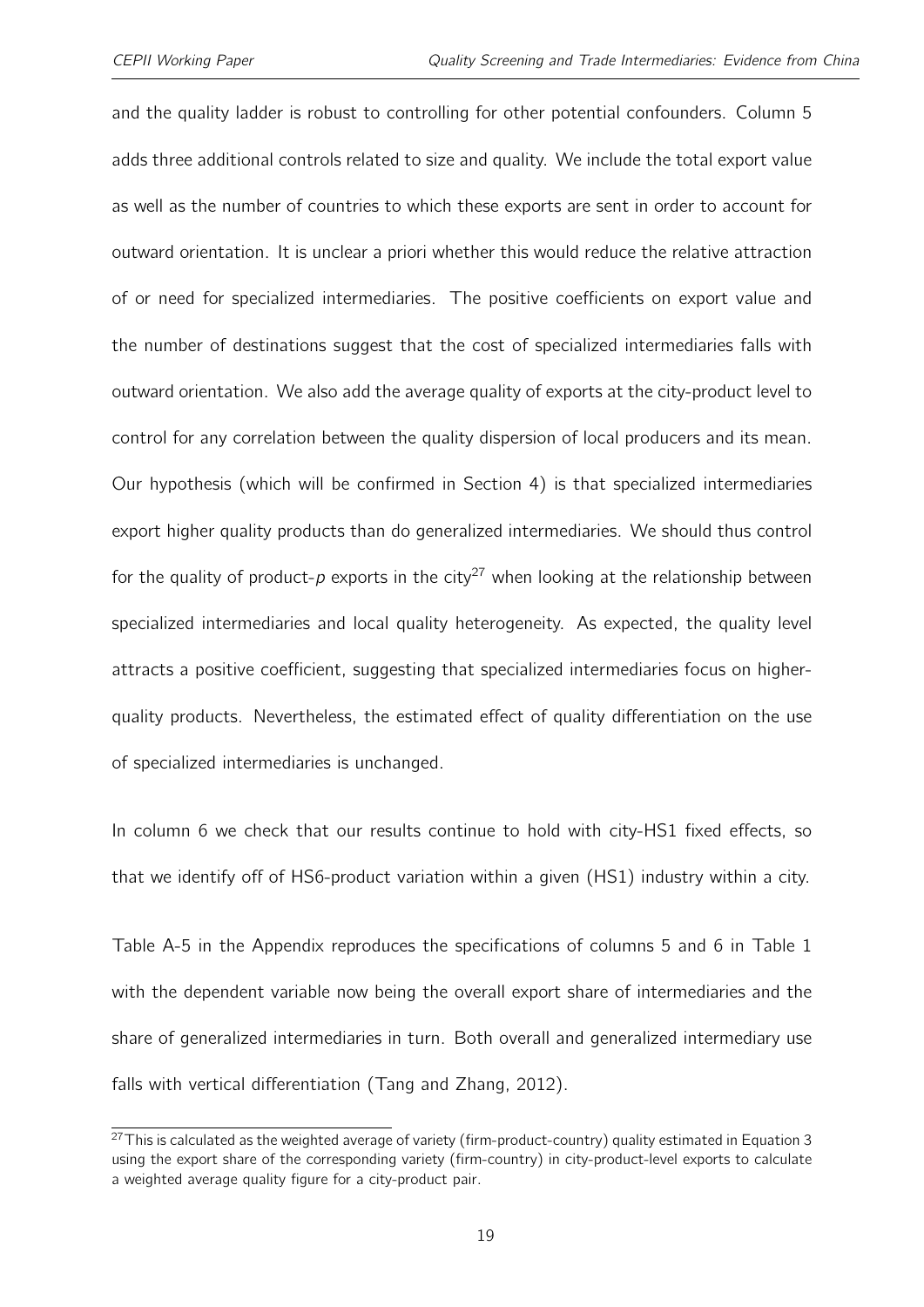Our overall finding is that introducing intermediary heterogeneity substantially changes the conclusions in Tang and Zhang (2012). While overall intermediaries are found for less-differentiated products, we do find evidence of a quality-verification role for specialized intermediaries. These latter contrast sharply with generalized traders in that their prevalence in exports rises with local quality differentiation. This suggests that specialized intermediaries are not subject to the hold-up problems in trade intermediation described in the literature (Felbermayr and Jung, 2011; Tang and Zhang, 2012). The use of specialized intermediaries seems instead to be an effective way for high-quality good producers to signal their quality to consumers.

Table [2](#page-33-0) checks that our main finding is robust to alternative ways of differentiating between the two types of intermediary. In the first two columns the Herfindahl indices used to separate specialized from generalized intermediaries are calculated using HS4 and HS2 products respectively. The resulting point estimates are not statistically different from those in our benchmark estimation (column 3 in [1\)](#page-32-0). In column 3, the median cut-off of product concentration is replaced by the  $60<sup>th</sup>$  percentile, so that specialized intermediaries are a more elite group. The positive association between specialized intermediary export share and vertical differentiation continues to hold. In columns 4 to 6, we change the way quality dispersion is calculated. We first calculate the standard deviation of qualities after excluding extreme values. Column 4 uses the 1% trimmed standard deviation of qualities within a city-product pair, column 5 the inter-decile range, and column 6 the quality ladder defined as the difference between the maximum and minimum quality of varieties within a city-product. We continue to find that Chinese cities with longer quality ladders rely relatively more on specialized intermediaries for their exports.<sup>[28](#page-2-0)</sup>

 $^{28}$ The small difference between the total number of observations in these columns and that in our benchmark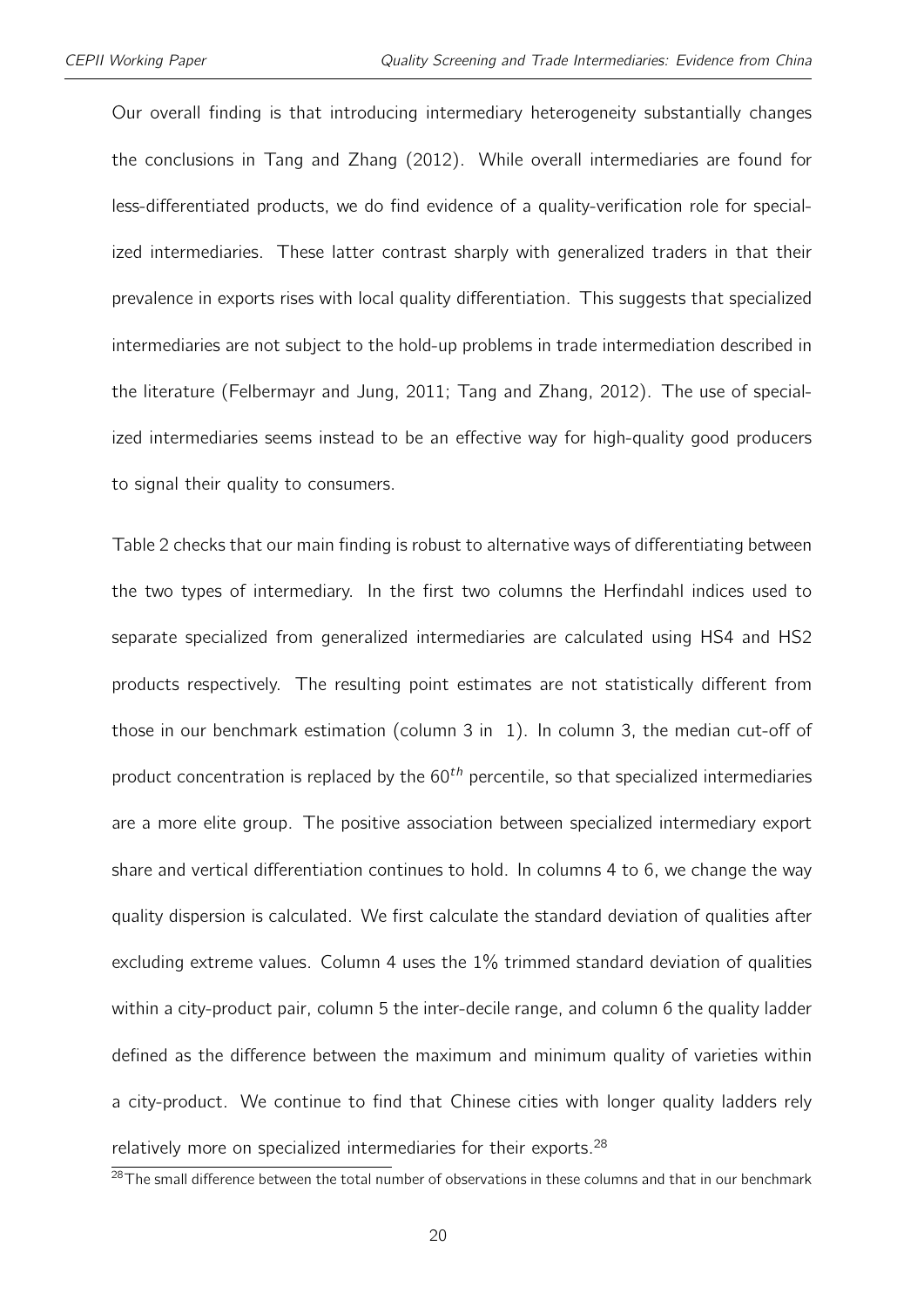Table [3](#page-34-0) proposes other robustness checks. Column 1 excludes the top and bottom five percent of city-product pairs in terms of quality differentiation. Column 2 excludes monoproduct firms: this helps address the concern that the bi-modal distribution of intermediaries observed in Section [2.1](#page-8-0) is only picking up the difference between mono-product and multi-product exporters. The last two columns consider specific product features by dropping observations on products that are known to be clearly different from others. Column 3 excludes products for which some restrictions (mostly licenses and quotas) remained in place after China's entry to the WTO.<sup>[29](#page-2-0)</sup> Column 4 excludes homogeneous products (defined using the classification in Rauch, 1999), for which producers are more likely to resort to intermediaries (Ahn et al., 2011; Crozet et al., 2013). Neither of these changes has any impact on our results.

Table [4](#page-35-0) considers other types of outliers. Column 1 excludes processing trade.<sup>[30](#page-2-0)</sup> A growing literature has underscored the many ways in which processing and ordinary trade regimes differ. Processing exports are characterized by greater value-added (Koopman et al., 2012), more technological content and higher-quality varieties than are ordinary exports (Wang and Wei, 2010). We thus need to check that our finding of quality verification by specialized intermediaries in China does not simply reflect the particularities of processing exports. Foreign firms are excluded in Column 2, so that all of the indicators are calculated using information solely from domestic firms. In column 3, the data set

specification (46,461) relates to our cleaning procedure. As in the benchmark, we exclude the top and bottom percentile of city-product pairs in terms of quality differentiation. The retained city-product pairs differ according to the quality-ladder measures, with some being dropped from the estimates due to missing observations on control variables.

<sup>&</sup>lt;sup>29</sup>The list is taken from https://www.wto.org/english/thewto\_e/acc\_e/completeacc\_e.htm. Although all restrictions had been removed by 2005, we may suspect that these products are different from the others. <sup>30</sup> Processing trade refers to the operations of firms, most often foreign, which obtain raw materials or intermediate inputs from abroad and, after assembling them in China, reexport the value-added final products (Feenstra and Hanson, 2005). Operations in the assembly sector that import inputs to process them in China and re-export the final products accounted for 41% of China's trade between 2002 and 2012.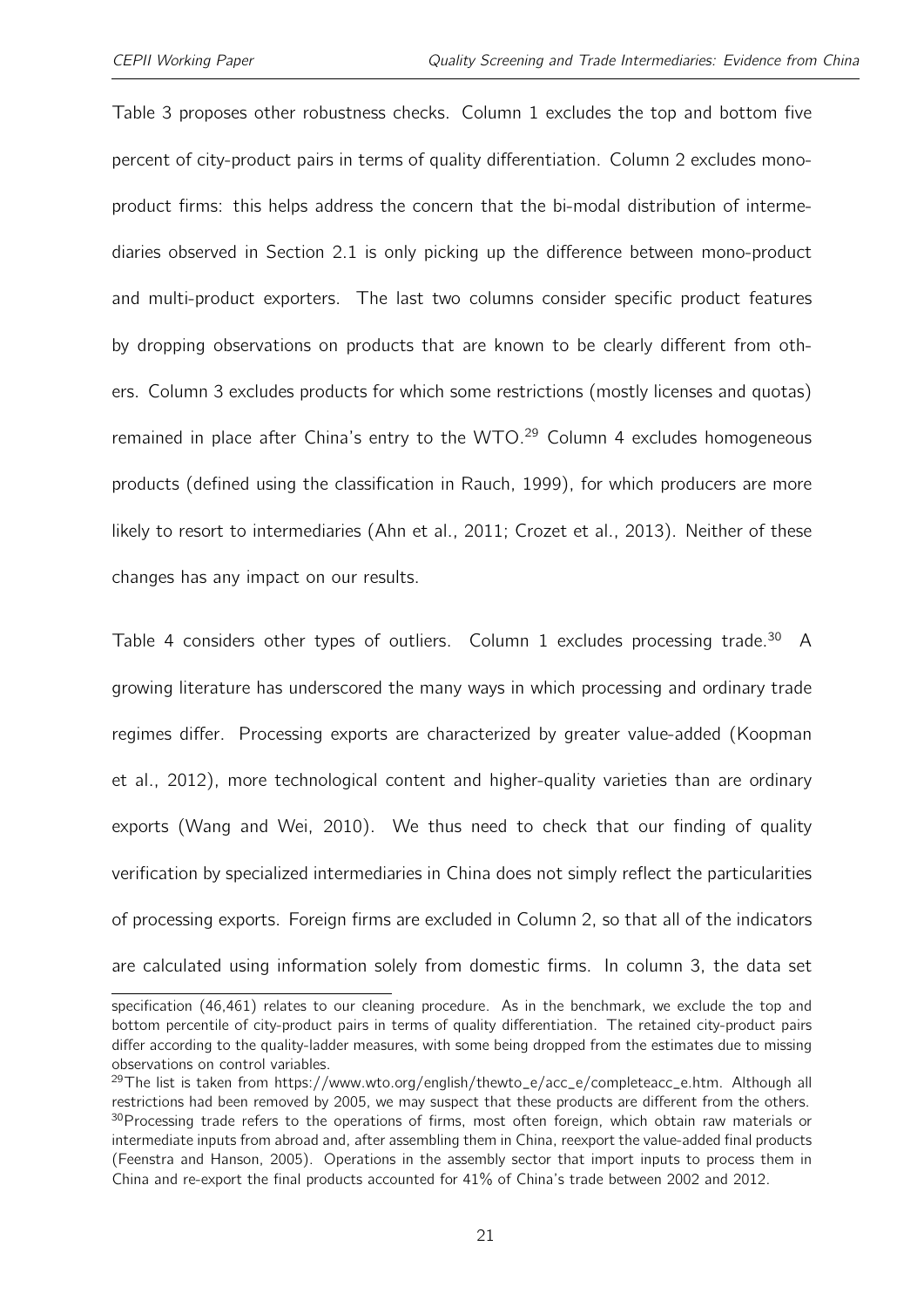excludes observations on State-owned firms. Hong Kong plays a very specific role in intermediating trade between China and the rest of the world (Feenstra and Hanson, 2004). Column 4 hence excludes the exports that go to Hong Kong: our main result is robust to this exclusion.

Table [5](#page-36-0) turns to a panel specification allowing us to include a rich set of controls, which account for any remaining time-invariant or time-varying confounding factors that may be correlated with both quality dispersion and the use of intermediaries. We here use Chinese customs data from 2002 to 2006, $31$  and hence appeal to within variation (over time) for a given city-product pair of the relationship between quality ladders and intermediaries prevalence. In column 1 we introduce city-product fixed effects and add time-varying citylevel dummies to account for demand and supply shocks that are common to all products in a given city and year. In column 2 we further add product-year dummies to account for all factors that affect product-level exports irrespective of the city of origin in a given year. Our regressions thus include the three pairwise combinations of fixed effects: city-product, city-year and product-year. Finally in column 3 we add city-HS1-year fixed effects, and so consider variation between HS6 products within a given (HS1) industry for a given cityyear. Our results using the panel dataset are fully consistent with our benchmark results for 2005: intermediation is more prevalent for the less vertically-differentiated products, with the pattern for a subset of intermediaries, specialized traders, being the opposite where exported varieties are more heterogeneous, suggesting that they help to check or screen product quality for buyers.

<sup>&</sup>lt;sup>31</sup>The rationale for starting in 2002 relates to the change in trade restrictions following China's WTO accession and the change in product nomenclature between 2001 and 2002. 2006 is the last year in which firm-level customs data is available to us.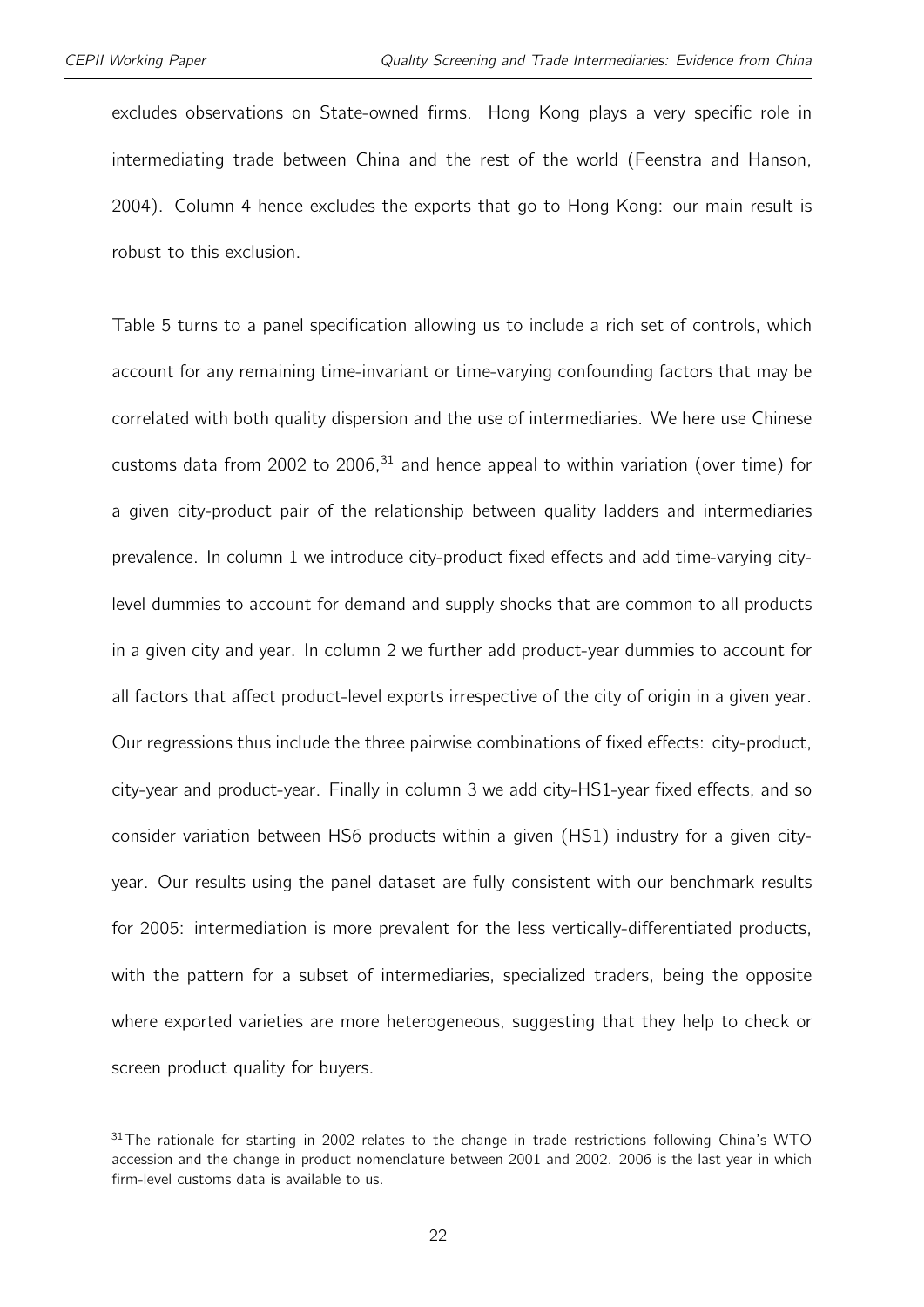#### <span id="page-22-0"></span>4. Empirical results: intermediation and quality

We now ask whether specialized intermediaries exhibit a "quality premium" relative to generalized intermediaries. We compare the qualities of the products exported by generalized and specialized intermediaries and direct exporters on each market. If specialized intermediaries do indeed screen quality and select the best goods, we expect their measured quality to be higher than that of generalized intermediaries, although this quality should be lower than that of direct exporters.

Our empirical approach is to regress our estimates of the export quality of firms in 2005, In  $\Lambda_{f,loc}$ , at the product and country level on dummies for specialized or generalized intermediaries, as described in Section [2.1.](#page-8-0) The omitted category is direct exporters, so that we expect the dummies on intermediary firms to enter negatively, with the specialized dummy being less negative than the generalized dummy.

Our regressions include product-country fixed effects to account for unobserved factors, including any systematic differences related to the homogeneity, relationship-specificity and non-contractibility of products which may help determine intermediary use. We include the firm's export value (in logs) and its square to control for firm size (Ahn et al., 2011). Moulton (1990) has shown that regressing individual variables on aggregate variables can lead to downward-biased standard errors. In all regressions, standard errors are thus clustered at the firm level.

The results appear in Table [6.](#page-37-0) Column 1 looks at the overall effect of intermediaries on quality, and in column 2 we decompose the intermediary dummy into specialized and generalized dummies. Column 3 reproduces Column 2 excluding the product-country

23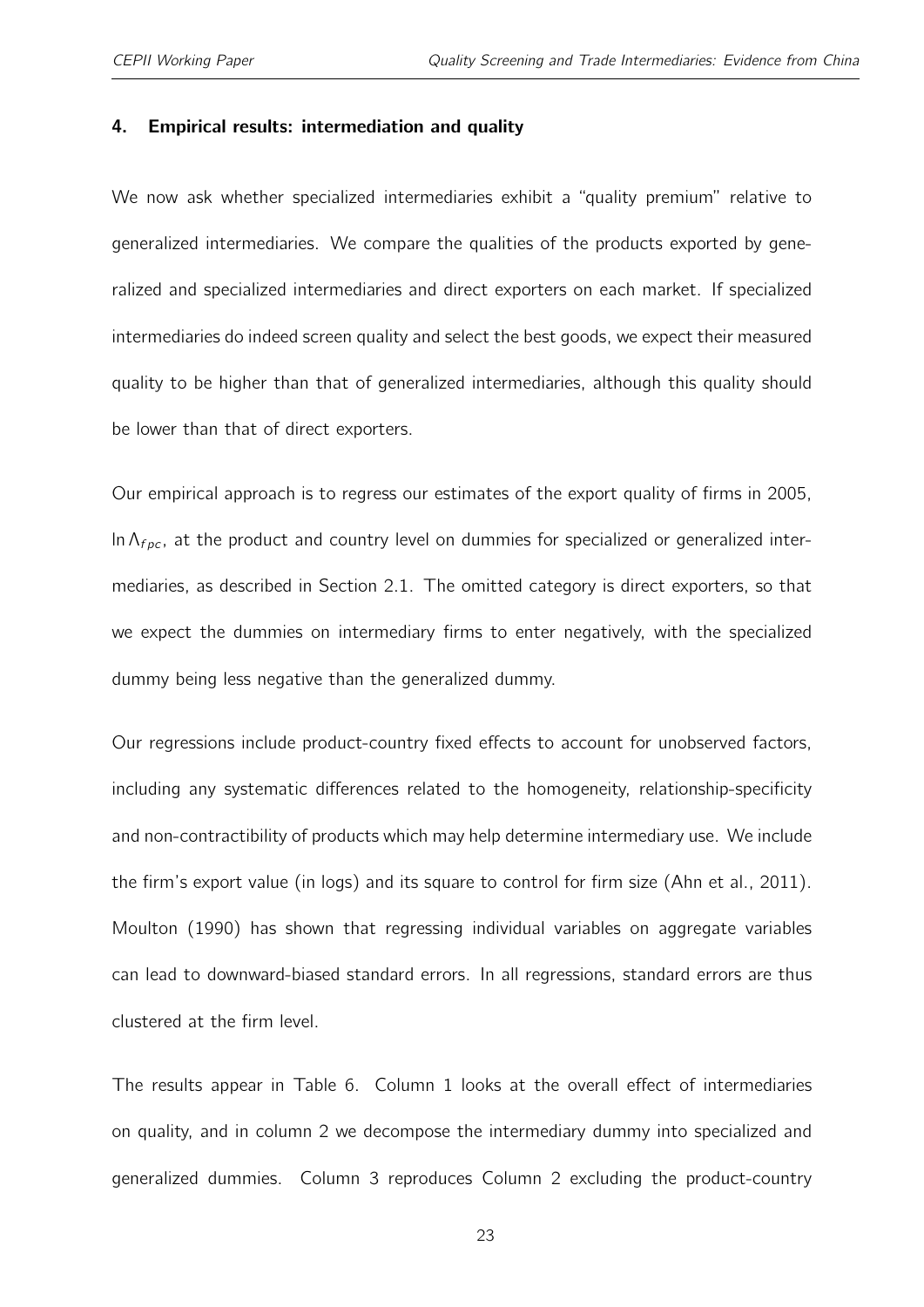pairs for which intermediaries make up less than 1% or more than 99% of exports, while column 4 excludes product-country pairs for which intermediaries make up less than 5% or more than 95% of exports. Export quality is significantly lower for goods handled by intermediaries. This is consistent with the growing literature suggesting that intermediaries systematically handle the exports of less-efficient firms, those with low-quality products to export (Akerman, 2012; Bernard et al., 2010a; Ahn et al., 2011; Crozet et al., 2013). Column 2 suggests that this quality discount comes mainly from generalized intermediaries. For specialized intermediaries, the coefficient on quality is negative but much smaller. While this is significant at the 10% confidence level in column 2 it becomes insignificant when the sample is restricted to product-country pairs for which the intermediary share is strictly above 1% and below 99% (column 3) and for which the intermediary share is strictly above 5% and below 95%. The F-test at the foot of each column indicates that we can reject (at the 1% confidence level) the null hypothesis that the specialized and generalized intermediary coefficients are equal. Overall, our findings suggest a significant quality gap between specialized and generalized intermediaries. While the products handled by generalized intermediaries are of much lower quality than those of direct exporters, the difference between specialized intermediaries and direct exporters is much smaller and insignificant in most specifications. This suggests quality screening by specialized intermediaries that enables them to select products of the same quality as those of direct exporters.

Table [7](#page-38-0) checks that our results are robust to different ways of distinguishing specialized from generalized intermediaries. In column 1, the product (Herfindahl) concentration cut-off is the  $60<sup>th</sup>$  percentile instead of the median. We thus apply a stricter threshold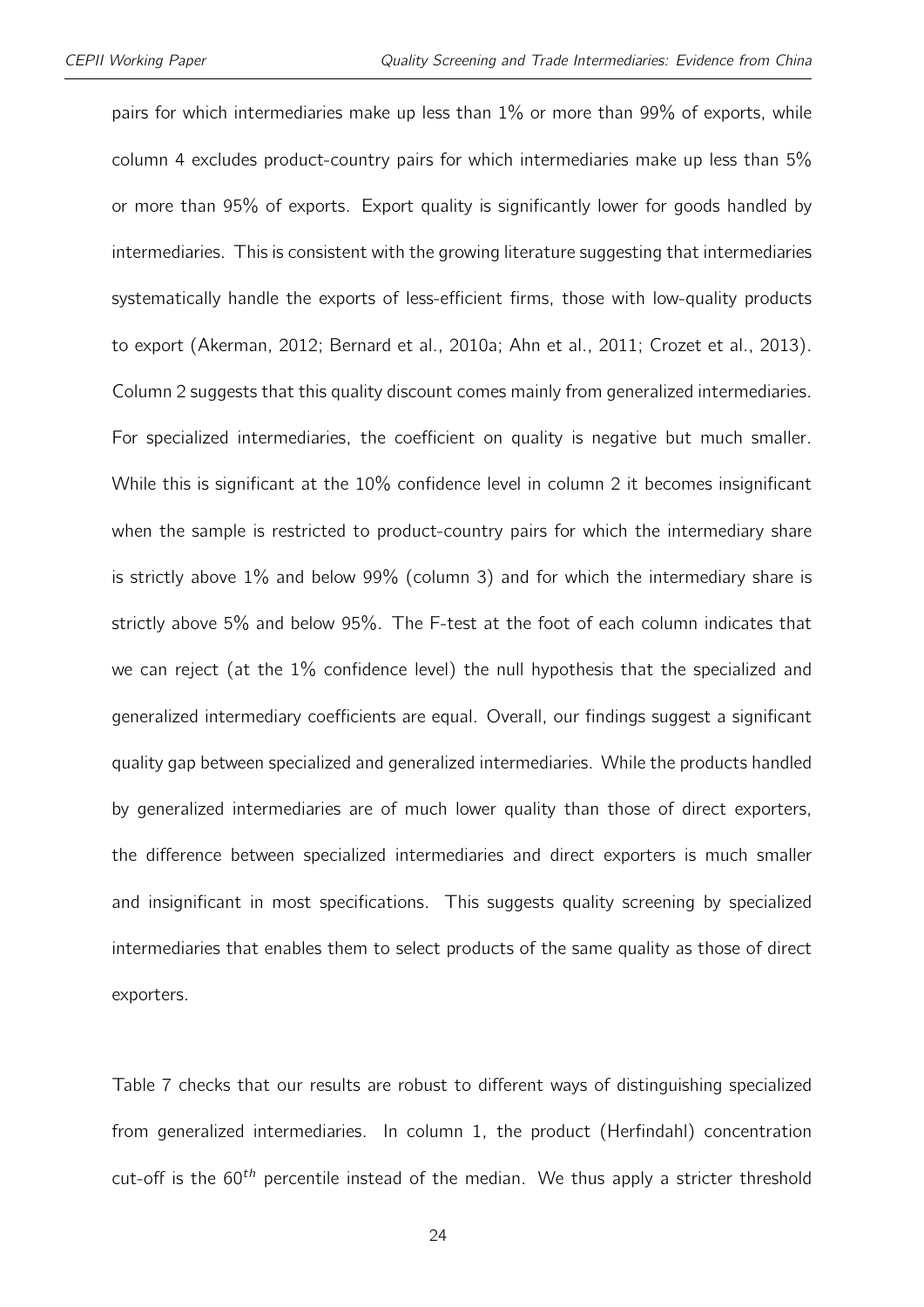to identify specialized intermediaries, cutting the number of observations on specialized intermediaries in half. In column 2 we return to the median but calculate Herfindhal indices at the HS4 instead of the HS6 level; in column 3 we use the even more aggregated HS2 level. Our results are not affected. In column 4 we adopt the more conservative approach in Ahn et al. (2011) to identify intermediary firms based on Chinese characters. Compared to our benchmark measure of Tang and Zhang (2012), we drop firms whose names include "foreign trade" or "industry and trade" as intermediaries. In column 5, we exclude firms that export a single HS6 product from our analysis to see whether the quality gap between specialized and generalized intermediaries is just reflecting a general difference between mono- and multi-product exporters. We continue to find lower quality for intermediaries that is almost entirely driven by generalized intermediaries: specialized intermediaries handle significantly higher quality goods than do generalized intermediaries.

In unreported robustness checks available upon request we show that our results hold with alternative quality measures. We first check with unit values, where there is no attempt to account for price differences relating to product- and destination-level factors (Khandelwal et al., 2013). Second, we calculate quality using Equation [3](#page-13-0) but with an alternative and simpler method as proposed by Martin and Méjean (2014), which consists in demeaning the left-hand side of Equation [3](#page-13-0) in the  $(p, c)$  dimension. The approach here is to use prices p and quantities q observed at the variety  $(p, c)$  level and a calibration of the elasticity of substitution  $\sigma_p$  to measure the left-hand side of Equation [3.](#page-13-0) This is then demeaned in the  $(p, c)$  dimension and rescaled to account for heterogeneity in the product-level elasticities of substitution to yield an estimate of  $\ln \Lambda_{fpc}$ .<sup>[32](#page-2-0)</sup> In unreported robustness checks available

 $32$ This strategy leaves us with an estimate of the distribution of the individual qualities of Chinese producers, for each product and destination. As stressed by Martin and Méjean (2014), the estimated qualities obtained here cannot be interpreted in levels as they are defined as deviations from the mean quality of exports across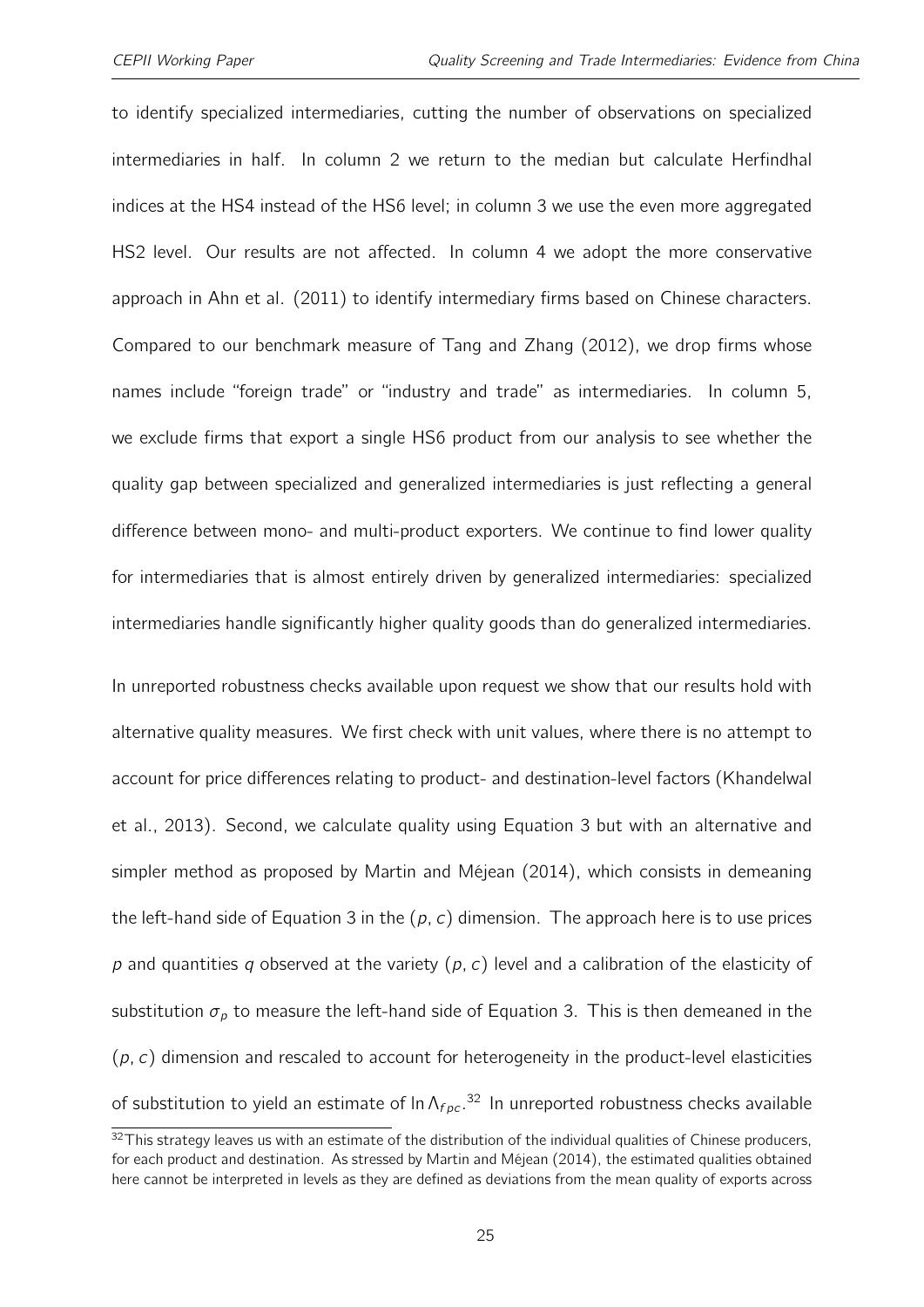upon request we further find that our results are not affected by trimming. The quality premium of specialized over generalized intermediaries is significant at the 1% confidence level when we exclude observations whose unit price is in the bottom or top five percentiles of the overall sample, or whose unit price is in the bottom or top five percentiles for the product-country pair.

Table [8](#page-39-0) repeats our analysis for some particular samples. We repeat the regression of column 2 in Table [6](#page-37-0) excluding foreign firms (column 1) and then State firms (column 2). In column 3 we remove products which obtained their trade license after 2001, and in column 4 we exclude homogeneous goods traded on an organized exchange, as defined by Rauch (1999). The negative quality premium for intermediaries, and especially for generalized intermediaries, compared to direct exporters continues to hold.

Table [9](#page-40-0) ensures that our results are robust to a variety of tests related to the origin and destination of exports. Column 1 excludes the four cities with province status (Beijing, Tianjin, Shanghai, and Chongqing), which stand out by their greater political autonomy and smaller surface area. Columns 2 and 3 tackle China's interior-coast divide. Coastal locations are significantly different from the rest of the country: they have more outwardoriented economies and have had great success in attracting foreign investment. Column 2 excludes export flows from coastal locations while column 3 excludes inland locations. Our main result is robust to these exclusions. Column 4 drops export flows to Hong Kong (column 5) and to less developed countries (column 6), as these may differ from the bulk of Chinese exports. In all cases, generalized intermediaries handle the lowest qualities with the export quality of specialized intermediaries being slightly lower than that of direct

Chinese firms serving the same destination market. However, our focus here is on the between component as we wish to measure the dispersion of individual qualities within a given location for a particular product.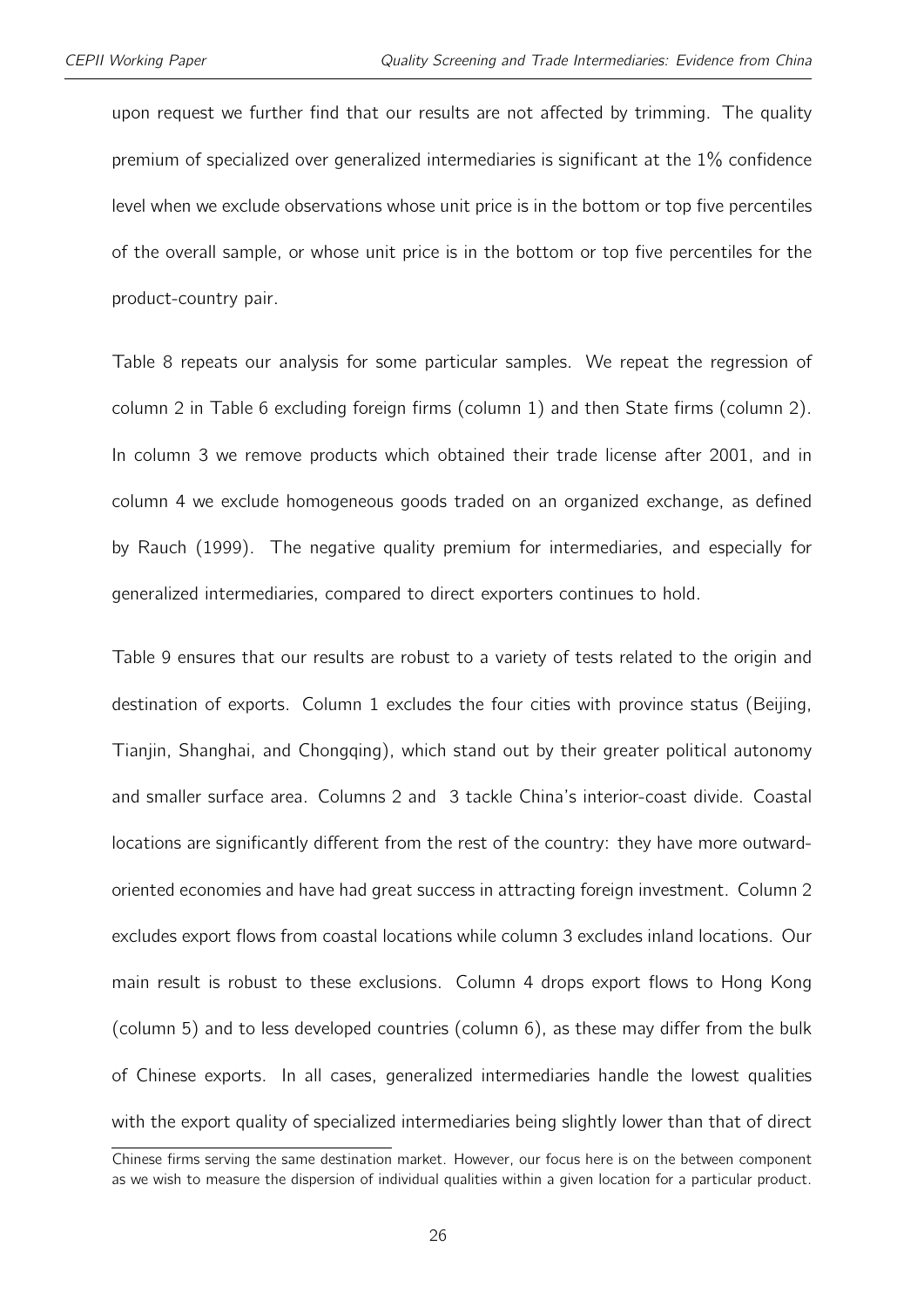exporters, and the difference not being statistically significant in some specifications.

#### 5. Conclusion

This paper has contributed to the analysis of intermediary exporting firms. We use Chinese firm-level customs data to show that separating generalized from specialized intermediaries is key to understanding the quality-screening role played by intermediaries in international trade. We show that specialized and generalized intermediaries differ in that the former are more prevalent when there is a greater degree of quality differentiation, i.e. where quality verification would seem to be the most needed. Consistent with specialized intermediaries reducing the incidence of quality problems, we find that the quality of their exports is higher than that of generalized intermediaries. Our results suggest a consistent sorting into export markets, whereby higher quality-producers export directly and specialized intermediaries help buyers to screen quality and avoid quality problems among the remaining varieties.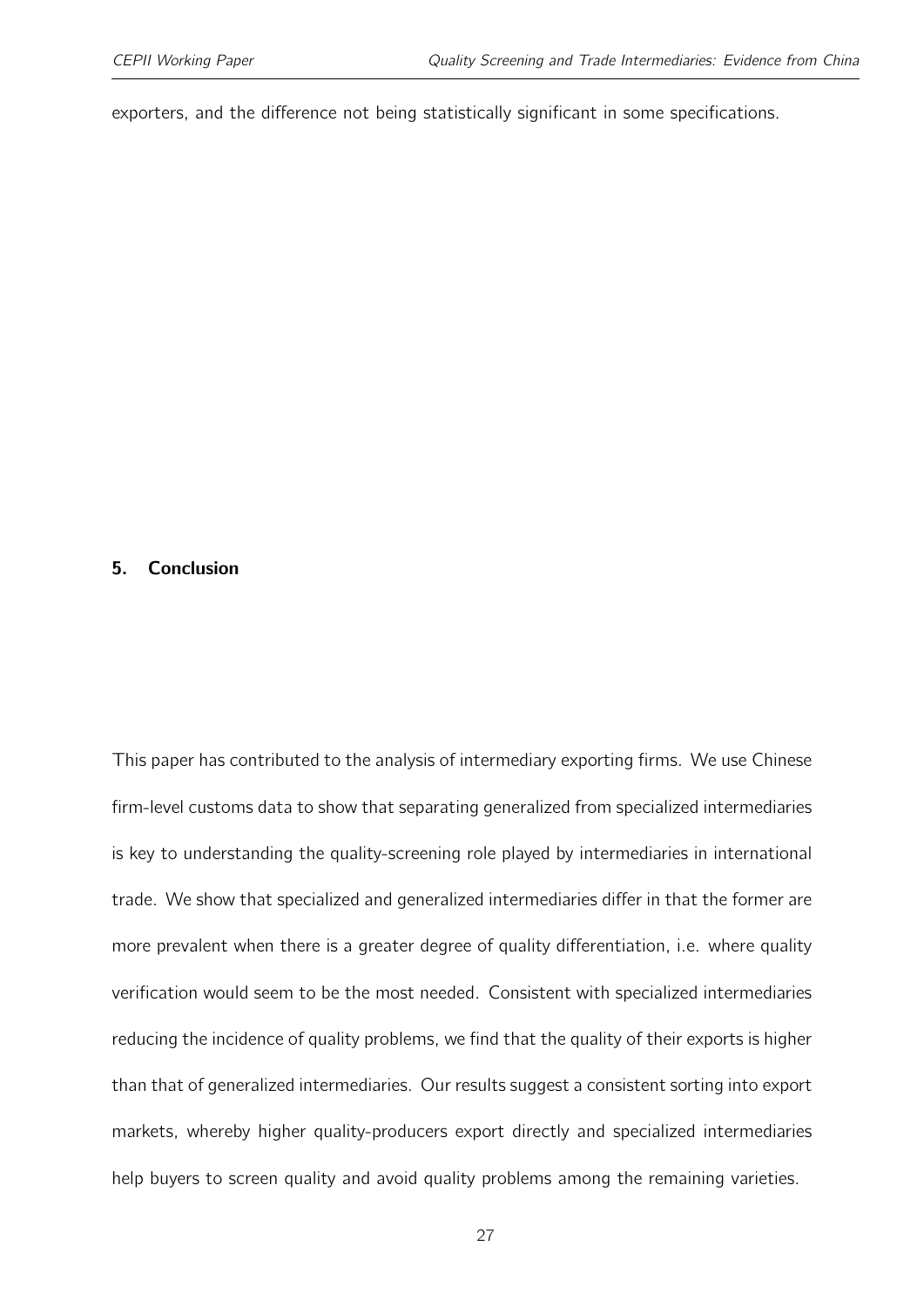#### **References**

- Ahn, JaeBin, Amit Khandelwal, and Shang-Jin Wei, 2011, The Role of Intermediaries in Facilitating Trade, Journal of International Economics, 84, 73-85.
- Akerman, Anders, 2010, A theory on the role of wholesalers in international trade based on economies of scope, Mimeo, Stockholm University.
- Amiti, Mary, and Caroline Freund, 2010, An anatomy of China's export growth, in China's Growing Role in World Trade, ed. by R. Feenstra, and S.-J. Wei, pp. 35-56. University of Chicago Press.
- Antras, Pol, and Arnaud Costinot, 2011, Intermediated Trade, Quarterly Journal of Economics, 126, 1319-1374.
- Arnold, J. Matthias and Beata S. Javorcik, 2009, Gifted kids or pushy parents? Foreign direct investment and plant productivity in Indonesia, Journal of International Economics, 79, 42-53.
- Bernard, Andrew B., Marco Grazzi and Chiara Tomasi, 2015, Intermediaries in International Trade: Margins of Trade and Export Flows, Review of Economics and Statistics, forthcoming.
- Bernard, Andrew, J. Bradford Jensen, Stephen J. Redding, and Peter K. Schott, 2010a, Wholesalers and Retailers in U.S. Trade. American Economic Review, 100, 408-13.
- Bernard, Andrew, Stephen J. Redding, and Peter K. Schott, 2010b, Multiple-Product Firms and Product Switching, American Economic Review, 100, 70-97.
- Bernard, Andrew, Stephen J. Redding, and Peter K. Schott, 2011, Multiple-Product Firms and Trade Liberalization, Quarterly Journal of Economics, 126, 70-97.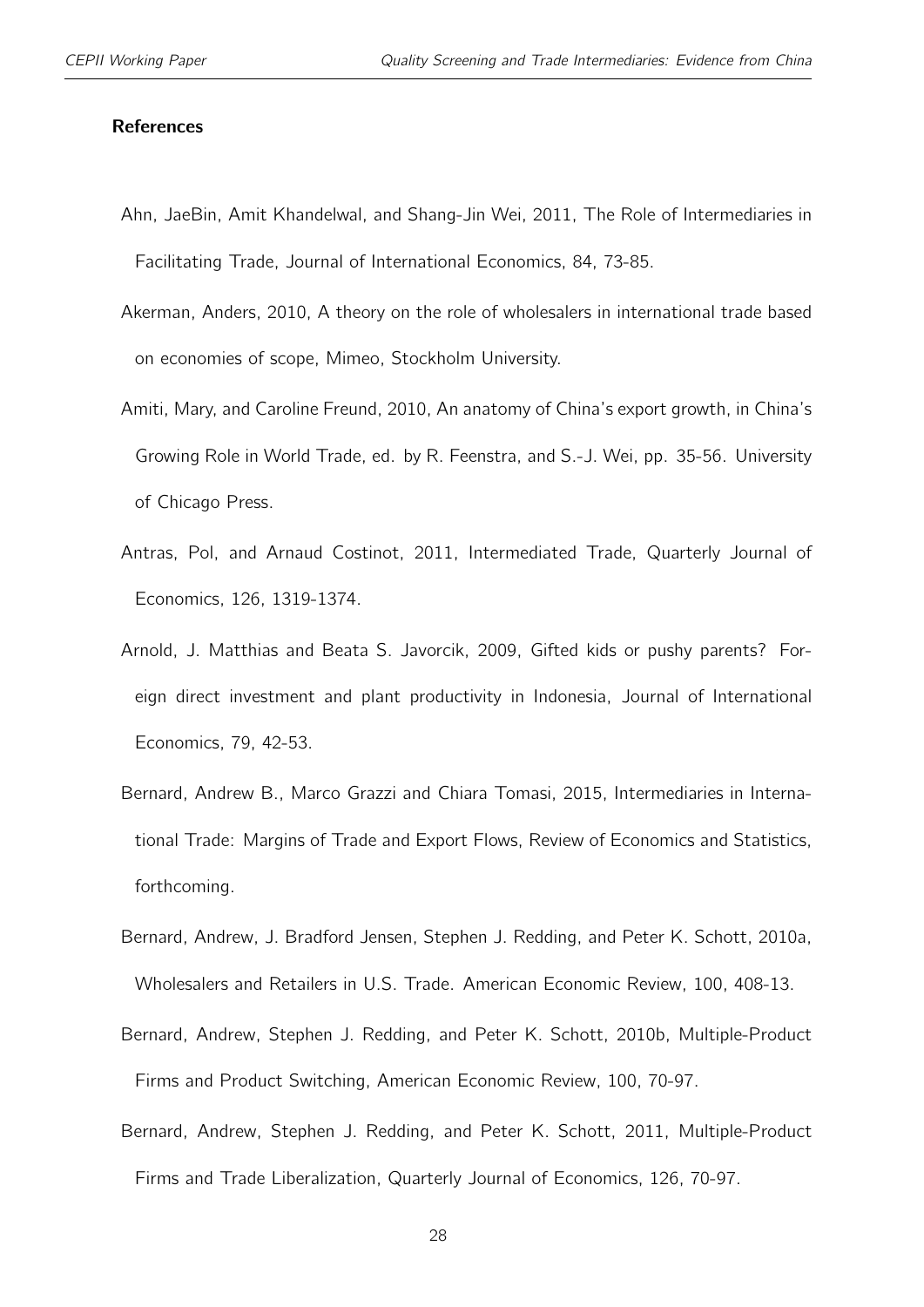Biglaiser, Gary, 1993, Middlemen as Experts, Rand Journal of Economics, 24, 212-23.

- Biglaiser, Gary and James W. Friedman, 1994, Middlemen as Guarantors of Quality, International Journal of Industrial Organization, 12, 509-531.
- Blonigen, Bruce. A., and Alyson C. Ma, 2010, Please Pass the Catch-Up: The Relative Performance of Chinese and Foreign Firms in Chinese Exports, in China's Growing Role in World Trade, ed. by R. Feenstra, and S.-J. Wei, pp. 475-509. University of Chicago Press.
- Blum, Bernardo S., Sebastian Claro and Ig Horstmann, 2010, Facts and Figures on Intermediated Trade, American Economic Review, 100, 419-23.
- Brandt, Loren, and Peter M. Morrow, 2013, Tariffs and the Organization of Trade in China, Mimeo, University of Toronto.
- Broda, Christian and David, E. Weinstein, 2006, From Groundnuts to Globalization: A Structural Estimate of Trade and Growth, NBER Working Paper No. 12512.
- Candelaria, Christopher and Galina Hale, 2008, Did Large Recalls of Chinese Consumer Goods Lower U.S. Imports from China?, FRBSF Economic Letter, 17, June 13.
- Chen, Bo and Zhiyuan Li, 2014, An Anatomy of Intermediaries in China's Export Market, China Economic Journal, 7, 187-213.
- Crozet, Matthieu, Guy Lalanne and Sandra Poncet, 2013, Wholesalers in trade, European Economic Review, 58, 1-17.
- Dasgupta, Kunal and Jordi Mondria, 2012, Quality Uncertainty and Intermediation in International Trade, Mimeo, University of Toronto.
- Eckel, Carsten and Peter Neary, 2010, Multi-product firms and flexible manufacturing in the global economy, Review of Economic Studies 77, 188-217.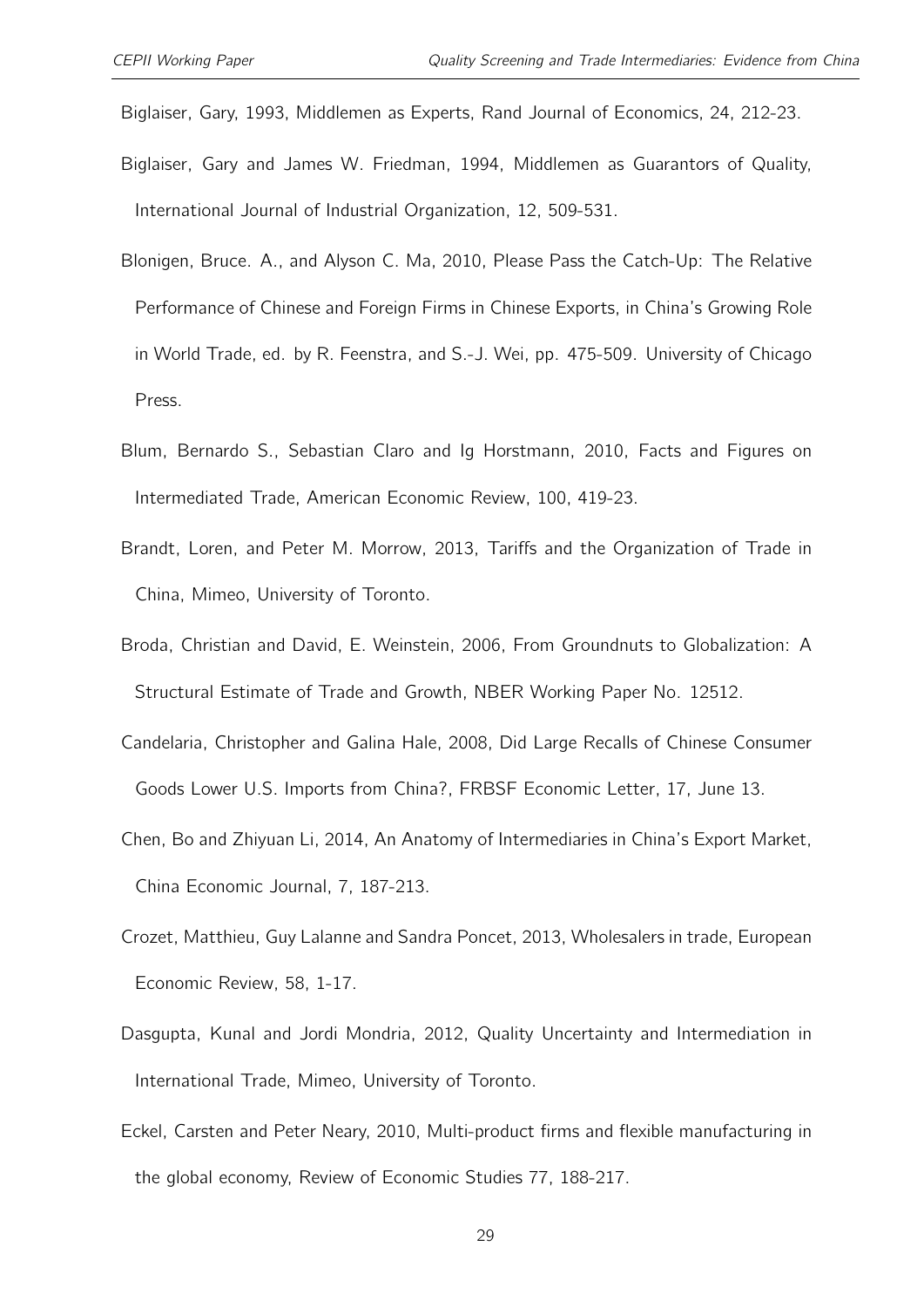- Feenstra, Robert and Gordon Hanson, 2004, Intermediaries in Entrepot Trade: Hong Kong Re-Exports of Chinese Goods, Journal of Economics & Management Strategy, 1, 3-35.
- Feenstra, Robert, and Gordon Hanson, 2005, Ownership and control in outsourcing to China: estimating the property-rights theory of the firm, Quarterly Journal of Economics, 120, 729-62.
- Felbermayr, Gabriel and Benjamin Jung, 2011, Trade intermediaries, incomplete contracts, and the choice of export modes, Review of International Economics 19, 634- 648.
- Freedman, Seth, Melissa Kearney, and Mara Lederman, 2012, Product Recalls, Imperfect Information, and Spillover Effects: Lessons from the Consumer Response to the 2007 Toy Recalls, Review of Economics and Statistics, 94, 499-516.
- Ge, Ying, Huiwen Lai and Susan Chun Zhu, 2015, Multinational price premium, Journal of Development Economics, 115, 181-199.
- Hallak, Juan Carlos, and Peter Schott, 2011, Estimating Cross-Country Differences in Product Quality, Quarterly Journal of Economics, 26, 417-474.
- Imbs, Jean and Isabelle Méjean, 2015, Elasticity Optimism, American Economic Journal: Macroeconomics, forthcoming.
- Khandelwal, Amit, 2010, The Long and Short (of) Quality Ladders, Review of Economic Studies, 77, 1450-1476.
- Khandelwal, Amit, Peter Schott and Shang-Jin Wei, 2013, Trade Liberalization and Embedded Institutional Reform: Evidence from Chinese Exporters, American Economic Review, 103, 2169-95.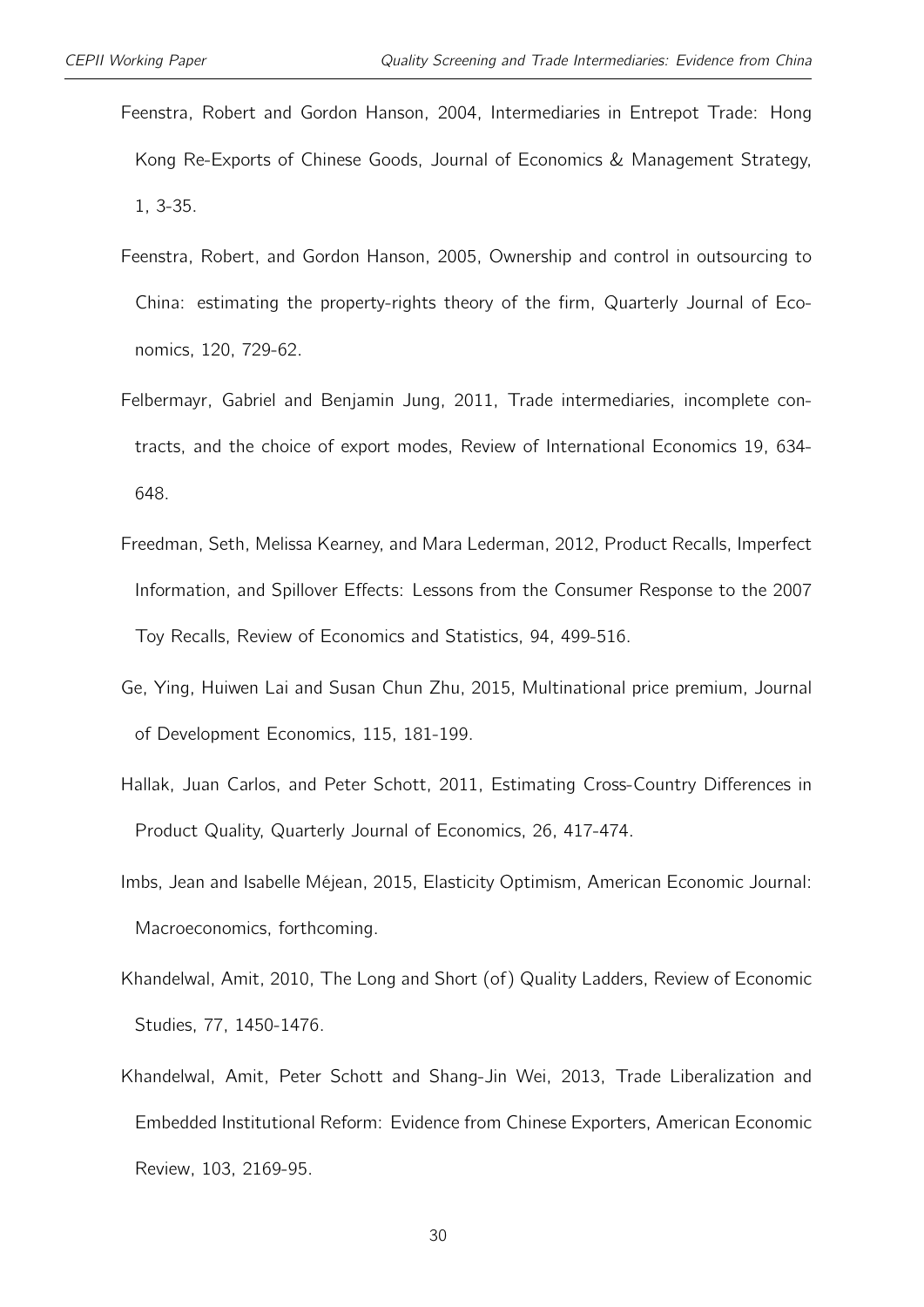- Koopman, Robert, Zhi Wang, and Shang-Jin Wei, 2012, Estimating domestic content in exports when processing trade is pervasive, Journal of Development Economics, 99, 178-89.
- Li, Yiting, 1998, Middlemen and Private Information, Journal of Monetary Economics, 42, 131-159.
- Martin, Julien and Isabelle Méjean, 2014, Low-Wage Countries' Competition, Reallocation Across Firms and the Quality Content of Exports, Journal of International Economics, 93, 140-152.
- Mayer, Thierry and Soledad Zignago, 2011, Notes on CEPII's Distances Measures: The GeoDist Database. CEPII Working Paper No. 2011-25.
- Melitz, Marc, 2003, The impact of trade on intra-industry reallocations and aggregate industry productivity, Econometrica 71, 1695-1725.
- Petropoulou, Dimitra, 2008, Information Costs, Networks and Intermediation in International Trade, Discussion Paper. Centre for Economic Performance, London School of Economics and Political Science, London.
- Rauch, James E. and Joel Watson, 2004, Network Intermediaries in International Trade, Journal of Economics and Management Strategy, 13, 69-93.
- Rauch, James E., 1999, Networks Versus Markets in International Trade, Journal of International Economics, 48, 7-35.
- Spulber, Daniel, 1996, Market Microstructure and Intermediation, Journal of Economic Perspectives, 10, 135-152.
- Tang, Heiwai and Yifan Zhang, 2012, Quality Differentiation and Trade Intermediation, Mimeo, Tufts University.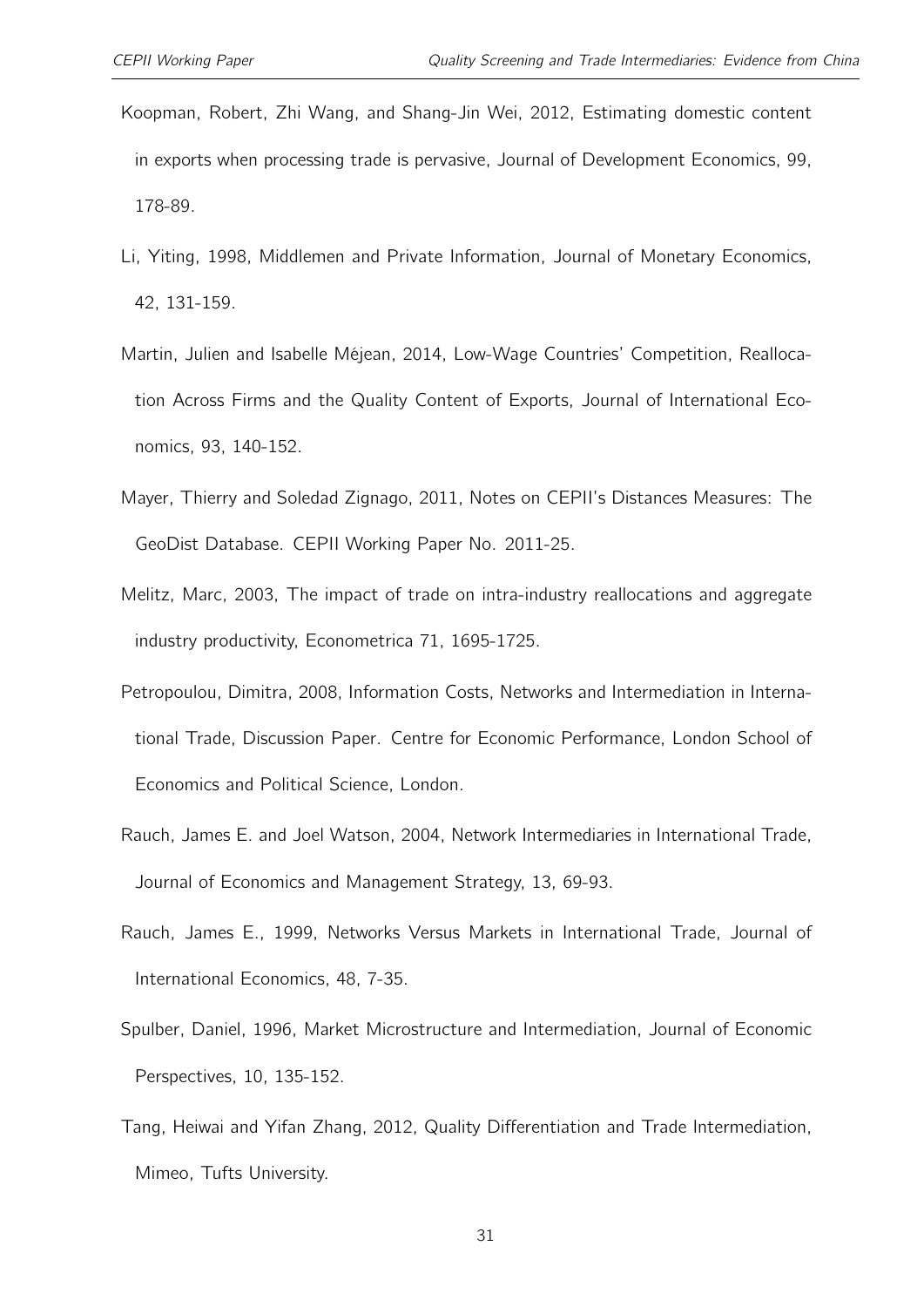Wang, Zhi and Shang-Jin Wei, 2010, What Accounts for the Rising Sophistication of China's Exports, in China's Growing Role in World Trade, ed. by R. Feenstra, and S.-J. Wei, pp. 63-104. University of Chicago Press.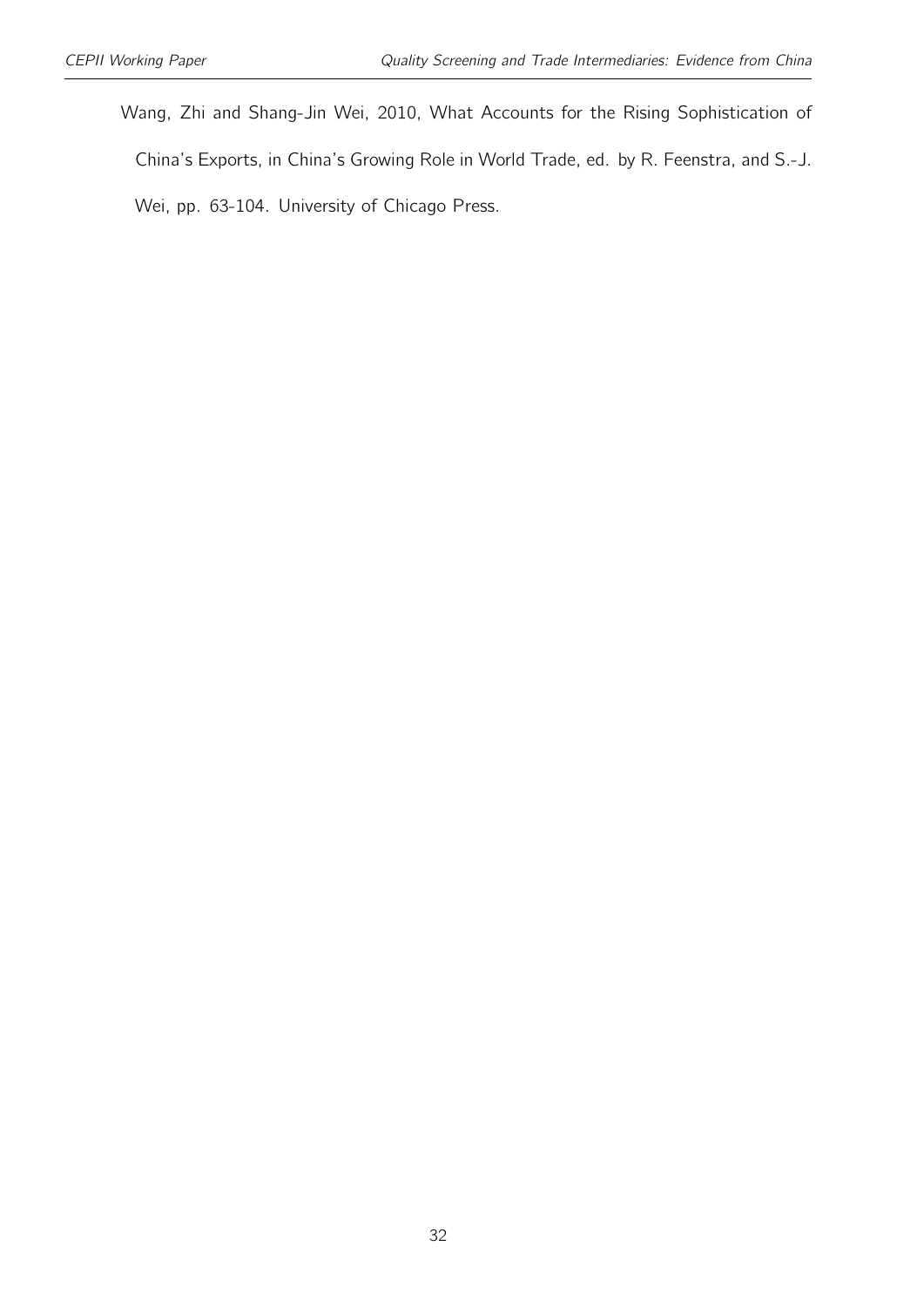<span id="page-32-0"></span>

| All<br>Generalized                                                                                                             |                        |
|--------------------------------------------------------------------------------------------------------------------------------|------------------------|
| Specialized<br>Specialized                                                                                                     |                        |
| intermediaries<br>intermediaries<br>intermediaries<br>intermediaries                                                           |                        |
| (1)<br>(3)<br>(2)<br>(4)<br>(5)                                                                                                | (6)                    |
| $-0.0141$ <sup>a</sup><br>$-0.0061$ <sup>a</sup><br>0.0020 <sup>b</sup><br>0.0025 <sup>a</sup><br>$-0.0086a$<br>Quality ladder | $0.0018^{b}$           |
| (0.0014)<br>(0.0010)<br>(0.0008)<br>(0.0008)<br>(0.0008)                                                                       | (0.0008)               |
| $-0.2706^a$<br>$-0.0698$ <sup>a</sup><br>$-0.2008a$<br>$-0.0802$ <sup>a</sup><br>Foreign export share                          | $-0.0751$ <sup>a</sup> |
| (0.0042)<br>(0.0030)<br>(0.0040)<br>(0.0031)                                                                                   | (0.0032)               |
| $-0.1040^a$<br>$-0.2746$ <sup>a</sup><br>$-0.1706a$<br>$-0.1017$ <sup>a</sup><br>State export share                            | $-0.1057$ <sup>a</sup> |
| (0.0056)<br>(0.0042)<br>(0.0055)<br>(0.0042)                                                                                   | (0.0045)               |
| 0.2220 <sup>a</sup><br>$0.0267$ <sup>a</sup><br>0.2027 <sup>a</sup><br>Herfindahl of intermediaries<br>$0.2488^a$              | $0.2149^{a}$           |
| (0.0045)<br>(0.0058)<br>(0.0063)<br>(0.0056)                                                                                   | (0.0058)               |
| $-0.2506a$<br>$-0.0655$ <sup>a</sup><br>$-0.1851$ <sup>a</sup><br>$-0.0878$ <sup>a</sup><br>Herfindahl of direct exporters     | $-0.0644$ <sup>a</sup> |
| (0.0045)<br>(0.0040)<br>(0.0048)<br>(0.0043)                                                                                   | (0.0041)               |
| Ln Number of intermediaries<br>$0.1778^{a}$<br>$0.0815^{a}$<br>$0.0963^a$<br>0.0691 <sup>a</sup>                               | $0.0790^{a}$           |
| (0.0013)<br>(0.0016)<br>(0.0018)<br>(0.0015)                                                                                   | (0.0016)               |
| $-0.1996a$<br>$-0.0533a$<br>$-0.1462a$<br>$-0.0728$ <sup>a</sup><br>Ln Number of direct exporters                              | $-0.0528a$             |
| (0.0012)<br>(0.0013)<br>(0.0015)<br>(0.0021)                                                                                   | (0.0013)               |
| $0.0166^a$<br>Ln Number of countries                                                                                           |                        |
| (0.0026)                                                                                                                       |                        |
| $0.0140^a$<br>Ln export value                                                                                                  |                        |
| (0.0011)                                                                                                                       |                        |
| 0.0016a<br>Ln average export quality                                                                                           |                        |
| (0.0004)                                                                                                                       |                        |
| HS6-product Fixed effects<br>Yes<br>Yes<br>Yes<br>Yes<br>Yes                                                                   | Yes                    |
| City Fixed effects<br>Yes<br>Yes<br>Yes<br>Yes<br>Yes                                                                          | n.a.                   |
| City-HS1 Fixed effects<br>No<br>No<br>No<br>No<br>No                                                                           | Yes                    |
|                                                                                                                                |                        |
| Observations<br>46,461<br>46,461<br>46,461<br>46,461<br>46,461                                                                 | 46,461                 |
| 0.30<br>0.74<br>0.35<br>0.57<br>0.36<br>R-squared                                                                              | 0.41                   |
| No. HS6<br>2,887<br>2,887<br>2,887<br>2,887<br>2,887                                                                           | 2,887                  |
| No. Cities<br>354<br>354<br>354<br>354<br>354                                                                                  | 354                    |

Table 1 – Intermediation and Quality Differentiation: Benchmark Results

Notes: Heteroskedasticity-robust standard errors clustered at the product level appear in parentheses.  $a$ ,  $b$  and  $c$  indicate significance at the 1%, 5% and 10% confidence levels. See the text for the definition of intermediary firms. Specialized and generalized intermediaries are identified based on their Herfindahl index (Equation [1\)](#page-9-0) with products defined at the HS6 level.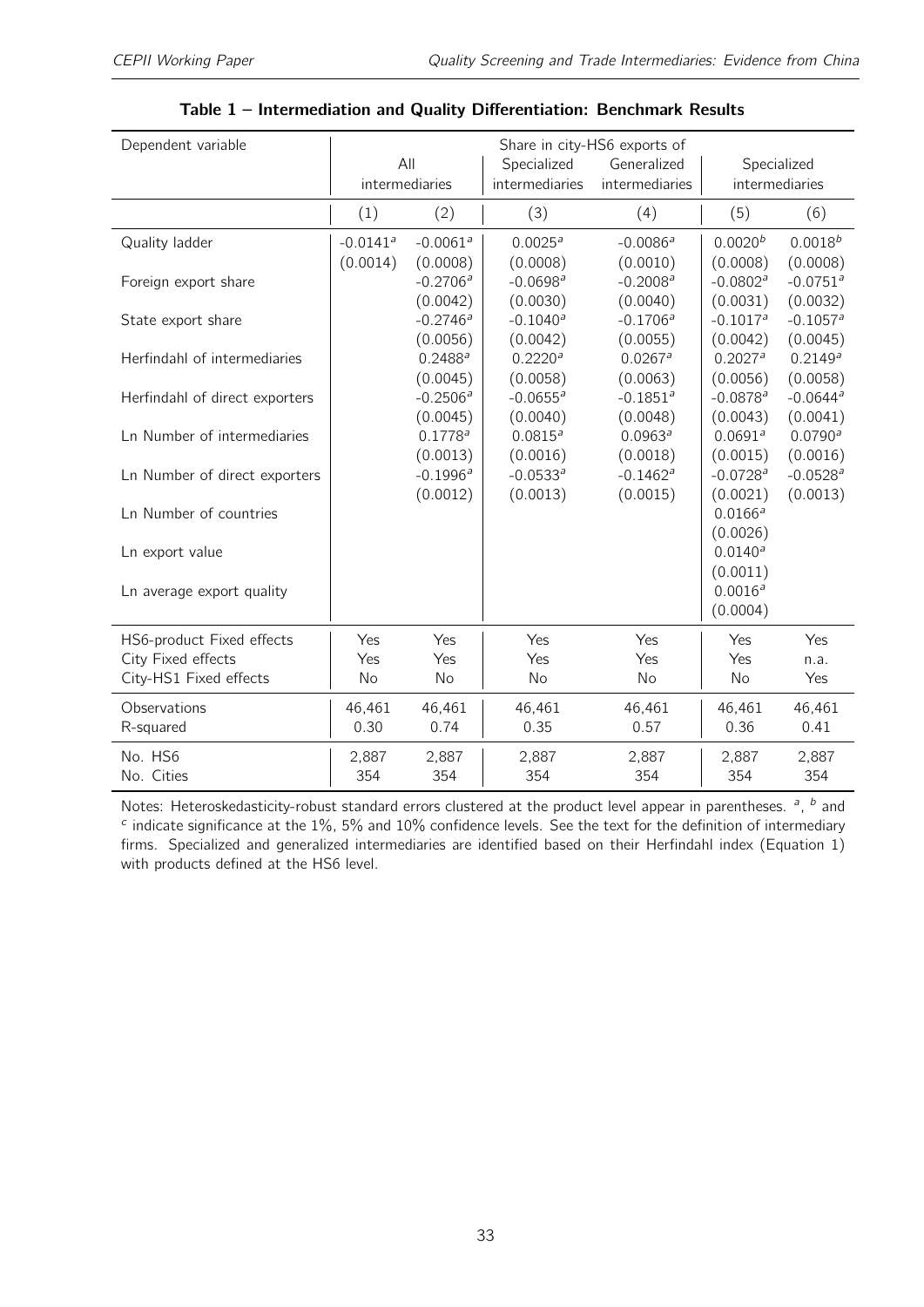| Dependent variable             | Share in city-HS6 exports of<br>specialized-intermediaries |                                      |                                            |                                       |                              |                         |  |
|--------------------------------|------------------------------------------------------------|--------------------------------------|--------------------------------------------|---------------------------------------|------------------------------|-------------------------|--|
|                                |                                                            | Herfindhal cut-off<br>Ladder measure |                                            |                                       |                              |                         |  |
|                                | Median<br>HS4<br>(1)                                       | Median<br>HS <sub>2</sub><br>(2)     | 60 <sup>th</sup><br>H <sub>S6</sub><br>(3) | Standard<br>deviation 1st-99th<br>(4) | Inter-decile<br>range<br>(5) | Max-Min<br>range<br>(6) |  |
| Quality ladder                 | 0.0026a                                                    | $0.0015^{c}$                         | 0.0017a                                    | 0.0026 <sup>a</sup>                   | 0.0008 <sup>a</sup>          | 0.0004 <sup>b</sup>     |  |
|                                | (0.0008)                                                   | (0.0008)                             | (0.0007)                                   | (0.0008)                              | (0.0003)                     | (0.0002)                |  |
| Foreign export share           | $-0.0606^a$                                                | $-0.0544$ <sup>a</sup>               | $-0.0328$ <sup>a</sup>                     | $-0.0698$ <sup>a</sup>                | $-0.0698$ <sup>a</sup>       | $-0.0693a$              |  |
|                                | (0.0028)                                                   | (0.0028)                             | (0.0023)                                   | (0.0030)                              | (0.0030)                     | (0.0030)                |  |
| State export share             | $-0.0881a$                                                 | $-0.0909$ <sup>a</sup>               | $-0.0599$ <sup>a</sup>                     | $-0.1038$ <sup>a</sup>                | $-0.1039$ <sup>a</sup>       | $-0.1033^a$             |  |
|                                | (0.0039)                                                   | (0.0037)                             | (0.0033)                                   | (0.0042)                              | (0.0042)                     | (0.0041)                |  |
| Herfindahl of intermediaries   | 0.1781 <sup>a</sup>                                        | $0.1525^a$                           | 0.1359 <sup>a</sup>                        | 0.2220 <sup>a</sup>                   | $0.2217^a$                   | $0.2225^a$              |  |
|                                | (0.0053)                                                   | (0.0055)                             | (0.0049)                                   | (0.0058)                              | (0.0057)                     | (0.0057)                |  |
| Herfindahl of direct exporters | $-0.0490^a$                                                | $-0.0513^a$                          | $-0.0338$ <sup>a</sup>                     | $-0.0655$ <sup>a</sup>                | $-0.0654$ <sup>a</sup>       | $-0.0654$ <sup>a</sup>  |  |
|                                | (0.0036)                                                   | (0.0036)                             | (0.0029)                                   | (0.0040)                              | (0.0040)                     | (0.0040)                |  |
| Ln Number of intermediaries    | $0.0665^a$                                                 | 0.0669a                              | $0.0468^{\circ}$                           | 0.0816a                               | 0.0813a                      | 0.0812 <sup>a</sup>     |  |
|                                | (0.0016)                                                   | (0.0016)                             | (0.0014)                                   | (0.0016)                              | (0.0016)                     | (0.0016)                |  |
| Ln Number of direct exporters  | $-0.0403^a$                                                | $-0.0444$ <sup>a</sup>               | $-0.0250$ <sup>a</sup>                     | $-0.0533^a$                           | $-0.0534$ <sup>a</sup>       | $-0.0543^a$             |  |
|                                | (0.0012)                                                   | (0.0012)                             | (0.0010)                                   | (0.0013)                              | (0.0013)                     | (0.0013)                |  |
| HS6-product Fixed effects      | Yes                                                        | Yes                                  | Yes                                        | Yes                                   | Yes                          | Yes                     |  |
| City Fixed effects             | Yes                                                        | Yes                                  | Yes                                        | Yes                                   | Yes                          | Yes                     |  |
| Observations                   | 46,461                                                     | 46,461                               | 46,461                                     | 46,328                                | 46,454                       | 46,451                  |  |
| R-squared                      | 0.31                                                       | 0.32                                 | 0.30                                       | 0.35                                  | 0.35                         | 0.35                    |  |

#### <span id="page-33-0"></span>Table 2 – Specialized Intermediaries and Quality Differentiation: Indicator Checks

Notes: Heteroskedasticity-robust standard errors clustered at the product level appear in parentheses.  $a$ ,  $b$  and  $c$  indicate significance at the 1%, 5% and 10% confidence levels. See the text for the definition of intermediary firms. Specialized and generalized intermediaries are identified based on their Herfindahl index (Equation [1\)](#page-9-0) using the median in all columns, except in column 3 where the  $60<sup>th</sup>$  percentile is used. The products in the Herfindhal calculations are defined at the HS6 level, except in columns 1 and 2 which use the HS4 and HS2 levels respectively.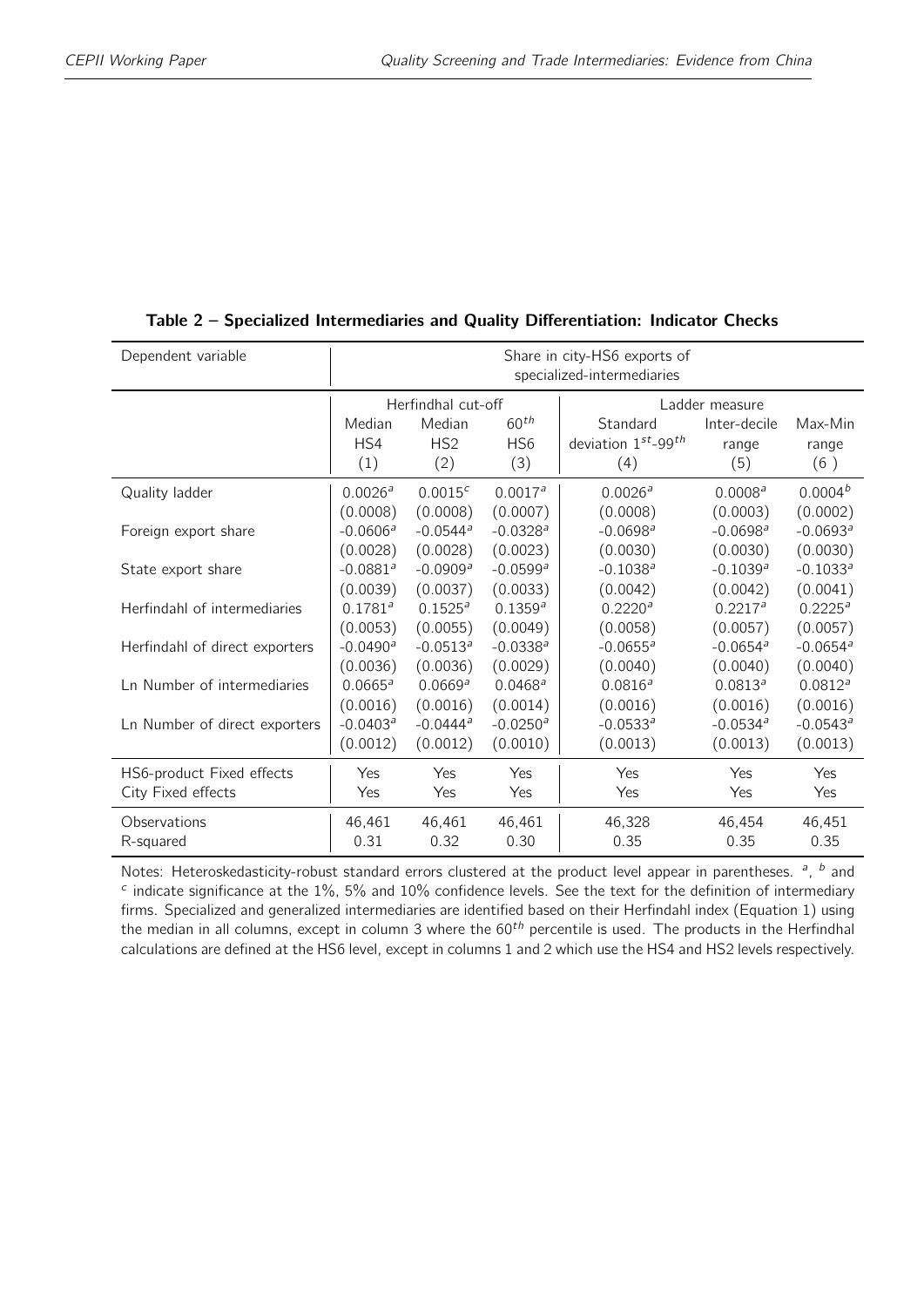| Dependent variable             | Share in city-HS6 exports of |                        |                        |                        |  |  |
|--------------------------------|------------------------------|------------------------|------------------------|------------------------|--|--|
| Sample                         | specialized intermediaries   |                        |                        |                        |  |  |
| Restriction                    | W/o top &                    | <b>No</b>              | No                     | No                     |  |  |
|                                | bottom 5%                    | mono                   | restricted             | Homogeneous            |  |  |
|                                | quality ladder               | producers              | products               | goods                  |  |  |
|                                | (1)                          | (2)                    | (3)                    | (4)                    |  |  |
| Quality ladder                 | 0.0028 <sup>a</sup>          | 0.0028 <sup>a</sup>    | $0.0025^a$             | 0.0029 <sup>a</sup>    |  |  |
|                                | (0.0010)                     | (0.0008)               | (0.0008)               | (0.0009)               |  |  |
| Foreign export share           | $-0.0699$ <sup>a</sup>       | $-0.0622$ <sup>a</sup> | $-0.0701^a$            | $-0.0708$ <sup>a</sup> |  |  |
|                                | (0.0031)                     | (0.0030)               | (0.0030)               | (0.0031)               |  |  |
| State export share             | $-0.1007$ <sup>a</sup>       | $-0.1009a$             | $-0.1042$ <sup>a</sup> | $-0.1014$ <sup>a</sup> |  |  |
| Herfindahl of intermediaries   | (0.0043)                     | (0.0042)               | (0.0042)               | (0.0044)               |  |  |
|                                | $0.2264^a$                   | 0.2102 <sup>a</sup>    | $0.2217^a$             | 0.2181 <sup>a</sup>    |  |  |
| Herfindahl of direct exporters | (0.0060)                     | (0.0058)               | (0.0058)               | (0.0060)               |  |  |
|                                | $-0.0679a$                   | $-0.0649a$             | $-0.0655^a$            | $-0.0667$ <sup>a</sup> |  |  |
| Ln Number of intermediaries    | (0.0041)                     | (0.0041)               | (0.0040)               | (0.0042)               |  |  |
|                                | 0.0816 <sup>a</sup>          | 0.0760a                | 0.0813 <sup>a</sup>    | $0.0784$ <sup>a</sup>  |  |  |
| Ln Number of direct exporters  | (0.0016)                     | (0.0016)               | (0.0016)               | (0.0017)               |  |  |
|                                | $-0.0531^a$                  | $-0.0503^a$            | $-0.0532$ <sup>a</sup> | $-0.0520$ <sup>a</sup> |  |  |
|                                | (0.0013)                     | (0.0013)               | (0.0013)               | (0.0013)               |  |  |
| HS6-product Fixed effects      | Yes                          | Yes                    | Yes                    | Yes                    |  |  |
| City Fixed effects             | Yes                          | Yes                    | Yes                    | Yes                    |  |  |
| Observations                   | 42,853                       | 46,233                 | 46,406                 | 41,966                 |  |  |
| R-squared                      | 0.36                         | 0.34                   | 0.35                   | 0.34                   |  |  |
| No. HS6                        | 2,814                        | 2,879                  | 2,878                  | 2,298                  |  |  |
| No. Cities                     | 335                          | 347                    | 354                    | 332                    |  |  |

#### <span id="page-34-0"></span>Table 3 – Specialized Intermediaries and Quality Differentiation: Sample Checks (1)

Notes: Heteroskedasticity-robust standard errors clustered at the product level appear in parentheses.  $a$ ,  $b$  and  $c$  indicate significance at the 1%, 5% and 10% confidence levels. See the text for the definition of intermediary firms. Specialized and generalized intermediaries are identified based on their Herfindahl index (Equation [1\)](#page-9-0) with products defined at the HS6 level.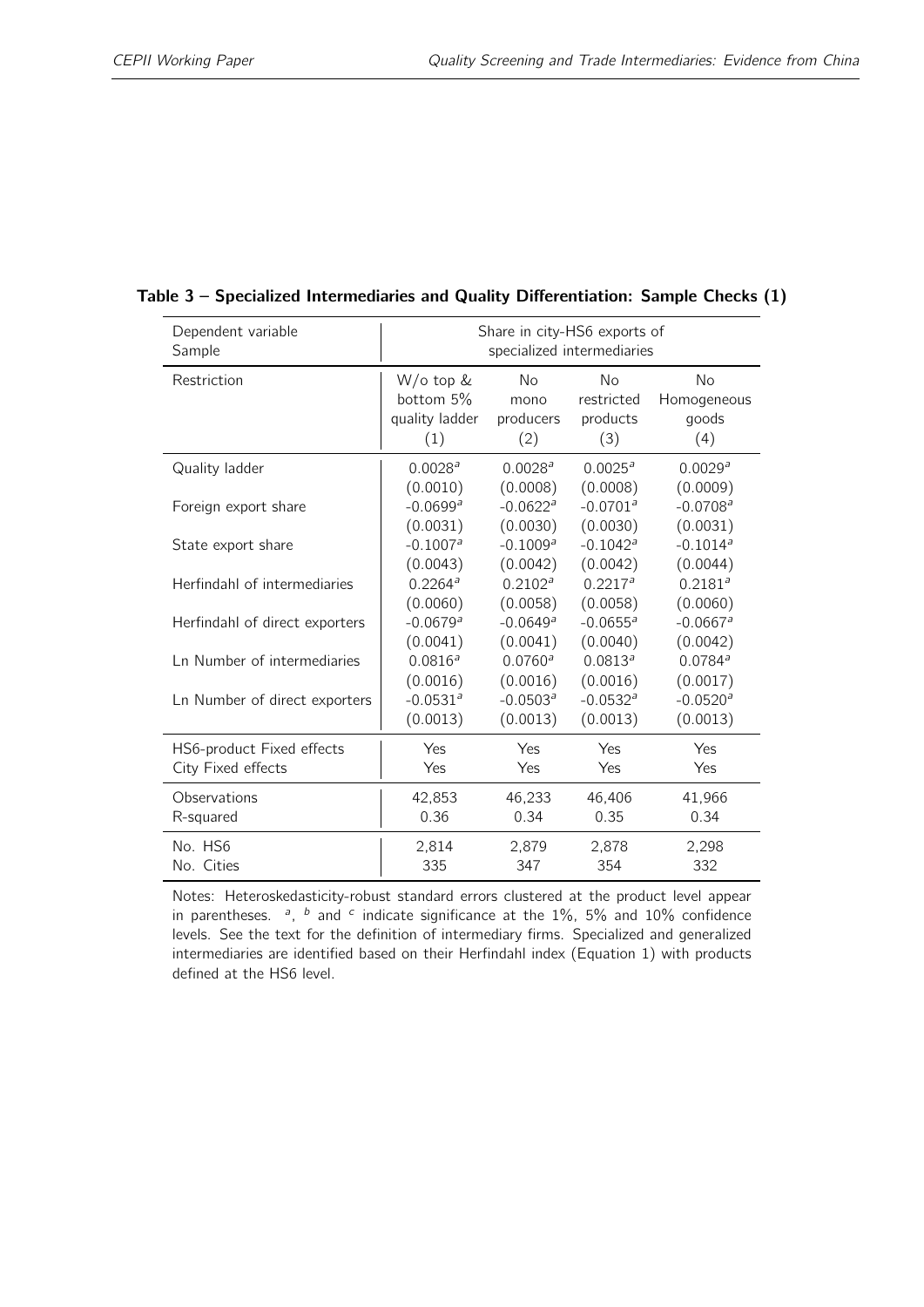| Dependent variable             | Share in city-HS6 exports of      |                       |                        |                                   |  |  |  |  |
|--------------------------------|-----------------------------------|-----------------------|------------------------|-----------------------------------|--|--|--|--|
| Sample                         | specialized-intermediaries        |                       |                        |                                   |  |  |  |  |
| Restriction                    | <b>No</b>                         | <b>No</b>             | <b>No</b>              | <b>No</b>                         |  |  |  |  |
|                                | processing                        | foreign               | State                  | Hong-Kong                         |  |  |  |  |
|                                | exports                           | exports               | exports                | destination                       |  |  |  |  |
|                                | (1)                               | (2)                   | (3)                    | (4)                               |  |  |  |  |
| Quality Ladder                 | 0.003 <sup>a</sup>                | 0.002 <sup>c</sup>    | 0.002 <sup>b</sup>     | 0.002 <sup>b</sup>                |  |  |  |  |
|                                | (0.0011)                          | (0.0012)              | (0.0012)               | (0.0010)                          |  |  |  |  |
| Foreign export share           | $-0.065$ <sup>a</sup><br>(0.0088) |                       | $-0.053^a$<br>(0.0035) | $-0.067$ <sup>a</sup><br>(0.0099) |  |  |  |  |
| State export share             | $-0.096a$<br>(0.0094)             | $-0.094a$<br>(0.0093) |                        | $-0.101$ <sup>a</sup><br>(0.0079) |  |  |  |  |
| Herfindahl of intermediaries   | 0.212 <sup>a</sup>                | $0.253^{a}$           | 0.172 <sup>a</sup>     | 0.218 <sup>a</sup>                |  |  |  |  |
|                                | (0.0128)                          | (0.0294)              | (0.0045)               | (0.0204)                          |  |  |  |  |
| Herfindahl of direct exporters | $-0.067$ <sup>a</sup>             | $-0.074$ <sup>a</sup> | $-0.054$ <sup>a</sup>  | $-0.066a$                         |  |  |  |  |
|                                | (0.0064)                          | (0.0078)              | (0.0043)               | (0.0066)                          |  |  |  |  |
| Ln Number of intermediaries    | 0.081 <sup>a</sup>                | 0.094a                | 0.071a                 | 0.081 <sup>a</sup>                |  |  |  |  |
|                                | (0.0043)                          | (0.0055)              | (0.0012)               | (0.0045)                          |  |  |  |  |
| Ln Number of direct exporters  | $-0.054a$                         | $-0.060$ <sup>a</sup> | $-0.048a$              | $-0.054a$                         |  |  |  |  |
|                                | (0.0032)                          | (0.0033)              | (0.0011)               | (0.0032)                          |  |  |  |  |
| HS6-product Fixed effects      | Yes                               | Yes                   | Yes                    | Yes                               |  |  |  |  |
| City Fixed effects             | Yes                               | Yes                   | Yes                    | Yes                               |  |  |  |  |
| Observations                   | 46,166                            | 45,642                | 35,353                 | 42,846                            |  |  |  |  |
| R-squared                      | 0.33                              | 0.33                  | 0.31                   | 0.36                              |  |  |  |  |
| No. HS6                        | 2880                              | 2872                  | 2610                   | 2823                              |  |  |  |  |
| No. Cities                     | 354                               | 354                   | 308                    | 351                               |  |  |  |  |

#### <span id="page-35-0"></span>Table 4 – Specialized Intermediaries and Quality Differentiation: Sample Checks (2)

Notes: Heteroskedasticity-robust standard errors clustered at the product level appear in parentheses.  $a$ ,  $b$  and  $c$  indicate significance at the 1%, 5% and 10% confidence levels. See the text for the definition of intermediary firms. Specialized and generalized intermediaries are identified based on their Herfindahl index (Equation [1\)](#page-9-0) with products defined at the HS6 level.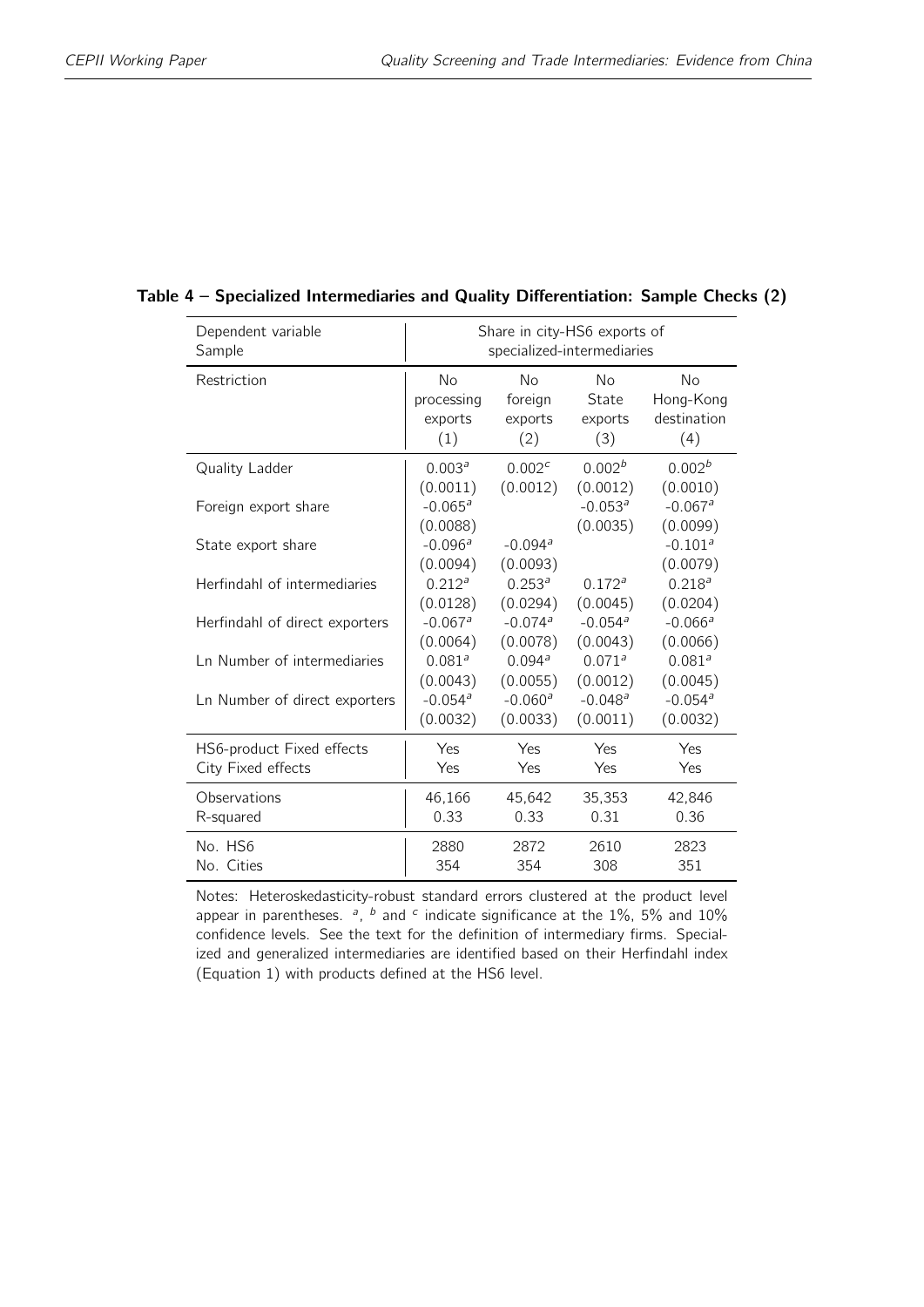| Dependent variable             | Share in city-HS6 exports of specialized-intermediaries<br>Years 2002-2006 |                        |                        |  |  |
|--------------------------------|----------------------------------------------------------------------------|------------------------|------------------------|--|--|
|                                | (1)                                                                        | (2)                    | (3)                    |  |  |
| Quality ladder                 | $0.0010^{b}$                                                               | 0.0009 <sup>c</sup>    | 0.0008 <sup>c</sup>    |  |  |
|                                | (0.0004)                                                                   | (0.000)                | (0.000)                |  |  |
| Foreign export share           | $-0.1204$ <sup>a</sup>                                                     | $-0.1206^a$            | $-0.1208$ <sup>a</sup> |  |  |
|                                | (0.0031)                                                                   | (0.003)                | (0.003)                |  |  |
| State export share             | $-0.1769$ <sup>a</sup>                                                     | $-0.1753^a$            | $-0.1749$ <sup>a</sup> |  |  |
|                                | (0.0038)                                                                   | (0.004)                | (0.004)                |  |  |
| Herfindahl of intermediaries   | $0.1375^a$                                                                 | $0.1360^a$             | $0.1348^a$             |  |  |
|                                | (0.0032)                                                                   | (0.003)                | (0.003)                |  |  |
| Herfindahl of direct exporters | $-0.0510^a$                                                                | $-0.0515^a$            | $-0.0515^a$            |  |  |
|                                | (0.0027)                                                                   | (0.003)                | (0.003)                |  |  |
| Ln Number of direct exporters  | $-0.0479a$                                                                 | $-0.0477$ <sup>a</sup> | $-0.0464$ <sup>a</sup> |  |  |
|                                | (0.0012)                                                                   | (0.001)                | (0.001)                |  |  |
| Ln Number of intermediaries    | $0.0600^a$                                                                 | 0.0578 <sup>a</sup>    | $0.0577^a$             |  |  |
|                                | (0.0011)                                                                   | (0.001)                | (0.001)                |  |  |
| City-HS6 product Fixed effects | Yes                                                                        | Yes                    | Yes                    |  |  |
| HS6 product-year Fixed effects | <b>No</b>                                                                  | Yes                    | Yes                    |  |  |
| City-year Fixed effects        | Yes                                                                        | Yes                    | n.a.                   |  |  |
| City-HS1-year Fixed effects    | No                                                                         | No                     | Yes                    |  |  |
| Observations                   | 237,202                                                                    | 237,202                | 237,202                |  |  |
| R-squared                      | 0.69                                                                       | 0.72                   | 0.74                   |  |  |

#### <span id="page-36-0"></span>Table 5 – Specialized Intermediaries and Quality Differentiation: Panel Estimates

Notes: Heteroskedasticity-robust standard errors clustered at the product level appear in parentheses.  $a$ ,  $b$  and  $c$  indicate significance at the 1%, 5% and 10% confidence levels. Source: Authors' calculations from Chinese transactions data in 2002-06. See the text for the definition of intermediary firms. Specialized and generalized intermediaries are identified based on their Herfindahl index (Equation [1\)](#page-9-0) with products defined at the HS6 level.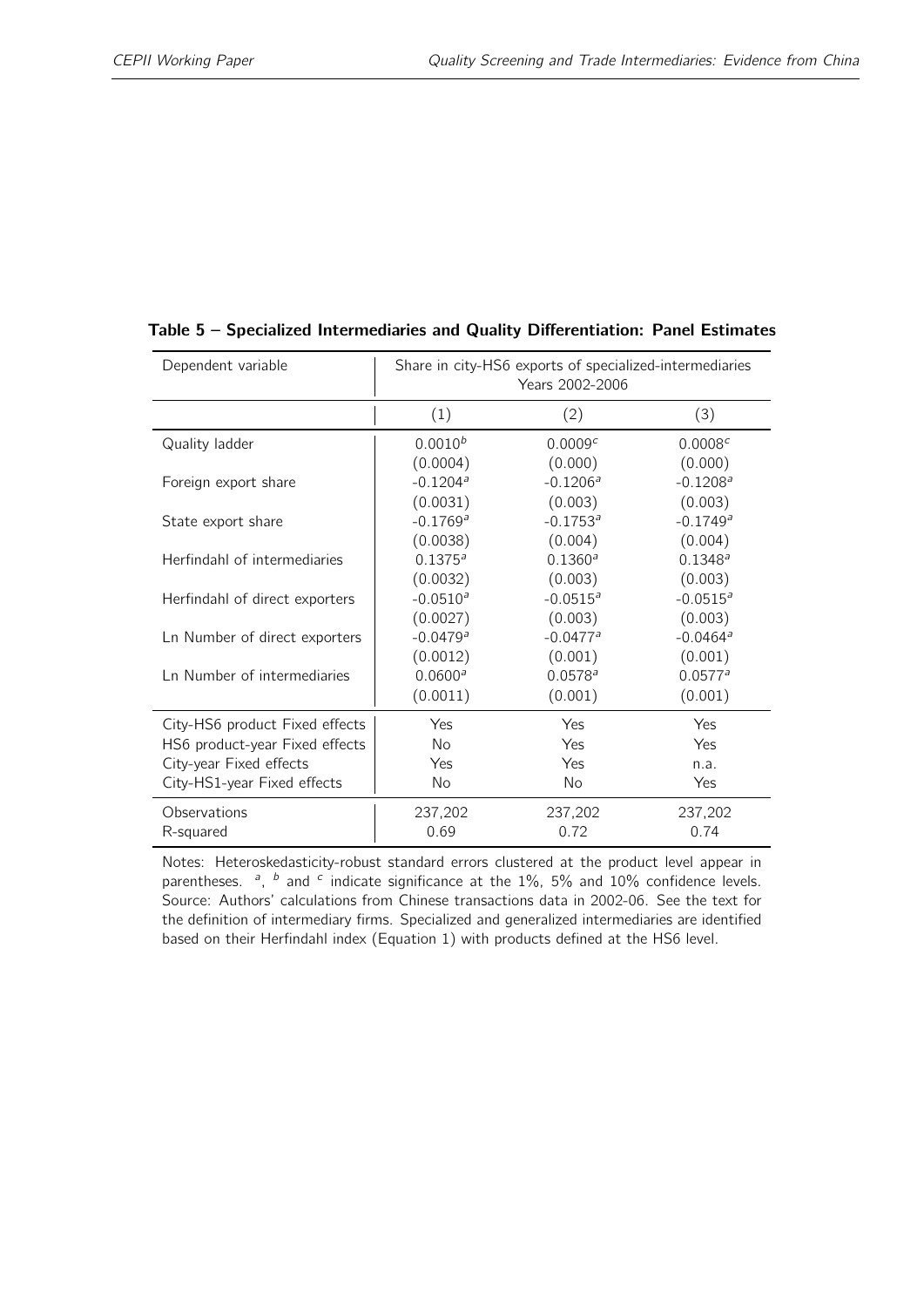<span id="page-37-0"></span>

| Dependent variable                  | Firm quality of exports (product-country) in 2005: In $\Lambda_{f \rho c}$ |             |                  |                                   |  |  |
|-------------------------------------|----------------------------------------------------------------------------|-------------|------------------|-----------------------------------|--|--|
| Sample                              |                                                                            |             | Wholesaler share |                                   |  |  |
| restriction                         |                                                                            |             |                  | $>1\%$ & $<99\%$ $>5\%$ & $<95\%$ |  |  |
|                                     | (1)                                                                        | (2)         | (3)              | (4)                               |  |  |
| Intermediary                        | $-1.2464$ <sup>a</sup>                                                     |             |                  |                                   |  |  |
|                                     | (0.0720)                                                                   |             |                  |                                   |  |  |
| Specialized intermediary            |                                                                            | $-0.1866c$  | $-0.1282$        | $-0.0500$                         |  |  |
|                                     |                                                                            | (0.1119)    | (0.1014)         | (0.0941)                          |  |  |
| Generalized intermediary            |                                                                            | $-1.5063^a$ | $-1.4703^a$      | $-1.3881a$                        |  |  |
|                                     |                                                                            | (0.0656)    | (0.0627)         | (0.0602)                          |  |  |
| Ln export value                     | 0.0058                                                                     | 0.1582      | 0.2083           | 0.2274                            |  |  |
|                                     | (0.3022)                                                                   | (0.2978)    | (0.2627)         | (0.2467)                          |  |  |
| Ln (export value) <sup>2</sup>      | 0.0078                                                                     | 0.0025      | 0.0006           | $-0.0002$                         |  |  |
|                                     | (0.0105)                                                                   | (0.0103)    | (0.0091)         | (0.0085)                          |  |  |
| HS6 product-Country Fixed effects   | Yes                                                                        | Yes         | Yes              | Yes                               |  |  |
| Observations                        | 4,351,275                                                                  | 4,351,275   | 4,212,508        | 4,025,788                         |  |  |
| R-squared                           | 0.15                                                                       | 0.15        | 0.13             | 0.12                              |  |  |
| F-Test $\beta_{spec} = \beta_{gen}$ |                                                                            | 247         | 305              | 346                               |  |  |
| Proba > F                           |                                                                            | 0.001       | 0.001            | 0.001                             |  |  |

Table 6 – Intermediation and Quality Level: Benchmark Results

Notes: Heteroskedasticity-robust standard errors clustered at the firm level appear in parentheses.  $a$ ,  $b$ and <sup>c</sup> indicate significance at the 1%, 5% and 10% confidence levels. Firm quality, In  $\Lambda_{fpc}$ , is calculated based on Equation [3.](#page-13-0) See the text for the definition of intermediary firms. Specialized and generalized intermediaries are identified based on their Herfindahl index (Equation [1\)](#page-9-0) with products defined at the HS6 level. Column 3 excludes product-country pairs for which wholesalers make up less than 1% or more than 99% of exports. Column 4 excludes product-country pairs for which wholesalers make up less than 5% or more than 95% of exports. The F-test shown at the foot of each column tests the equality of the estimated coefficients on the two intermediary types. The probabilities (below 0.01) indicate that this equality is rejected at the 1% confidence level.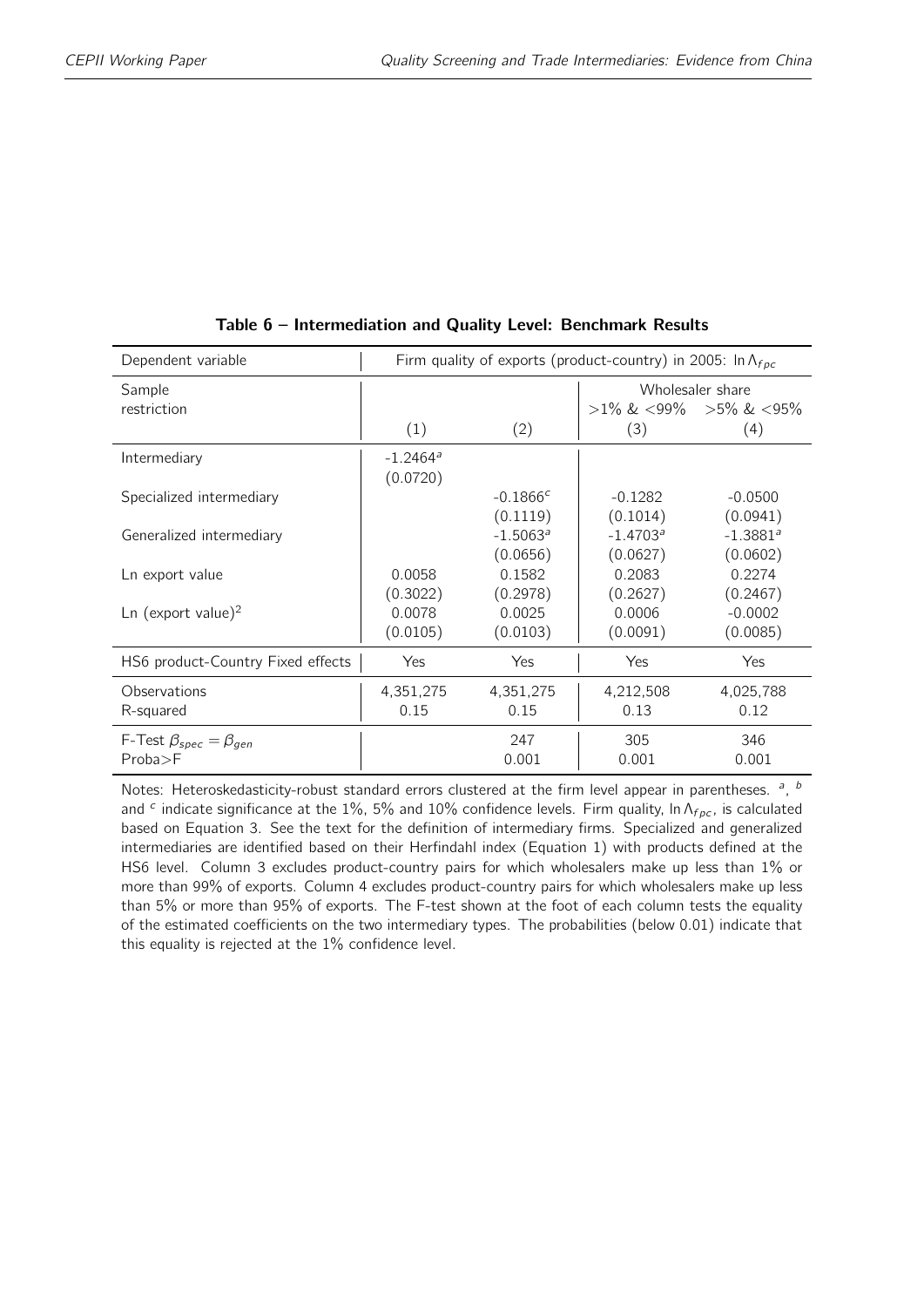<span id="page-38-0"></span>

| Dependent variable                               | Firm quality of exports (product-country) in 2005: In $\Lambda_{fpc}$                                                 |            |                        |                                                        |                                        |
|--------------------------------------------------|-----------------------------------------------------------------------------------------------------------------------|------------|------------------------|--------------------------------------------------------|----------------------------------------|
| Restriction on<br>intermediary<br>identification | Herfindahl cut-off<br>$60^{th}$<br>median<br>median<br>HS4<br>HS <sub>6</sub><br>HS <sub>2</sub><br>(1)<br>(2)<br>(3) |            |                        | Conservative<br>definition<br>of intermediaries<br>(4) | <b>No</b><br>mono-<br>producers<br>(5) |
| Specialized intermediary                         | $-0.0916$                                                                                                             | $-0.0488$  | 0.0349                 | $-0.1868c$                                             | $-0.1638$                              |
|                                                  | (0.1575)                                                                                                              | (0.1121)   | (0.1034)               | (0.1109)                                               | (0.1113)                               |
| Generalized intermediary                         | $-1.3791$ <sup>a</sup>                                                                                                | $-1.4928a$ | $-1.5244$ <sup>a</sup> | $-1.5114$ <sup>a</sup>                                 | $-1.4611^a$                            |
|                                                  | (0.0703)                                                                                                              | (0.0714)   | (0.0743)               | (0.0657)                                               | (0.0649)                               |
| Ln export value                                  | 0.0975                                                                                                                | 0.0992     | 0.0597                 | 0.1357                                                 | 0.3232                                 |
|                                                  | (0.3123)                                                                                                              | (0.3143)   | (0.3184)               | (0.3004)                                               | (0.3260)                               |
| $\text{Ln}$ (export value) <sup>2</sup>          | 0.0049                                                                                                                | 0.0049     | 0.0063                 | 0.0033                                                 | $-0.0022$                              |
|                                                  | (0.0108)                                                                                                              | (0.0109)   | (0.0110)               | (0.0104)                                               | (0.0111)                               |
| HS6-Country Fixed effects                        | Yes                                                                                                                   | Yes        | Yes                    | Yes                                                    | Yes                                    |
| Observations                                     | 4,351,275                                                                                                             | 4,351,275  | 4,351,275              | 4,347,497                                              | 4,261,859                              |
| R-squared                                        | 0.15                                                                                                                  | 0.15       | 0.15                   | 0.15                                                   | 0.15                                   |
| F-Test $\beta_{spec} = \beta_{gen}$              | 82                                                                                                                    | 238        | 300                    | 239                                                    | 240                                    |
| Proba > F                                        | 0.001                                                                                                                 | 0.001      | 0.001                  | 0.001                                                  | 0.001                                  |

Table 7 – Intermediation and Quality Level: Robustness Checks (1)

Notes: Heteroskedasticity-robust standard errors clustered at the firm level appear in parentheses.  $a$ ,  $b$  and  $c$  indicate significance at the 1%, 5% and 10% confidence levels. Intermediary firms are defined following the procedure in Tang and Zhang (2012), except in column 4 where we use the conservative definition in Ahn et al. (2011). See the text. Specialized and generalized intermediaries are identified based on their Herfindahl index (Equation [1\)](#page-9-0) with products defined at the HS6 level, except in columns 3 and 4 where the HS4 and HS2 levels are used. The F-test shown at the foot of each column tests the equality of the estimated coefficients on the two intermediary types. The probabilities (below 0.01) indicate that this equality is rejected at the 1% confidence level.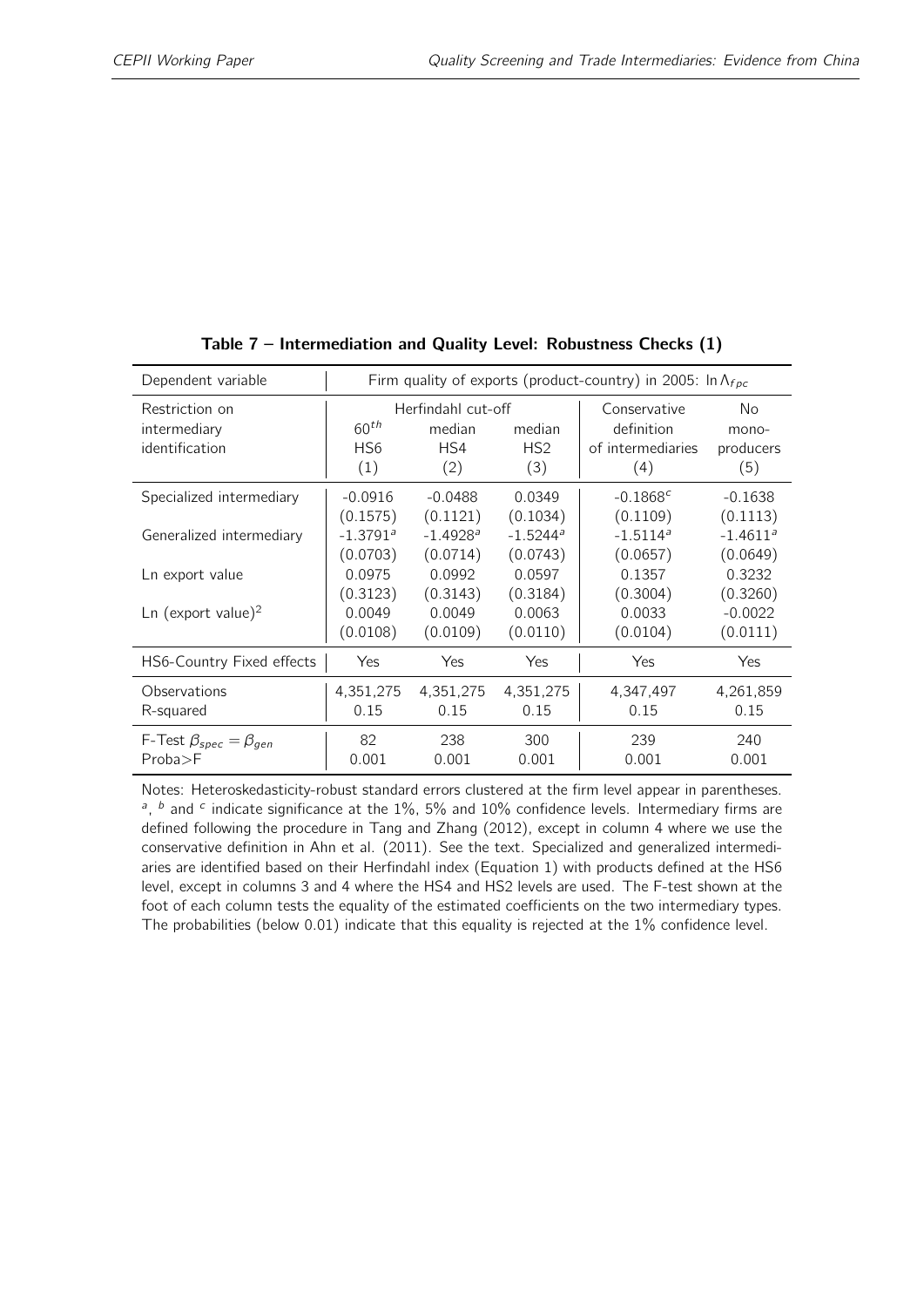<span id="page-39-0"></span>

| Dependent variable                  | Firm quality of exports (product-country) in 2005: In $\Lambda_{f \rho c}$ |                          |                                  |                                   |  |  |
|-------------------------------------|----------------------------------------------------------------------------|--------------------------|----------------------------------|-----------------------------------|--|--|
| Sample<br>restriction               | No Foreign<br>firms<br>(1)                                                 | No State<br>firms<br>(2) | No restricted<br>products<br>(3) | No homogeneous<br>products<br>(4) |  |  |
| Specialized intermediary            | 0.1445                                                                     | $-0.1945^{b}$            | $-0.1851c$                       | $-0.1814$                         |  |  |
|                                     | (0.1061)                                                                   | (0.0823)                 | (0.1119)                         | (0.1187)                          |  |  |
| Generalized intermediary            | $-1.1146^a$                                                                | $-2.1073$ <sup>a</sup>   | $-1.5060^{\circ}$                | $-1.5372$ <sup>a</sup>            |  |  |
|                                     | (0.0651)                                                                   | (0.0627)                 | (0.0656)                         | (0.0678)                          |  |  |
| Ln export value                     | 0.1406                                                                     | $-1.2061^a$              | 0.1594                           | 0.1575                            |  |  |
| Ln (export value) <sup>2</sup>      | (0.2900)                                                                   | (0.2208)                 | (0.2977)                         | (0.3156)                          |  |  |
|                                     | 0.0026                                                                     | 0.0504 <sup>a</sup>      | 0.0024                           | 0.0027                            |  |  |
|                                     | (0.0099)                                                                   | (0.0081)                 | (0.0103)                         | (0.0109)                          |  |  |
| HS6 product-Country Fixed effects   | Yes                                                                        | Yes                      | Yes                              | Yes                               |  |  |
| Observations                        | 3,797,682                                                                  | 3,195,913                | 4,345,660                        | 4,104,906                         |  |  |
| R-squared                           | 0.18                                                                       | 0.18                     | 0.15                             | 0.15                              |  |  |
| F-Test $\beta_{spec} = \beta_{gen}$ | 258                                                                        | 483                      | 248                              | 230                               |  |  |
| Proba > F                           | 0.001                                                                      | 0.001                    | 0.001                            | 0.001                             |  |  |

Table 8 – Intermediation and Quality Level: Robustness Checks (2)

Notes: Heteroskedasticity-robust standard errors clustered at the firm level appear in parentheses.  $a$ ,  $b$  and  $c$  indicate significance at the 1%, 5% and 10% confidence levels. See the text for the definition of intermediary firms. Specialized and generalized intermediaries are identified based on their Herfindahl index (Equation [1\)](#page-9-0) with products defined at the HS6 level. The F-test shown at the foot of each column tests the equality of the estimated coefficients on the two intermediary types. The probabilities (below 0.01) indicate that this equality is rejected at the 1% confidence level.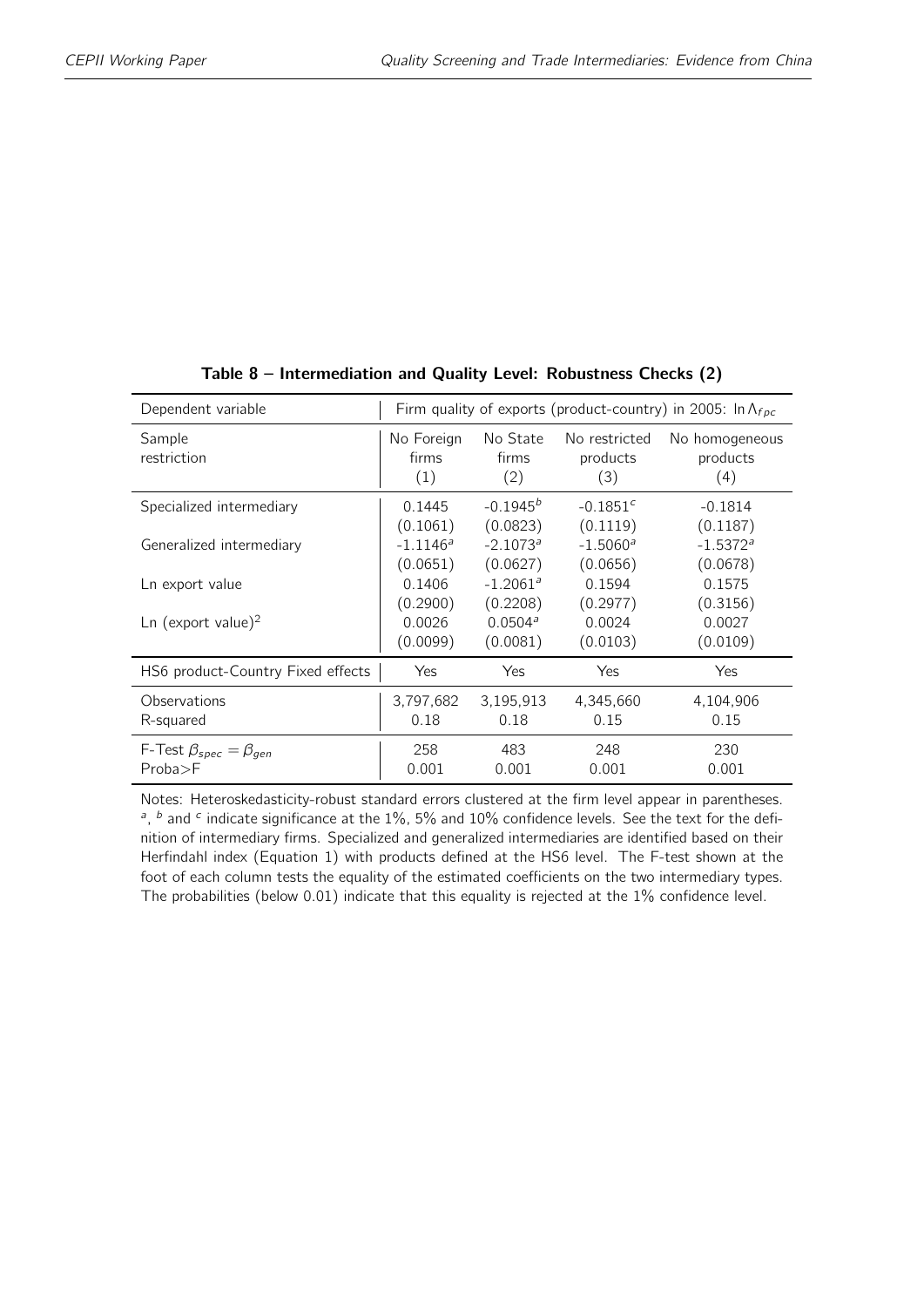<span id="page-40-0"></span>

| Dependent variable                               | Firm quality of exports (product-country) in 2005: In $\Lambda_{fpc}$ |                              |                                       |                              |                               |  |
|--------------------------------------------------|-----------------------------------------------------------------------|------------------------------|---------------------------------------|------------------------------|-------------------------------|--|
| Sample<br>restriction                            | No 4 province<br>cities<br>(1)                                        | No coast<br>locations<br>(2) | Only coast<br><i>locations</i><br>(3) | No HK<br>destinations<br>(4) | No LDC<br>destinations<br>(5) |  |
| Specialized intermediary                         | $-0.1505$                                                             | 0.1210                       | $-0.2017$                             | $-0.1729c$                   | $-0.1911c$                    |  |
|                                                  | (0.1220)                                                              | (0.1514)                     | (0.1258)                              | (0.1037)                     | (0.1128)                      |  |
| Generalized intermediary                         | $-1.5238$ <sup>a</sup>                                                | $-1.1471$ <sup>a</sup>       | $-1.4924$ <sup>a</sup>                | $-1.3112^a$                  | $-1.5211^a$                   |  |
|                                                  | (0.0678)                                                              | (0.1762)                     | (0.0675)                              | (0.0663)                     | (0.0660)                      |  |
| Ln export value                                  | 0.2145                                                                | 0.1373                       | 0.1923                                | 0.3866                       | 0.1669                        |  |
|                                                  | (0.3134)                                                              | (0.2670)                     | (0.3263)                              | (0.2827)                     | (0.2978)                      |  |
| Ln (export value) <sup>2</sup>                   | 0.0011                                                                | $-0.0017$                    | 0.0019                                | $-0.0060$                    | 0.0022                        |  |
|                                                  | (0.0108)                                                              | (0.0096)                     | (0.0113)                              | (0.0098)                     | (0.0103)                      |  |
| HS6 product-Country Fixed effects                | Yes                                                                   | <b>Yes</b>                   | Yes                                   | Yes                          | Yes                           |  |
| Observations                                     | 3,774,566                                                             | 397,912                      | 3,953,363                             | 3,824,135                    | 4,258,295                     |  |
| R-squared                                        | 0.16                                                                  | 0.42                         | 0.15                                  | 0.14                         | 0.14                          |  |
| F-Test $\beta_{spec} = \beta_{gen}$<br>Proba > F | 0.001                                                                 | 0.001                        | 0.001                                 | 0.001                        | 0.001                         |  |

#### Table 9 – Intermediation and Quality Level: Robustness Checks (3)

Notes: Heteroskedasticity-robust standard errors clustered at the firm level appear in parentheses. <sup>a</sup>, <sup>t</sup> and  $c$  indicate significance at the 1%, 5% and 10% confidence levels. See the text for the definition of intermediary firms. Specialized and generalized intermediaries are identified based on their Herfindahl index (Equation [1\)](#page-9-0) with products defined at the HS6 level. The F-test shown at the foot of each column tests the equality of the estimated coefficients on the two intermediary types. The probabilities (below 0.01) indicate that this equality is rejected at the 1% confidence level.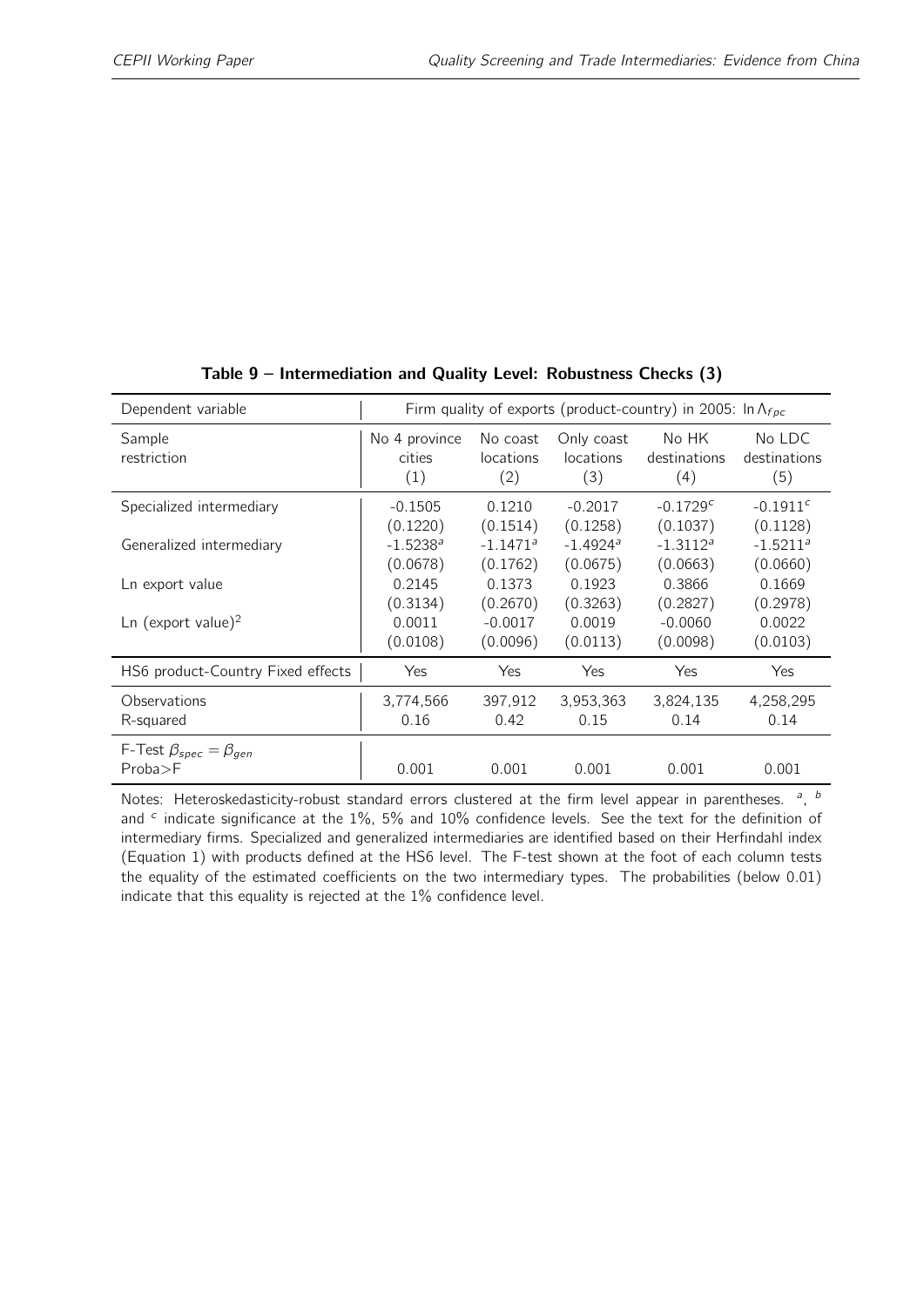#### Appendix

<span id="page-41-0"></span>



The Herfindahl indices are calculated following Equation [1](#page-9-0) with products  $p$  defined at the HS6, HS4 or HS2 levels. The right-hand panel shows the distribution of the Herfindahl indices after conditioning on a quadratic polynomial in firm size and firm ownership. See the text.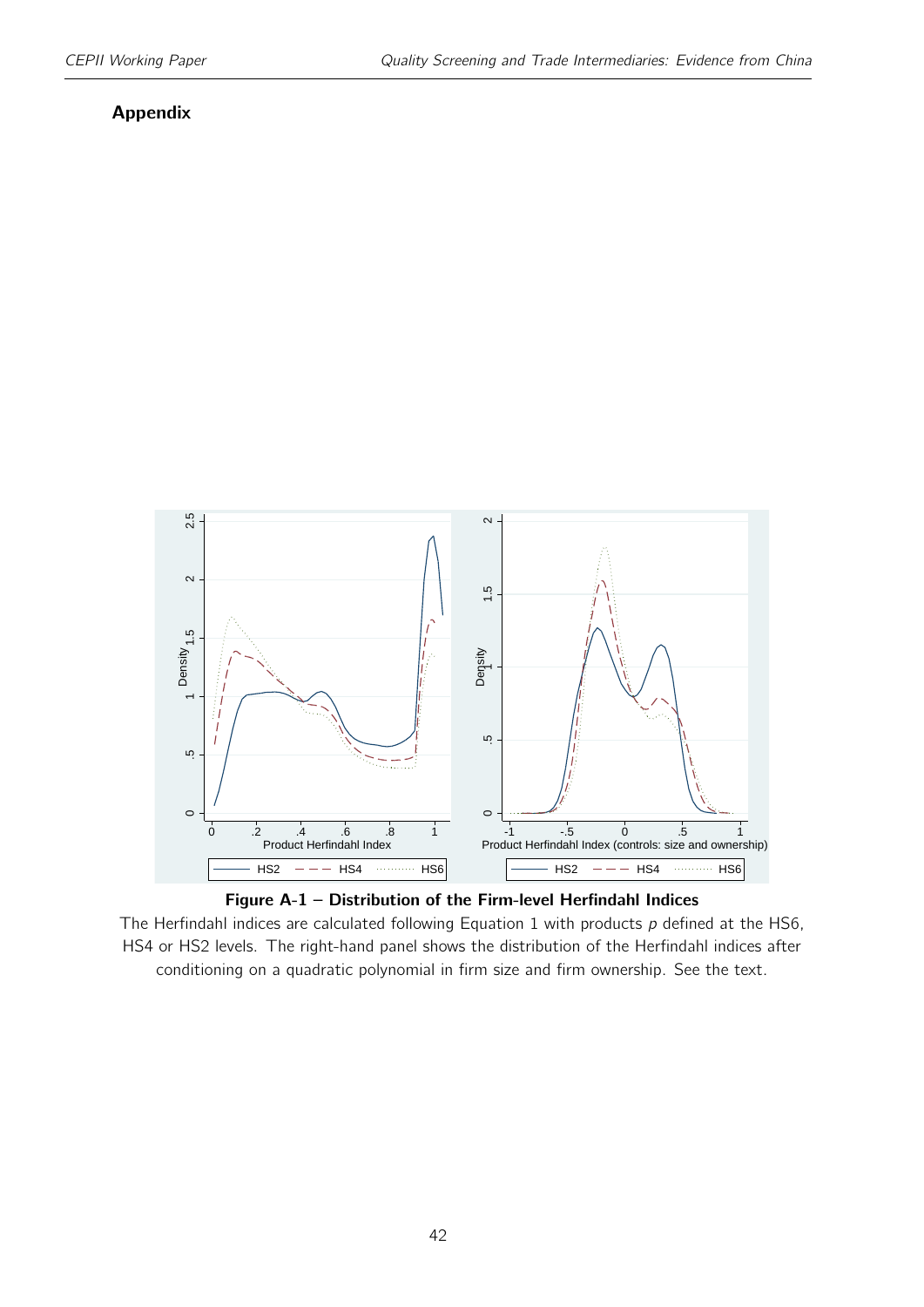<span id="page-42-0"></span>

Figure A-2 – Distribution of Firm-level Herfindahl Indices - after excluding mono-producers

The Herfindahl indices are calculated following Equation [1](#page-9-0) with products  $p$  defined at the HS6, HS4 or HS2 levels. The right-hand panel shows the distribution of the Herfindahl indices after conditioning on a quadratic polynomial in firm size and firm ownership. Firms exporting a single product are excluded. See the text.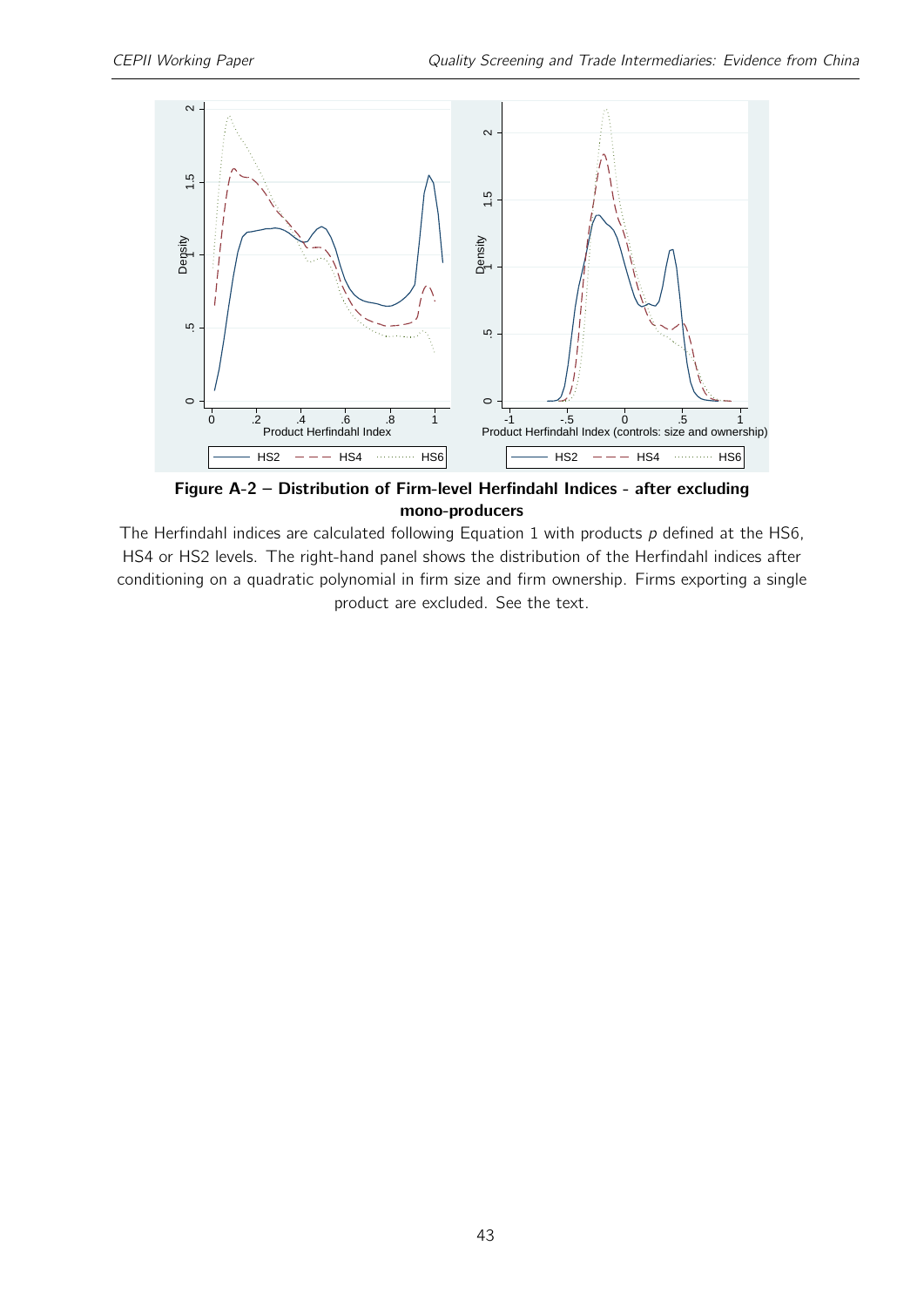<span id="page-43-0"></span>

| Year | Total export<br>value | Share in export value<br>Indirect<br>Specialized<br>Direct<br>intermediaries<br>exporters<br>exporters |      |     |     |     |
|------|-----------------------|--------------------------------------------------------------------------------------------------------|------|-----|-----|-----|
|      | $($$ million $)$      |                                                                                                        |      | HS6 | HS4 | HS2 |
|      | (1)                   | (2)                                                                                                    | (3)  | 4)  | (5) | (6) |
| 2002 | 325,632               | 72.5                                                                                                   | 27.5 | q   | 8.3 | 8.4 |
| 2003 | 417,548               | 75.7                                                                                                   | 24.3 | 8.2 | 7.6 | 7.6 |
| 2004 | 593.644               | 77.4                                                                                                   | 22.6 | 8.8 | 8.3 | 8.3 |
| 2005 | 761,484               | 78.8                                                                                                   | 21.2 | 8.7 | 8.1 | 8.1 |
| 2006 | 966,690               | 79.1                                                                                                   | 20.9 | 8.8 | 8.4 | 8.8 |

| Table A-1 - Summary Statistics: The Role of |  |
|---------------------------------------------|--|
| <b>Intermediaries</b>                       |  |

This table lists the summary statistics from China's export transactions data. Column 1 shows values in millions of U.S. Dollars. Columns 2 to 6 show the share of column (1)'s total in %. See the text for the definition of intermediary firms. HS6, HS4 and HS2 refer to the level of aggregation used to define products in the Herfindahl calculations (Equation [1\)](#page-9-0) separating specialized and generalized intermediaries: see the text.

<span id="page-43-1"></span>

| Firm type                        | Direct firms |         | Generalized-intermediaries |         | Specialized-intermediaries |               |
|----------------------------------|--------------|---------|----------------------------|---------|----------------------------|---------------|
| Number                           | 116,375      |         | 13.414                     |         | 13.413                     |               |
|                                  | Mean         | Median  | Mean                       | Median  | Mean                       | Median        |
| Export value by firm $(\$)$      | 5,109,242    | 534.601 | 5,334,534                  | 864.283 | 6,601,557                  | 598,946       |
| No. of markets                   | 6.84         | 3       | 17.21                      | 8       | 8.98                       | 3             |
| No. of industries (combined HS2) | 1.99         |         | 6.78                       | 6       | 3.03                       | $\mathcal{P}$ |
| No. of industries (HS2)          | 2.91         |         | 15.79                      | 10      | 4.85                       | 2             |
| No. of industries (HS4)          | 5.68         |         | 44.26                      | 18      | 9.63                       | 3             |
| No. of varieties (HS6)           | 8.66         |         | 70.83                      | 25      | 14.21                      | 4             |

Table A-2 – Firm-level Summary Statistics for Exporting Firms, 2005.

Source: Authors' calculations from Chinese transactions data in 2005. See the text for the definition of intermediary firms. Specialized and generalized intermediaries are identified based on their Herfindahl index (Equation [1\)](#page-9-0) with products defined at the HS6 level.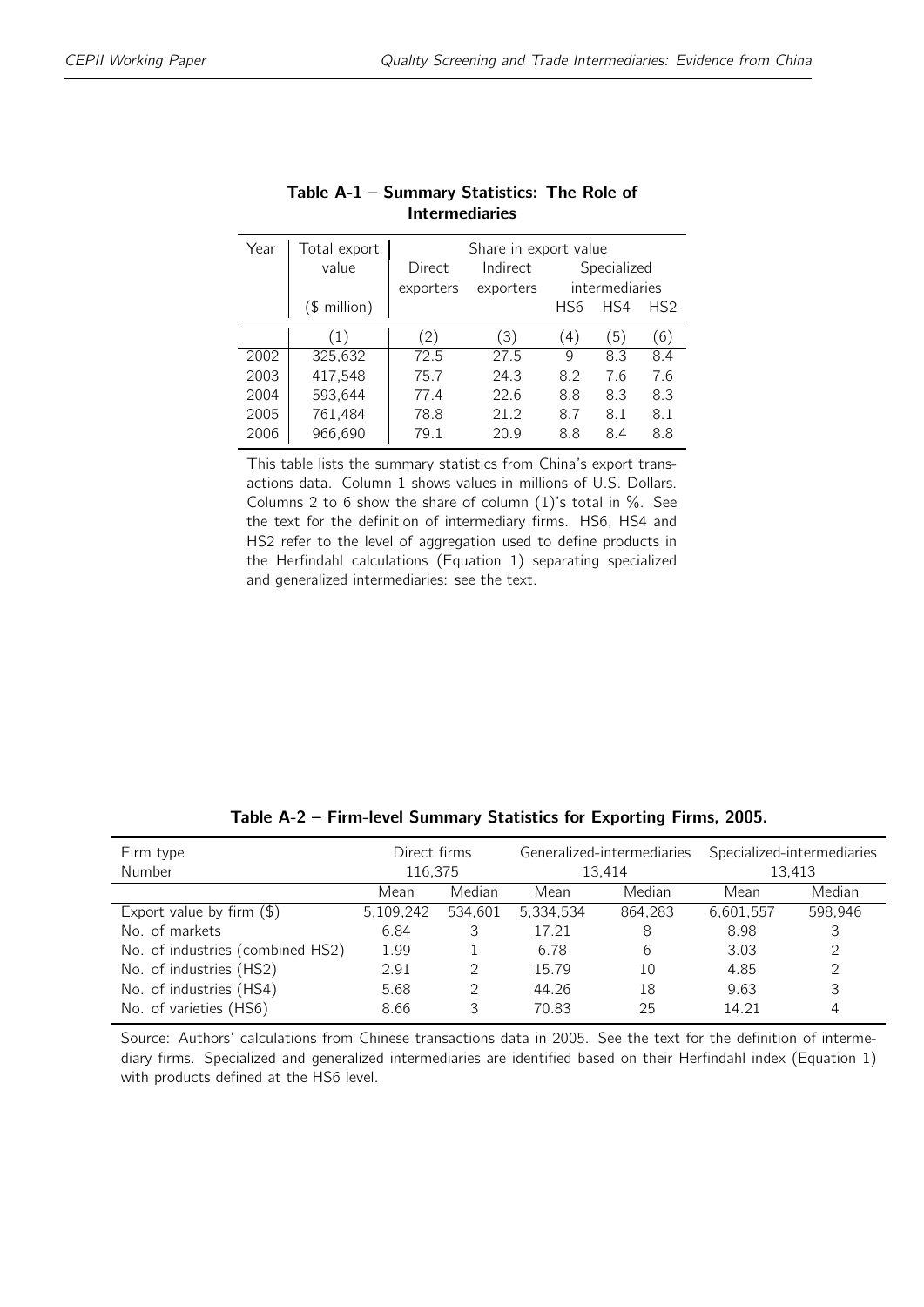<span id="page-44-0"></span>

|                            | Firm-level Quality |        |            |           |                    |                  |  |
|----------------------------|--------------------|--------|------------|-----------|--------------------|------------------|--|
|                            |                    |        | (3)        | (4)       | (5)                | (6)              |  |
| Firm type                  | Mean               | Median | Bottom 25% | Top $25%$ | Standard deviation | Weighted average |  |
| Direct firms               | 2.96               | 2.51   | 0.39       | 4.78      | 6.39               | 9.9              |  |
| Specialized intermediaries | 2.55               | 2.29   | 0.53       | 4.12      | 4.29               | 4.92             |  |
| Generalized intermediaries | 1.40               | 1.58   | $-0.23$    | 3.08      | 3.58               | 3.15             |  |

Source: Authors' calculations from Chinese transactions data in 2005. See the text for the definition of intermediary firms. Specialized and generalized intermediaries are identified based on their Herfindahl index (Equation [1\)](#page-9-0) with products defined at the HS6 level. Firm-level quality is calculated as a weighted average with the share of the firm-product-country exports in firm total exports as the weights. The weights used in column 6 are firm total exports as a percentage of the total exports for the corresponding firm type (direct exporter, generalized intermediary and specialized intermediary). These figures refer to the data after trimming the 1% outliers.



Figure A-3 – Distribution of Firm-level Quality (trimming 1%)

The firm average is calculated as a weighted average using the share of the transaction (product-country) is the firm's exports.

| Table A-4 – Variation in the Quality Ladder across Cities, Selected Products |  |  |  |  |  |  |  |  |
|------------------------------------------------------------------------------|--|--|--|--|--|--|--|--|
|------------------------------------------------------------------------------|--|--|--|--|--|--|--|--|

<span id="page-44-1"></span>

| Product                                  | No. of exporting<br>cities | Mean | Quality ladder (standard deviation of quality)<br>Bottom decile | Median | Top decile |
|------------------------------------------|----------------------------|------|-----------------------------------------------------------------|--------|------------|
| Garlic, fresh or chilled (HS=070320)     | 31                         | 2.27 | 1.61                                                            | 2.02   | 3.16       |
| Silicon (HS=280469)                      | 53                         | 1.72 | 1.30                                                            | 1.67   | 2.24       |
| Candles, Tapers and the Like (HS=340600) | 76                         | 2.67 | 1.77                                                            | 2.69   | 3.70       |
| Mats of vegetable materials (HS=460120)  | 45                         | 2.37 | 1.52                                                            | 2.32   | 3.24       |
| Cotton T-shirts (HS=610910)              | 115                        | 3.14 | 2.32                                                            | 2.94   | 4.18       |
| Motorcycles (HS=871190)                  | 42                         | 2.26 | 1.78                                                            | 2.21   | 2.78       |

Source: Authors' calculations from Chinese transactions data in 2004.